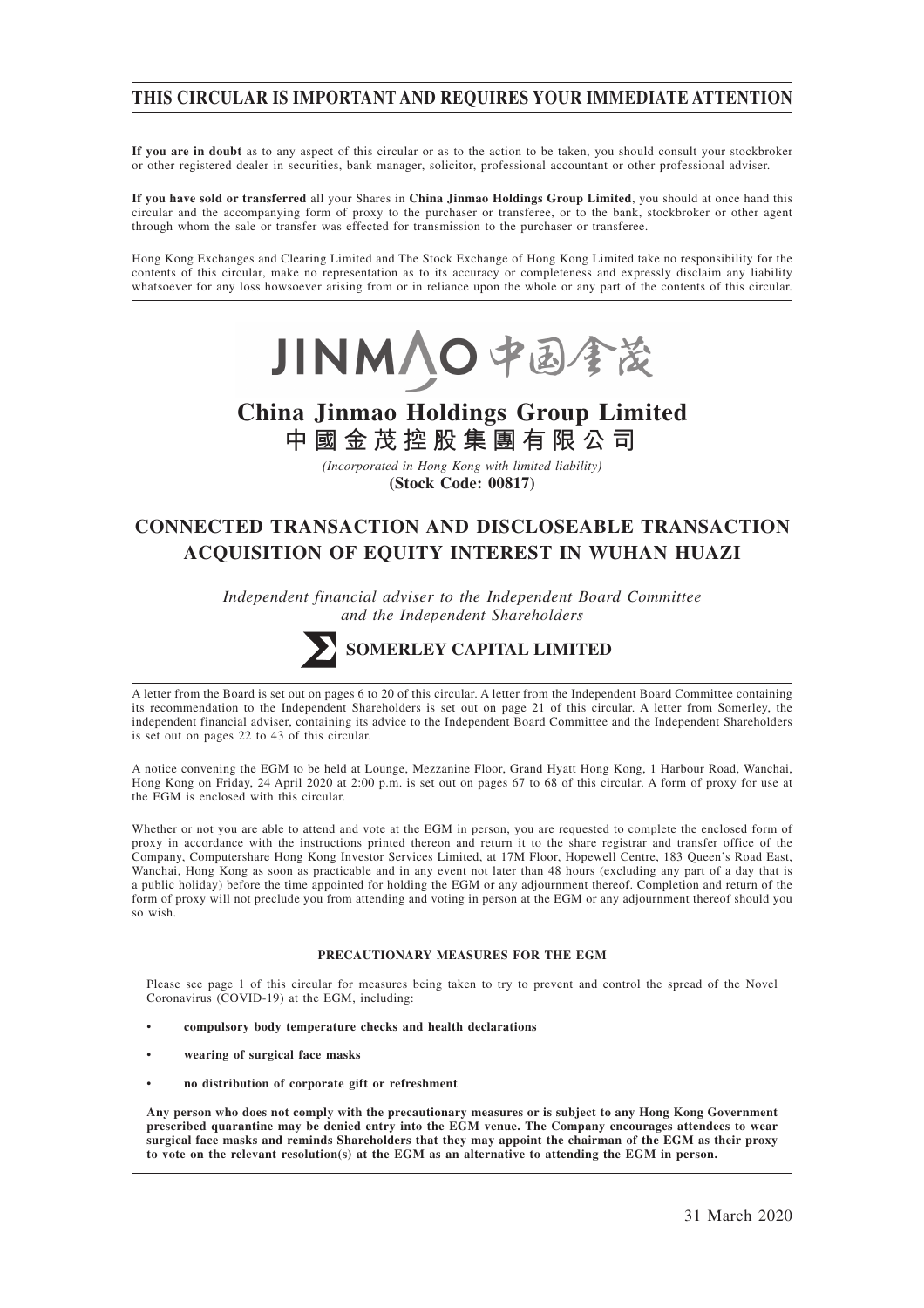# **CONTENTS**

## *Page*

| <b>PRECAUTIONARY MEASURES FOR THE EGM </b>  | $\mathbf{1}$ |
|---------------------------------------------|--------------|
|                                             | 2            |
|                                             | 6            |
| LETTER FROM THE INDEPENDENT BOARD COMMITTEE | 21           |
|                                             | 22           |
| APPENDIX I - PROPERTY VALUATION REPORT      | 44           |
| APPENDIX II - GENERAL INFORMATION           | 62           |
|                                             | 67           |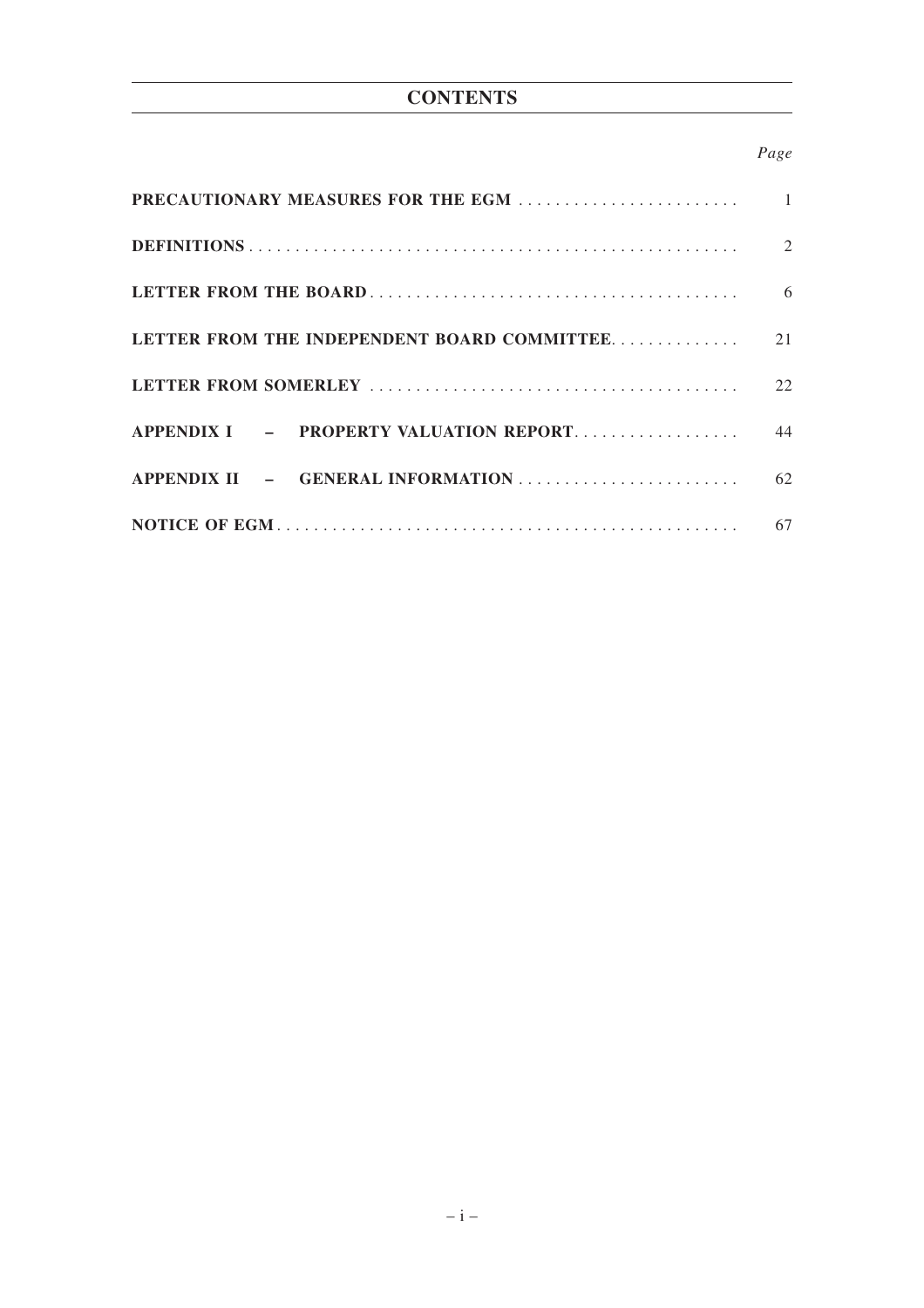## **PRECAUTIONARY MEASURES FOR THE EGM**

The health of our Shareholders, staff and stakeholders is of paramount importance to us. In view of the ongoing Novel Coronavirus (COVID-19) pandemic, the Company will implement the following precautionary measures at the EGM to protect attending Shareholders, staff and stakeholders from the risk of infection:

- (i) Compulsory body temperature checks will be conducted for every Shareholder, proxy or other attendee at each entrance of the EGM venue. Any person with a body temperature of over 37.4 degrees Celsius may be denied entry into the EGM venue or be required to leave the EGM venue.
- (ii) The Company encourages each attendee to wear a surgical face mask throughout the EGM and inside the EGM venue, and to maintain a safe distance between seats.
- (iii) No refreshment will be served, and there will be no corporate gift.
- (iv) Each attendee may be asked whether (a) he/she travels outside of Hong Kong within the 14-day period immediately before the EGM; and (b) he/she is subject to any Hong Kong Government prescribed quarantine. Anyone who responds positively to any of these questions may be denied entry into the EGM venue or be required to leave the EGM venue.

In the interest of all stakeholders' health and safety and in accordance with recent guidelines for prevention and control of the spread of COVID-19, the Company reminds all Shareholders that physical attendance in person at the EGM is not necessary for the purpose of exercising voting rights. Shareholders may appoint the chairman of the EGM as their proxy to vote on the relevant resolution(s) at the EGM instead of attending the EGM in person, by completing and returning the form of proxy attached to this circular.

If any Shareholder chooses not to attend the EGM in person but has any question about any resolution or about the Company, or has any matter for communication with the Board, he/she is welcome to send such question or matter in writing to our registered office or to our email chinajinmao\_IR@sinochem.com.

If any Shareholder has any question relating to the EGM, please contact Computershare Hong Kong Investor Services Limited, the Company's share registrar as follows:

Computershare Hong Kong Investor Services Limited 17M Floor, Hopewell Centre 183 Queen's Road East, Wan Chai, Hong Kong Email: hkinfo@computershare.com.hk Tel: 2862 8555 Fax: 2865 0990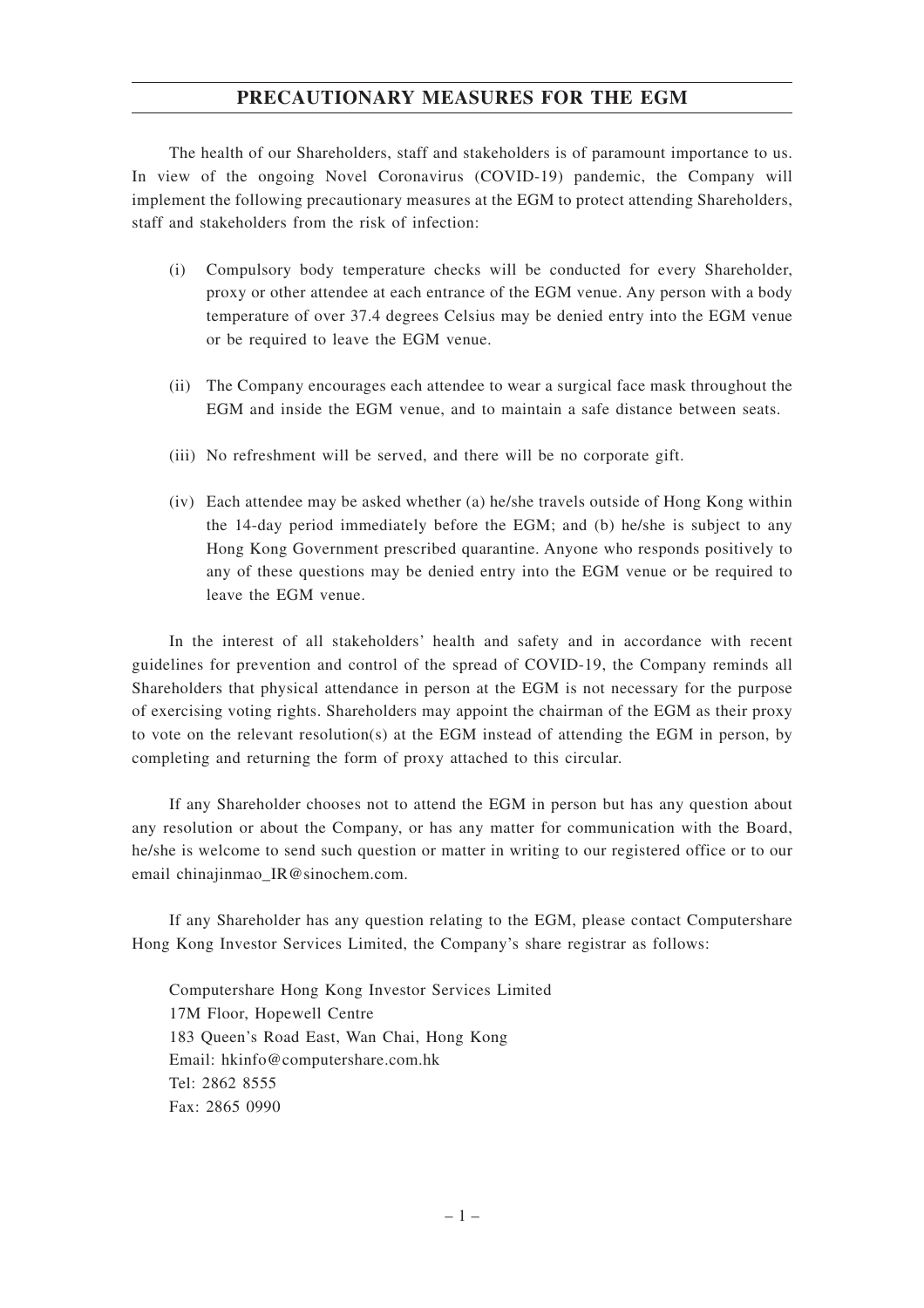*In this circular, unless the context otherwise requires, the following expressions have the meanings respectively set opposite to them:*

| "associate(s)"                                                       | has the meaning ascribed to it under the Listing Rules                                                                                                                                                                                                                                                                                                        |  |  |
|----------------------------------------------------------------------|---------------------------------------------------------------------------------------------------------------------------------------------------------------------------------------------------------------------------------------------------------------------------------------------------------------------------------------------------------------|--|--|
| "Board"                                                              | the board of Directors of the Company                                                                                                                                                                                                                                                                                                                         |  |  |
| "Company"                                                            | China Jinmao Holdings Group Limited (中國金茂控股集<br>團有限公司), a company incorporated in Hong Kong with<br>limited liability, whose shares are listed on the Stock<br>Exchange                                                                                                                                                                                       |  |  |
| "connected person(s)"                                                | has the meaning ascribed to it under the Listing Rules                                                                                                                                                                                                                                                                                                        |  |  |
| "Consideration"                                                      | $consideration$ of $RMB6,850,000,000$<br>the<br>for<br>the<br>Transaction                                                                                                                                                                                                                                                                                     |  |  |
| "controlling shareholder"                                            | has the meaning ascribed to it under the Listing Rules                                                                                                                                                                                                                                                                                                        |  |  |
| "Cushman & Wakefield"                                                | Cushman & Wakefield Limited, an independent property<br>valuer                                                                                                                                                                                                                                                                                                |  |  |
| " $Directory$ "                                                      | the director(s) of the Company                                                                                                                                                                                                                                                                                                                                |  |  |
| "EGM"                                                                | the extraordinary general meeting of the Company to be<br>held at Lounge, Mezzanine Floor, Grand Hyatt Hong<br>Kong, 1 Harbour Road, Wanchai, Hong Kong on Friday,<br>24 April 2020 at 2:00 p.m.                                                                                                                                                              |  |  |
| "Equity Transfer Agreement"                                          | the equity transfer agreement dated 12 March 2020<br>entered into between Yicheng Properties and Sinochem<br>Asset in connection with the Transaction                                                                                                                                                                                                         |  |  |
| "Five Land Parcels Project in<br>China-Europe International<br>City" | Nos. G-2019-011, G-2019-012, G-2019-013, G-2019-014<br>G-2019-022 land parcels described in<br>and<br>the<br>announcement on the assignment of use right of state-<br>owned construction land (Qing Zi Ran Zi Gui Gao Zi<br>(2019) No. 413), located in High-tech Zone, Qingdao<br>City, the use of which is for urban residential and<br>industrial purposes |  |  |
| "Group"                                                              | the Company and its subsidiaries                                                                                                                                                                                                                                                                                                                              |  |  |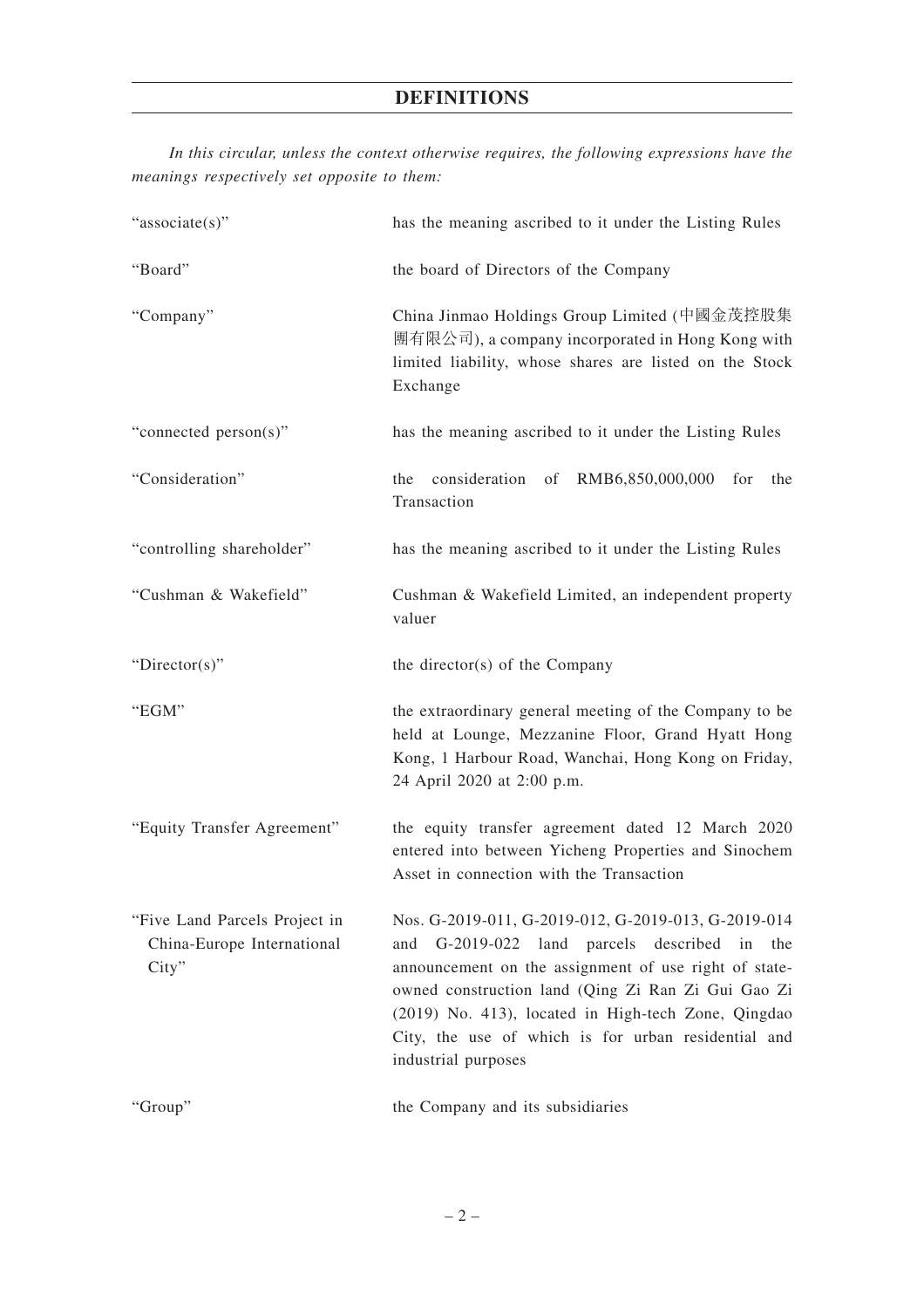| "Hong Kong"                   | the Hong Kong Special Administrative Region of the<br><b>PRC</b>                                                                                                                                                                                                                                                                                                                                             |
|-------------------------------|--------------------------------------------------------------------------------------------------------------------------------------------------------------------------------------------------------------------------------------------------------------------------------------------------------------------------------------------------------------------------------------------------------------|
| "Independent Board Committee" | the independent committee of the Board comprising all<br>independent non-executive Directors, namely, Mr. LAU<br>Hon Chuen, Ambrose, Mr. SU Xijia and Mr. GAO Shibin                                                                                                                                                                                                                                         |
| "Independent Shareholders"    | Shareholders other than Sinochem Group and its<br>associates                                                                                                                                                                                                                                                                                                                                                 |
| "Latest Practicable Date"     | 27 March 2020, being the latest practicable date prior to<br>the printing of this circular for the purpose of<br>ascertaining certain information contained in this circular                                                                                                                                                                                                                                 |
| "Listing Rules"               | the Rules Governing the Listing of Securities on the<br><b>Stock Exchange</b>                                                                                                                                                                                                                                                                                                                                |
| "Non-compete Undertaking"     | the non-compete undertaking given by Sinochem Group<br>to the Company pursuant to a non-compete agreement<br>entered into between Sinochem Group and the Company<br>on 26 July 2007                                                                                                                                                                                                                          |
| "Ping An"                     | Ping An Insurance (Group) Company of China, Ltd.<br>(中國平安保險(集團)股份有限公司),<br>$\mathbf{a}$<br>company<br>established in the PRC with limited liability, which<br>indirectly holds approximately 15.18% of the total<br>number of issued Shares, and whose A shares (stock code:<br>601318) and H shares (stock code: 2318) are listed on the<br>Shanghai Stock Exchange and the Stock Exchange,<br>respectively |
| "Ping An Real Estate"         | Ping An Real Estate Co., Ltd. (平安不動產有限公司), a<br>company established in the PRC with limited liability and<br>a subsidiary of Ping An                                                                                                                                                                                                                                                                         |
| "PRC"                         | the People's Republic of China, and for the purpose of<br>this circular, excluding Hong Kong, Macau Special<br>Administrative Region and Taiwan                                                                                                                                                                                                                                                              |
| "Projects"                    | the Yangsi Port Project, the Xiaowang Village Project and<br>Five Land Parcels Project in China-Europe<br>the                                                                                                                                                                                                                                                                                                |
|                               | International City                                                                                                                                                                                                                                                                                                                                                                                           |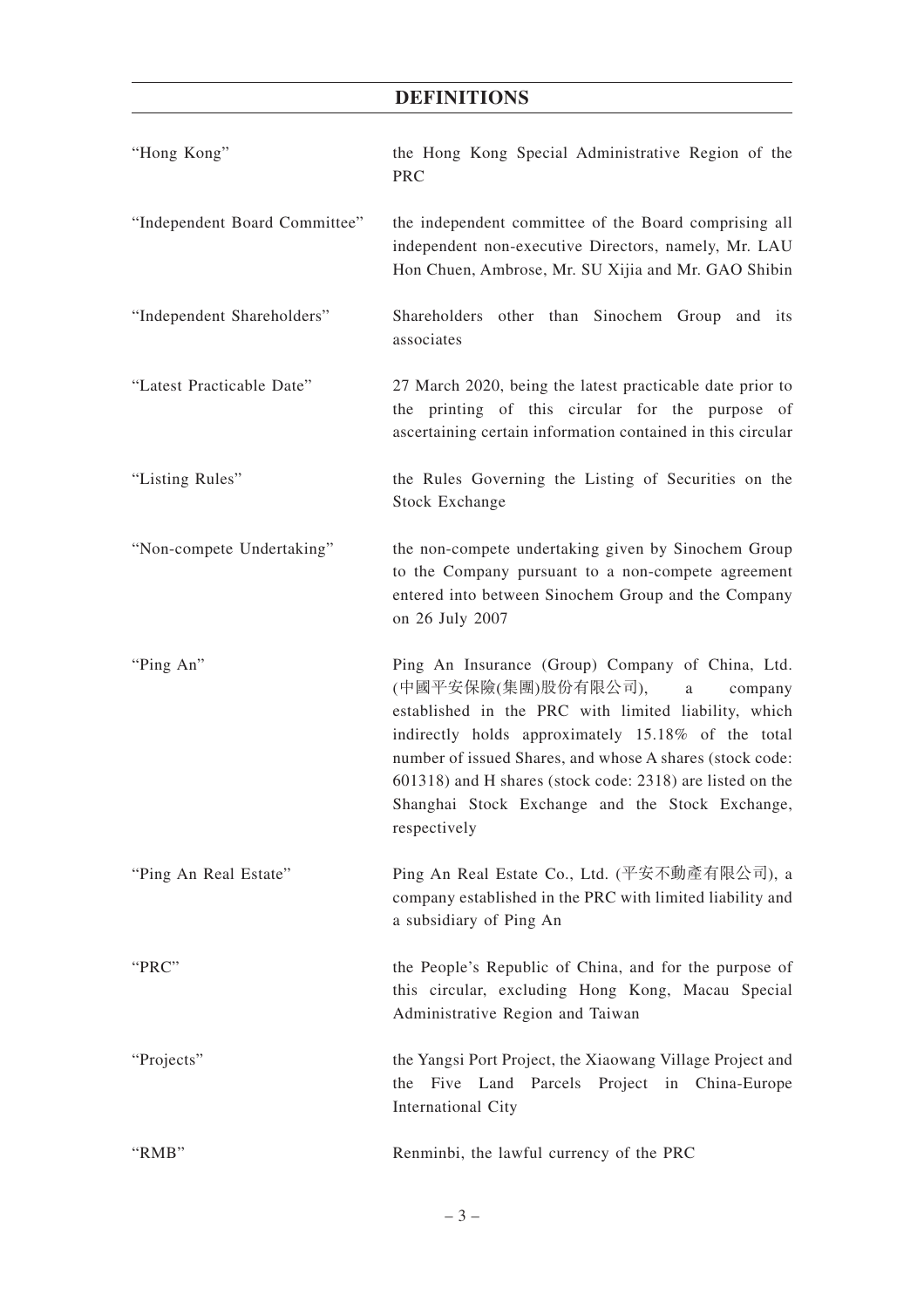| "SASAC"           | the State-owned Assets Supervision and Administration<br>Commission of the State Council of the PRC                                                                                                                                                                                                                                           |
|-------------------|-----------------------------------------------------------------------------------------------------------------------------------------------------------------------------------------------------------------------------------------------------------------------------------------------------------------------------------------------|
| "SFO"             | Securities and Futures Ordinance (Chapter 571 of the<br>Laws of Hong Kong)                                                                                                                                                                                                                                                                    |
| "Share $(s)$ "    | ordinary share(s) of the Company                                                                                                                                                                                                                                                                                                              |
| "Shareholder(s)"  | registered holder(s) of the Share(s)                                                                                                                                                                                                                                                                                                          |
| "Sinochem Asset"  | Sinochem Asset Management Co., Ltd. (中化資產管理有<br>限公司), a company incorporated under the laws of the<br>PRC with limited liability and a wholly-owned subsidiary<br>of Sinochem Group                                                                                                                                                           |
| "Sinochem Group"  | Sinochem Group Co., Ltd. (中國中化集團有限公司), a<br>state-owned enterprise incorporated in the PRC, the<br>ultimate controlling shareholder of the Company, which<br>indirectly holds approximately 35.05% of the total<br>number of issued shares of the Company                                                                                     |
| "Somerley"        | Somerley Capital Limited, a corporation licensed to carry<br>out Type 1 (dealing in securities) and Type 6 (advising on<br>corporate finance) regulated activities as defined under<br>the SFO, and the independent financial adviser to the<br>Independent Board Committee and the Independent<br>Shareholders in respect of the Transaction |
| "Stock Exchange"  | The Stock Exchange of Hong Kong Limited                                                                                                                                                                                                                                                                                                       |
| "subsidiary(ies)" | has the meaning ascribed to it under the Listing Rules                                                                                                                                                                                                                                                                                        |
| "Transaction"     | the acquisition of 100% equity interests in Wuhan Huazi<br>by Yicheng Properties from Sinochem Asset pursuant to<br>the Equity Transfer Agreement                                                                                                                                                                                             |
| "Wuhan Huazi"     | Wuhan Huazi Enterprise Management Consulting Co.,<br>(武漢化資企業管理諮詢有限公司),<br>Ltd.<br>a<br>company<br>incorporated under the laws of the PRC with limited<br>liability, which is wholly owned by Sinochem Asset as at<br>the Latest Practicable Date                                                                                              |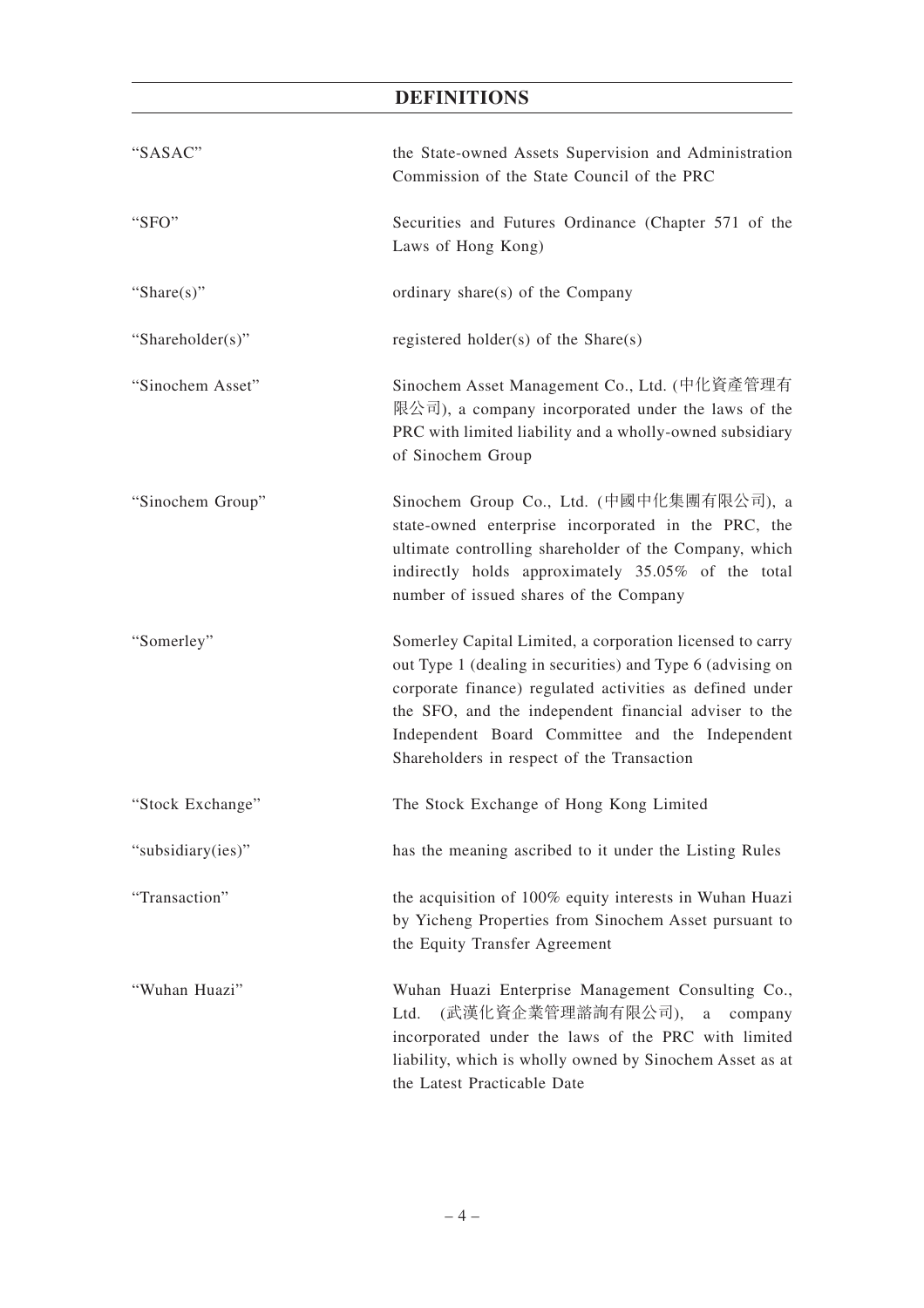| "Xiaowang Village Project" | Jin Dong Li Cheng (Gua) No. 2017-092 land parcel          |
|----------------------------|-----------------------------------------------------------|
|                            | described in the announcement on the assignment of use    |
|                            | right of state-owned construction land, located at the    |
|                            | south side of Chengxin Road and the west side of          |
|                            | Dieshan Road in Dongli District, Tianjin City, the use of |
|                            | which is for urban residential and commercial service     |
|                            | purposes                                                  |

"Yangsi Port Project" No. P(2016)118 land parcel described in the announcement on the assignment of use right of stateowned construction land (Wu Gao Zi (2016) No. 18), located in the land lots F, G, J and K at the New Port Yangtze River City, Yangsi Port Area, Hanyang District, Wuhan City, the use of which is for residential, commercial service, park and greening purposes

"Yicheng Properties" Beijing Franshion Yicheng Properties Company Limited (北京方興亦城置業有限公司), a company incorporated under the laws of the PRC with limited liability and an indirect wholly-owned subsidiary of the Company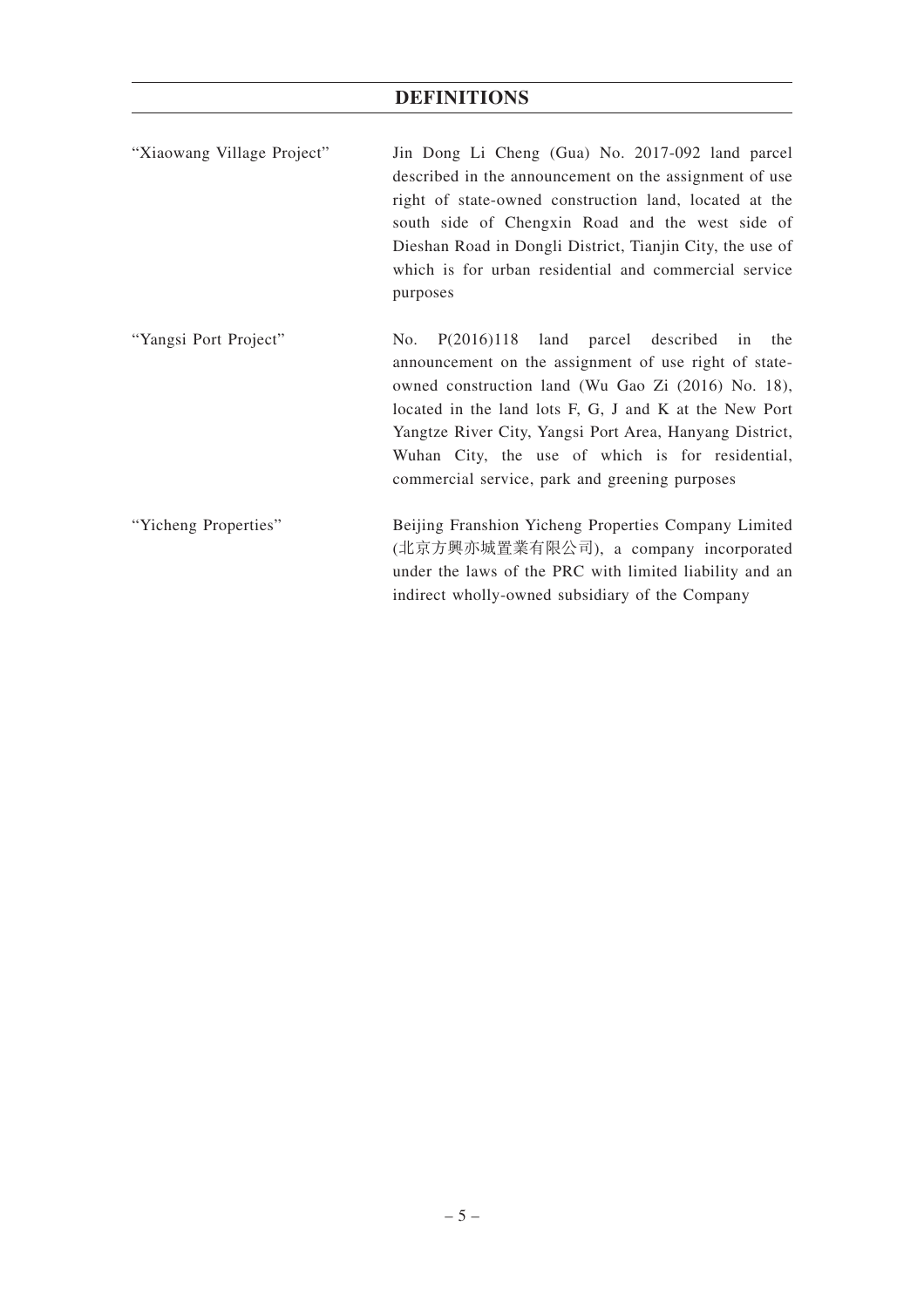

# **China Jinmao Holdings Group Limited 中國金茂控股集團有限公司**

*(Incorporated in Hong Kong with limited liability)* **(Stock Code: 00817)**

#### *Non-executive Directors*

Mr. NING Gaoning *(Chairman)* Mr. YANG Lin Mr. AN Hongjun

#### *Executive Directors*

Mr. LI Congrui *(Chief Executive Officer)* Mr. JIANG Nan *(Chief Financial Officer)* Mr. SONG Liuyi *(Senior Vice President)*

#### *Independent Non-executive Directors*

Mr. LAU Hon Chuen, Ambrose Mr. SU Xijia Mr. GAO Shibin

#### *Registered Office*

Rooms 4702-03, 47th Floor Office Tower Convention Plaza No. 1 Harbour Road Wanchai Hong Kong

31 March 2020

*To the Shareholders*

Dear Sir or Madam,

## **CONNECTED TRANSACTION AND DISCLOSEABLE TRANSACTION ACQUISITION OF EQUITY INTEREST IN WUHAN HUAZI**

### **INTRODUCTION**

Reference is made to the announcement of the Company dated 12 March 2020 in relation to proposed acquisition of 100% equity interests in Wuhan Huazi by Yicheng Properties, an indirect wholly-owned subsidiary of the Company, from Sinochem Asset, which constitutes a connected transaction and discloseable transaction of the Company and is subject to the reporting, announcement and independent shareholders' approval requirements under the Listing Rules.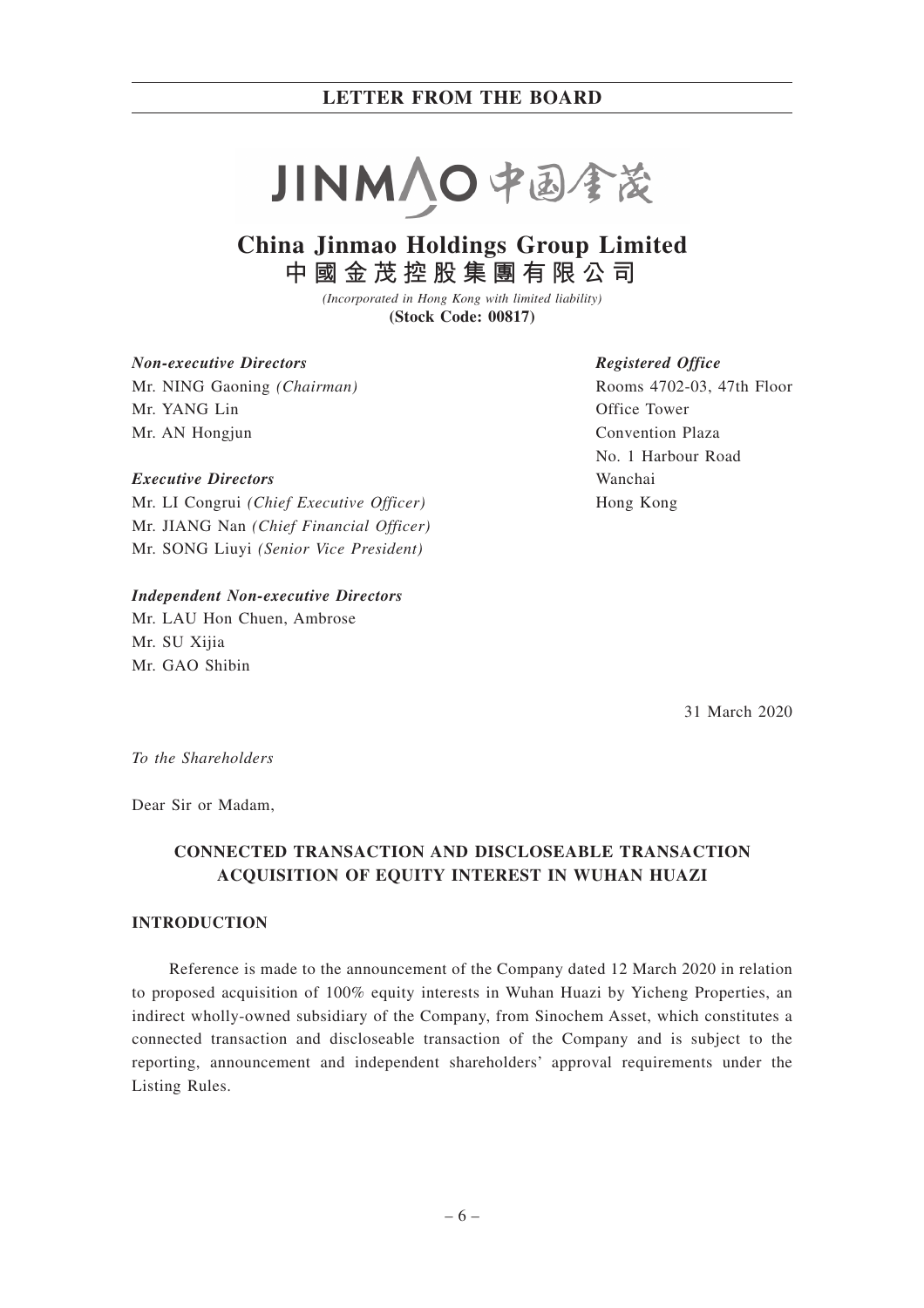The purpose of this circular is to provide you with (i) further information on the details of the Equity Transfer Agreement and the Transaction contemplated thereunder; (ii) the letter from the Independent Board Committee to the Independent Shareholders; (iii) the letter from Somerley to the Independent Board Committee and the Independent Shareholders; (iv) the property valuation report issued by Cushman & Wakefield in relation to the property interests held by Wuhan Huazi; and (v) other information as required under the Listing Rules.

#### **CONNECTED TRANSACTION AND DISCLOSEABLE TRANSACTION**

#### **Background**

Reference is made to (i) the announcement of the Company dated 24 March 2017 in relation to the grant of an option by Wuhan Huazi to the Company whereby the Company may acquire 20% interests held by Wuhan Huazi in the Yangsi Port Project; (ii) the announcement of the Company dated 1 August 2017 in relation to the grant of an option by Wuhan Huazi to the Company whereby the Company may acquire 100% interests held by Wuhan Huazi in the Xiaowang Village Project; and (iii) the grant of an option by Wuhan Huazi to the Company on 25 October 2019 whereby the Company may acquire 100% interests held by Wuhan Huazi in the Five Land Parcels Project in China-Europe International City.

The Projects are new business opportunities obtained by Sinochem Group. Sinochem Group informed the Company of the new business opportunities by written notices pursuant to the Non-compete Undertaking. Upon receipt of the written notices from Sinochem Group, the Company conducted feasibility studies on the Projects. Despite the prime and/or unique location of the Projects, the Company decided not to participate in the public tender of the Projects after taking into account its then financial position and resources. Thereafter, Wuhan Huazi acquired the Projects and granted the above three options to the Company pursuant to the Non-compete Undertaking whereby the Company may exercise the options at any time as it deems appropriate to acquire the interests held by Wuhan Huazi in the Projects at fair prices.

The Company proposes to exercise the above three options. As Wuhan Huazi is not engaged in any business other than its investment in the Projects, the Company proposes to exercise the above three options by acquiring, through Yicheng Properties, an indirect wholly-owned subsidiary of the Company, 100% equity interests in Wuhan Huazi from Sinochem Asset, the shareholder of Wuhan Huazi. As such, on 12 March 2020, Yicheng Properties and Sinochem Asset entered into the Equity Transfer Agreement, pursuant to which Yicheng Properties has agreed to acquire 100% equity interests in Wuhan Huazi from Sinochem Asset at the Consideration of RMB6,850,000,000.

Upon completion of the Transaction, Wuhan Huazi will become an indirect wholly-owned subsidiary of the Company. Wuhan Huazi holds the entire interests in the Five Land Parcels Project in China-Europe International City through three wholly-owned subsidiaries, the entire interests in the Xiaowang Village Project through one wholly-owned subsidiary, and 20% interests in the Yangsi Port Project through one company with equity participation.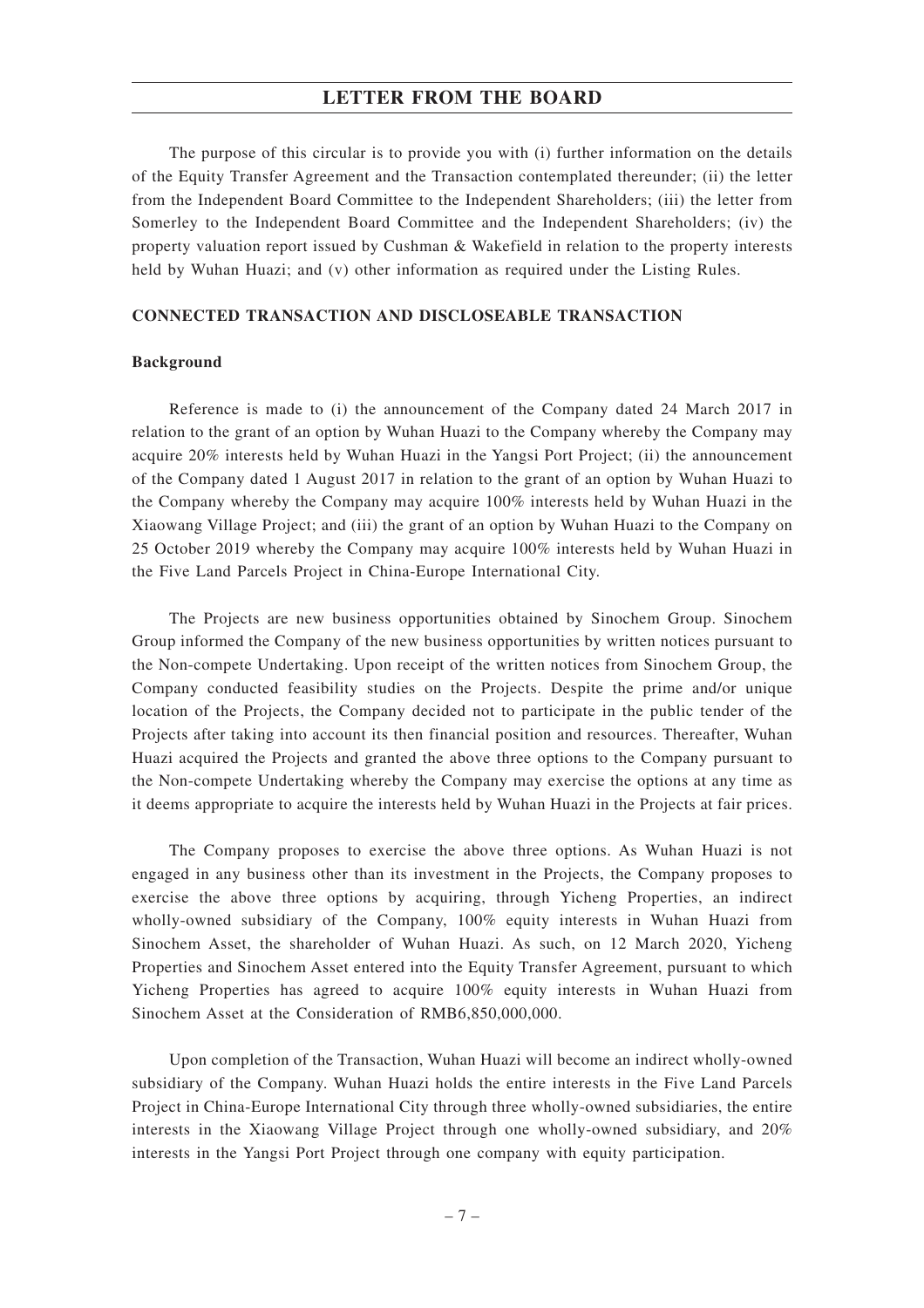In making the decision on when to exercise the options, the Company has taken into account its financial positions and resources at different times. In particular, the bank facilities available for withdrawal by the Group as at 31 December 2016 was approximately RMB27,400 million. Accepting the new business opportunities of the Yangsi Port Project and the Xiaowang Village Project at that time around when the new business opportunities arose would increase the financial pressure of the Group. On the other hand, as at 31 December 2019, the bank facilities available for withdrawal by the Group increased to approximately RMB87,400 million, which would provide the Group with more sufficient financial resources. Moreover, the Yangsi Port Project and the Xiaowang Village Project are projects under construction that have now met the pre-sale conditions. As such, exercising the options at this time would enable the Group to enjoy the cash flow brought by the Yangsi Port Project and the Xiaowang Village Project, shorten the Group's capital utilisation cycle and enhance its capital utilisation efficiency. With respect to the Five Land Parcels Project in China-Europe International City, the government's requirement on the industry background of the bidders posed high uncertainty to the Company in winning the bid (as further described in the section headed "Information of Wuhan Huazi – The Five Land Parcels Project in China-Europe International City" below), the Company therefore did not participate in the public tender held in October 2019. The Company considers that the overall conditions of the Five Land Parcels Project in China-Europe International City are satisfactory with appreciation potentials. The valuation premium of the Five Land Parcels Project in China-Europe International City as at 31 December 2019 also shows the market recognition of its value. The Company therefore decided to exercise the option to capture the investment opportunity.

#### **Principal Terms of the Equity Transfer Agreement**

*Date*

12 March 2020

*Parties*

Vendor: Sinochem Asset

Purchaser: Yicheng Properties

### *Interests to be acquired*

Pursuant to the Equity Transfer Agreement, Sinochem Asset has agreed to dispose of and Yicheng Properties has agreed to acquire 100% equity interests in Wuhan Huazi. Upon completion of the Transaction, Wuhan Huazi will become an indirect wholly-owned subsidiary of the Company.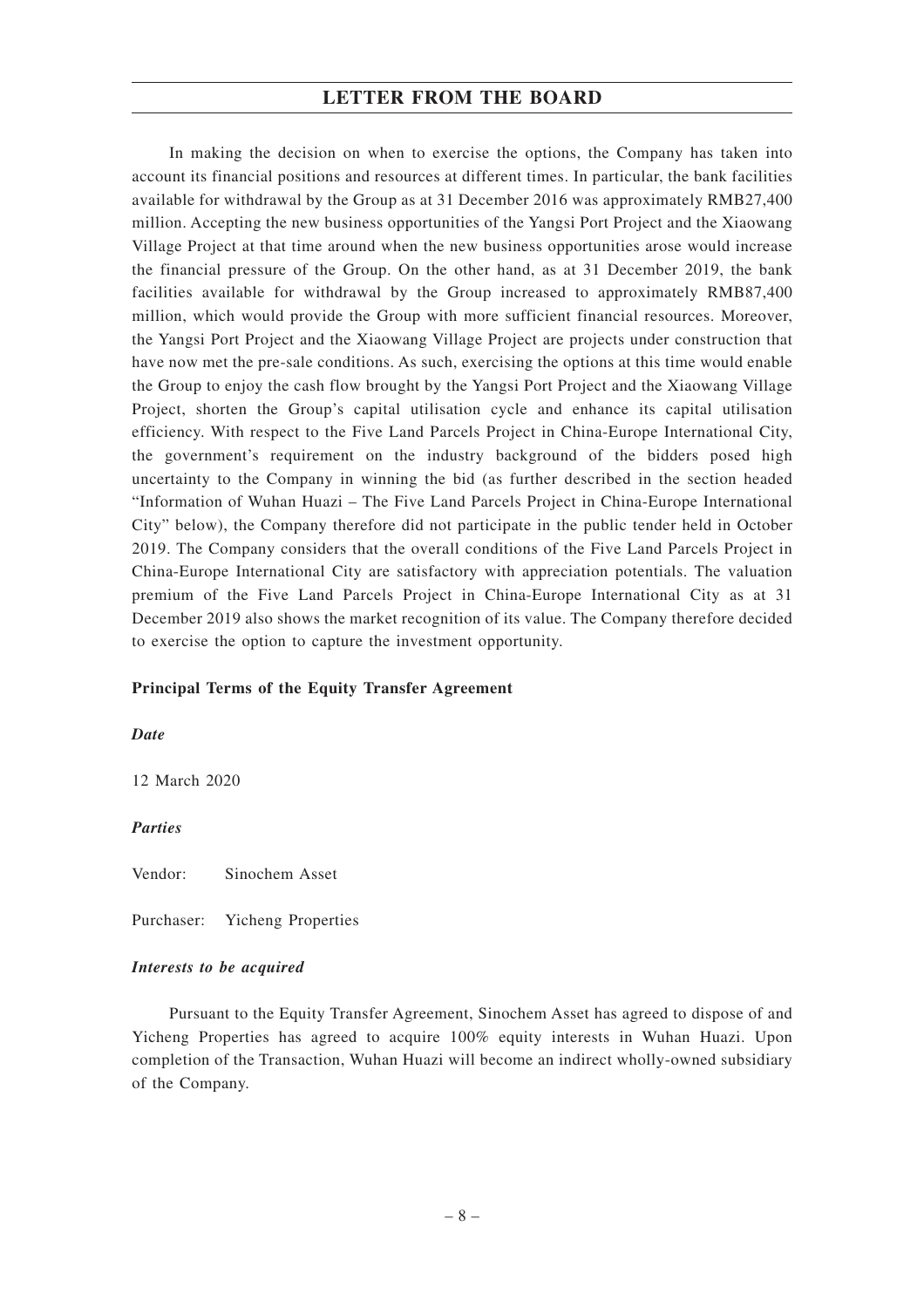#### *Consideration and payment*

The Consideration is RMB6,850,000,000, which was determined after arm's length negotiation between the parties of the Equity Transfer Agreement with reference to the adjusted net assets value of Wuhan Huazi. As at 31 December 2019, the adjusted net assets value of Wuhan Huazi was approximately RMB7,609 million. The Consideration represents a discount of approximately 10% to the adjusted net assets value of Wuhan Huazi.

The adjusted net assets value of Wuhan Huazi was arrived at based on the unaudited consolidated net assets value of Wuhan Huazi as at 31 December 2019 and the adjustments as set out in the table below, which include the revaluation surplus arising from the valuation of the property interests held by Wuhan Huazi, net of estimated deferred tax:

*RMB million*

| its equity holders as at 31 December 2019                                               | Unaudited consolidated net assets value of Wuhan Huazi attributable to                                                                                                  | 6,578   |
|-----------------------------------------------------------------------------------------|-------------------------------------------------------------------------------------------------------------------------------------------------------------------------|---------|
| Adjustments:                                                                            |                                                                                                                                                                         |         |
| Revaluation surplus<br>arising from the<br>valuations of the                            | - Valuation of the Xiaowang Village<br>Project attributable to Wuhan Huazi<br>as at 31 December 2019<br>- Valuation of the Five Land Parcels<br>Project in China-Europe | 3,654   |
| Xiaowang Village Project<br>and the Five Land Parcels<br>Project in China-Europe        | International City attributable to<br>Wuhan Huazi as at 31 December<br>2019                                                                                             | 2,891   |
| International City<br>attributable to Wuhan<br>Huazi as at 31 December<br>2019 (Note 1) | - Less: Book value of the Xiaowang<br>Village Project and the Five Land<br>Parcels Project in China-Europe<br>International City attributable to                        |         |
|                                                                                         | Wuhan Huazi as at 31 December<br>2019                                                                                                                                   | (5,388) |
|                                                                                         | Net deferred tax on attributable revaluation surplus (Note 2)                                                                                                           | (397)   |
| Appreciation in share of                                                                | - Valuation of the Yangsi Port Project<br>attributable to Wuhan Huazi as at                                                                                             |         |
| net assets of the Yangsi<br>Port Project arising from<br>its valuation attributable     | 31 December 2019<br>- Less: Book value of the Yangsi Port<br>Project attributable to Wuhan Huazi                                                                        | 3,370   |
| to Wuhan Huazi as at 31<br>December 2019 (Note 3)                                       | as at 31 December 2019<br>- Less: Net deferred tax on                                                                                                                   | (3,002) |
|                                                                                         | attributable revaluation surplus                                                                                                                                        | (97)    |
| Adjusted net assets value                                                               |                                                                                                                                                                         | 7,609   |

–9–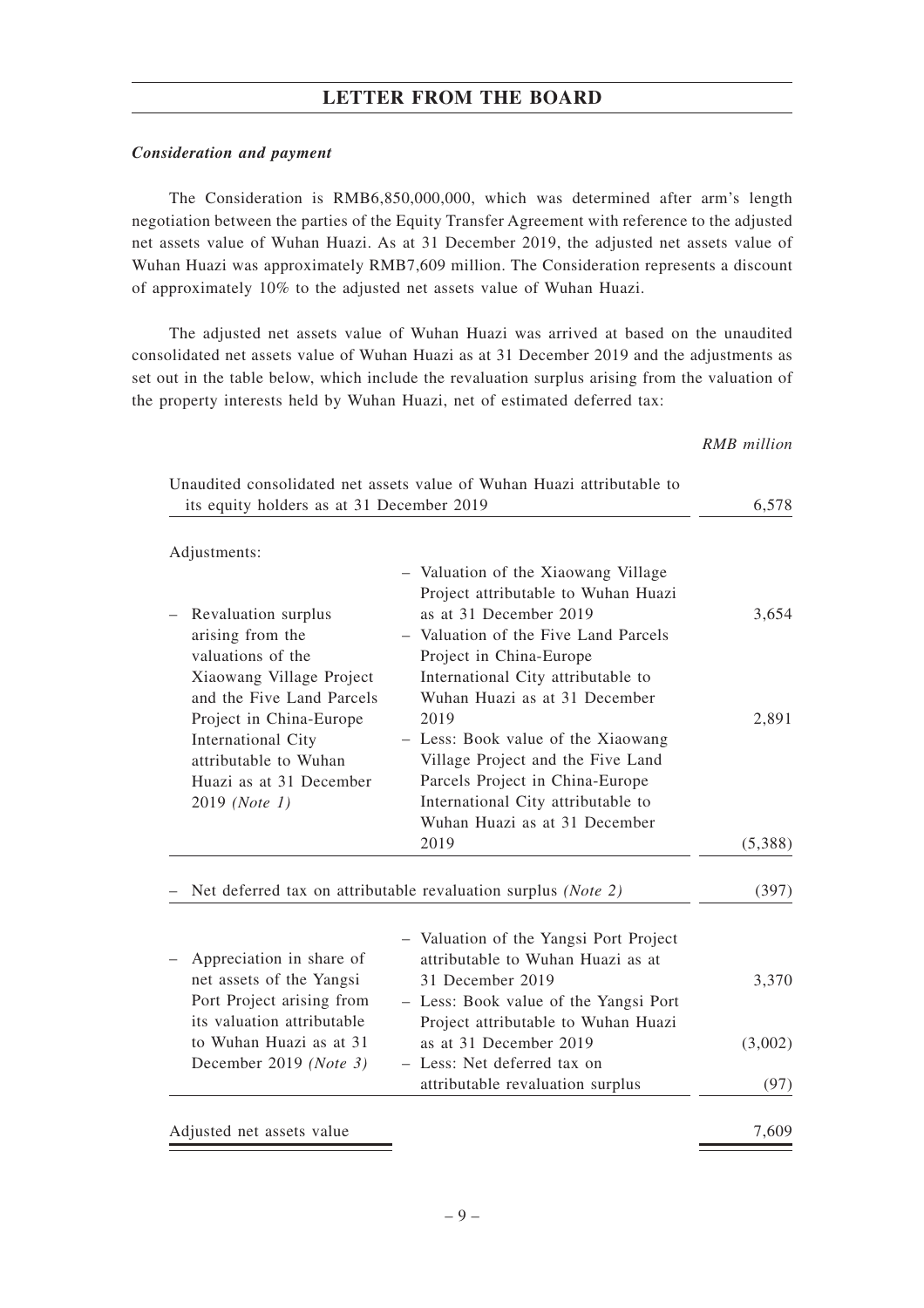#### *Notes:*

- 1. This represents the revaluation surplus arising from the excess of the market values of the Xiaowang Village Project and the Five Land Parcels Project in China-Europe International City as valued by Cushman & Wakefield as at 31 December 2019 over their corresponding book values on the same date.
- 2. This represents the potential PRC corporate income tax and land appreciation tax attributable to the revaluation surplus on the Xiaowang Village Project and the Five Land Parcels Project in China-Europe International City with an intention of future sale that would be crystalised for Wuhan Huazi upon disposal of these properties at the valuation prices as set out in the property valuation report in Appendix I to this circular.
- 3. This represents the appreciation in share of net assets of the Yangsi Port Project arising from the excess of the market value of the Yangsi Port Project as valued by Cushman & Wakefield as at 31 December 2019 over its corresponding book value on the same date, net of the potential PRC corporate income tax and land appreciation tax after adjusting for relevant interests not attributable to Wuhan Huazi.

Within 30 working days after obtaining the approval for the Transaction from the Independent Shareholders of the Company, Yicheng Properties shall pay the Consideration in one lump sum to the bank account designated by Sinochem Asset. The Consideration will be financed by internal resources of the Group.

#### *Validity*

The Equity Transfer Agreement shall take effect upon obtaining the approval from the Independent Shareholders.

#### *Pre-completion obligations*

Under the Equity Transfer Agreement, Sinochem Asset has undertaken that:

- (a) from the date of signing of the Equity Transfer Agreement to the date of completion of the Transaction, Wuhan Huazi and its subsidiaries shall operate their business in a legitimate and compliant manner consistent with previous practices to maintain completeness and continuity in finance, operations, assets, business and personnel;
- (b) from the date of signing of the Equity Transfer Agreement to the date of completion of the Transaction, save for the liabilities incurred in their ordinary and usual course of business, Wuhan Huazi and its subsidiaries shall not, without the prior written consent from Yicheng Properties, incur any new liabilities or contingent liabilities including borrowings or guarantees, make profit distribution, dispose of or purchase material assets including equity interests or real estates, or do any act that may have material adverse impacts on their operating or financial conditions; and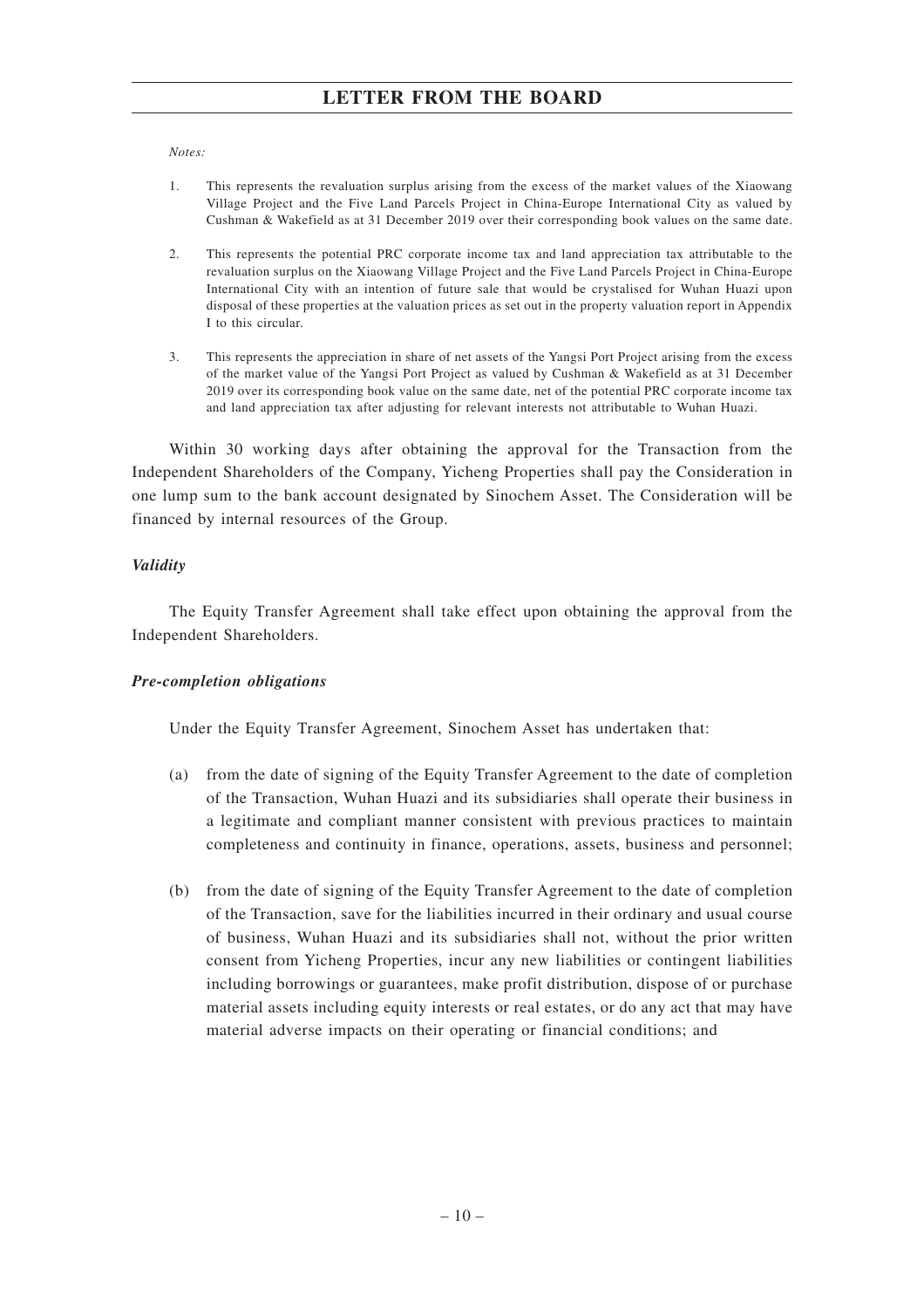(c) save for the liabilities and contingent liabilities of Wuhan Huazi and its subsidiaries already disclosed to Yicheng Properties (including (i) interest-bearing bank borrowings of approximately RMB536 million, (ii) pledge of certain properties under development and land use right with an aggregate amount of approximately RMB1,807 million to secure the bank loans granted in relation to the Xiaowang Village Project, and (iii) total amount due to a shareholder and a related party of approximately RMB1,162 million, as at 31 December 2019) and the new liabilities and contingent liabilities incurred during the period from the date of signing of the Equity Transfer Agreement to the date of completion of the Transaction that are pre-approved by Yicheng Properties in writing, any liabilities and contingent liabilities of Wuhan Huazi and its subsidiaries incurred as a result of the matters or reasons occurred prior to the date of completion of the Transaction shall be borne by Sinochem Asset; Sinochem Asset shall take full responsibility for any third party claim against Wuhan Huazi and/or its subsidiaries with respect to the matters or reasons occurred prior to the date of completion of the Transaction.

If Sinochem Asset breaches its undertakings under the Equity Transfer Agreement which may, in the reasonable judgement of Yicheng Properties, have an adverse impact on the Transaction, Yicheng Properties shall have the right to terminate the Equity Transfer Agreement.

#### *Completion*

Sinochem Asset and Yicheng Properties shall use their best endeavours to procure Wuhan Huazi to complete the formalities in relation to the change of registration with the authority in charge of industrial and commercial administration for the Transaction within 30 working days from the date of payment of the Consideration by Yicheng Properties. Completion of the Transaction shall take place on the date when the change of registration with the authority in charge of industrial and commercial administration is completed.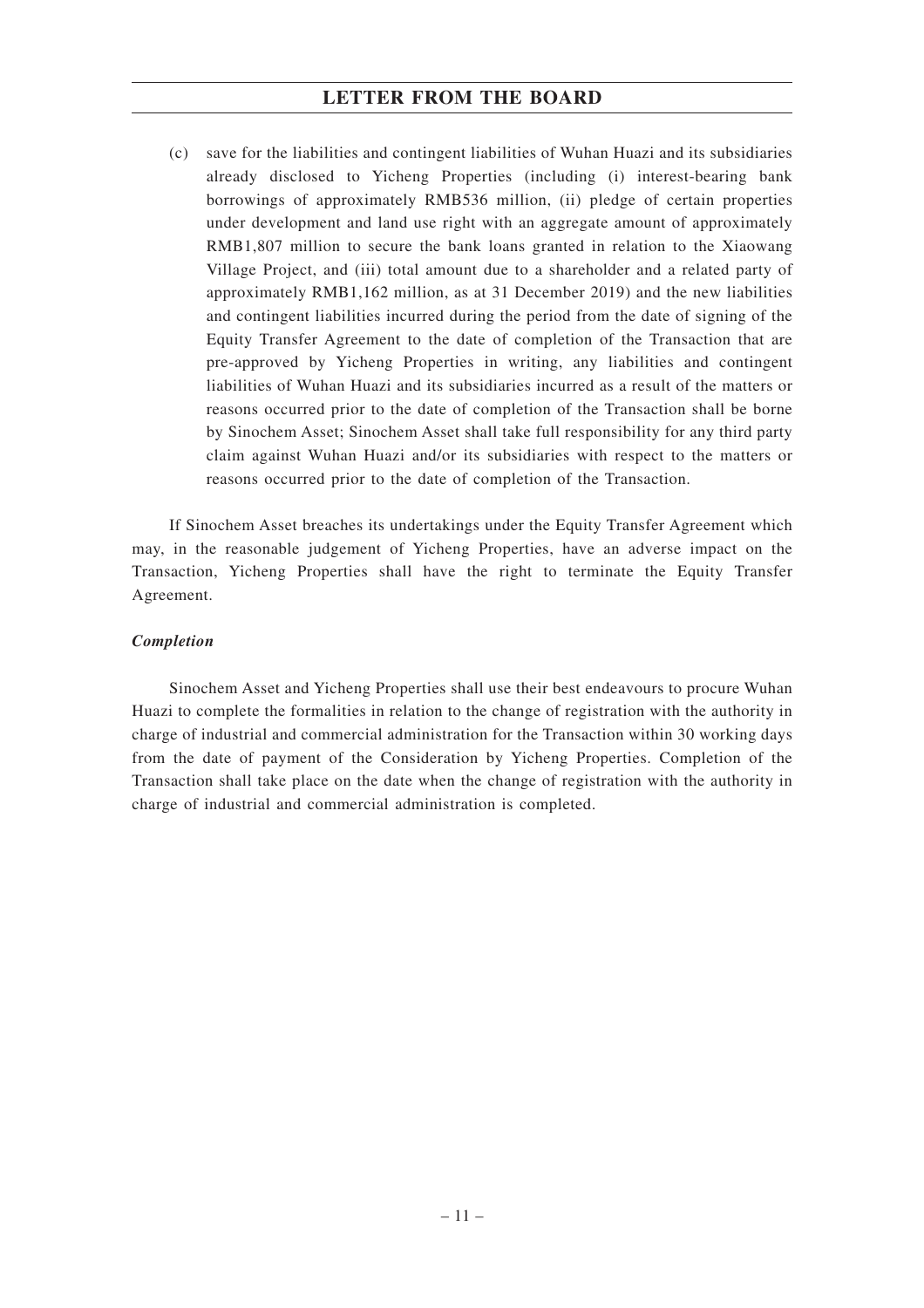#### **Information of Wuhan Huazi**

Wuhan Huazi was established in November 2016 with a registered capital of RMB6,520 million. It is principally engaged in real estate information consulting and investment in the PRC. Wuhan Huazi is a wholly-owned subsidiary of Sinochem Asset as at the Latest Practicable Date and will become an indirect wholly-owned subsidiary of the Company upon completion of the Transaction. Wuhan Huazi holds the entire interests in the Five Land Parcels Project in China-Europe International City through three wholly-owned subsidiaries, the entire interests in the Xiaowang Village Project through one wholly-owned subsidiary, and 20% interests in the Yangsi Port Project through one company with equity participation. A group chart of Wuhan Huazi as at the Latest Practicable Date is set out below:



*The Yangsi Port Project*

The Yangsi Port Project was won by Ping An Real Estate through public tender on 22 November 2016 at a total consideration of RMB11,065 million. Wuhan Huazi acquired 20% interests in the Yangsi Port Project through its capital injection of RMB20 million and provision of shareholder's loan of approximately RMB2,220 million to the relevant project company pursuant to a joint development agreement entered into by Wuhan Huazi with the above successful bidder (i.e. Ping An Real Estate) and other parties. The remaining 80% equity interest in the project company of the Yangsi Port Project are held by four entities, of which two entities holding an aggregate equity interest of 35% are subsidiaries of Ping An Real Estate, and the other two entities (including 武漢中建越秀港投開發有限公司<sup>1</sup> (Wuhan CSC

Wuhan CSC Yuexiu Port Investment Development Co., Ltd. is ultimately owned as to 35% by Yuexiu Property Company Limited (a company listed on the Stock Exchange, stock code: 00123), 35% by China State Construction Engineering Corporation Limited (a company listed on the Shanghai Stock Exchange, stock code: 601668), and 30% by 武漢港航發展集團有限公司 (Wuhan Port and Shipping Development Group Co., Ltd., a state-owned enterprise incorporated in the PRC).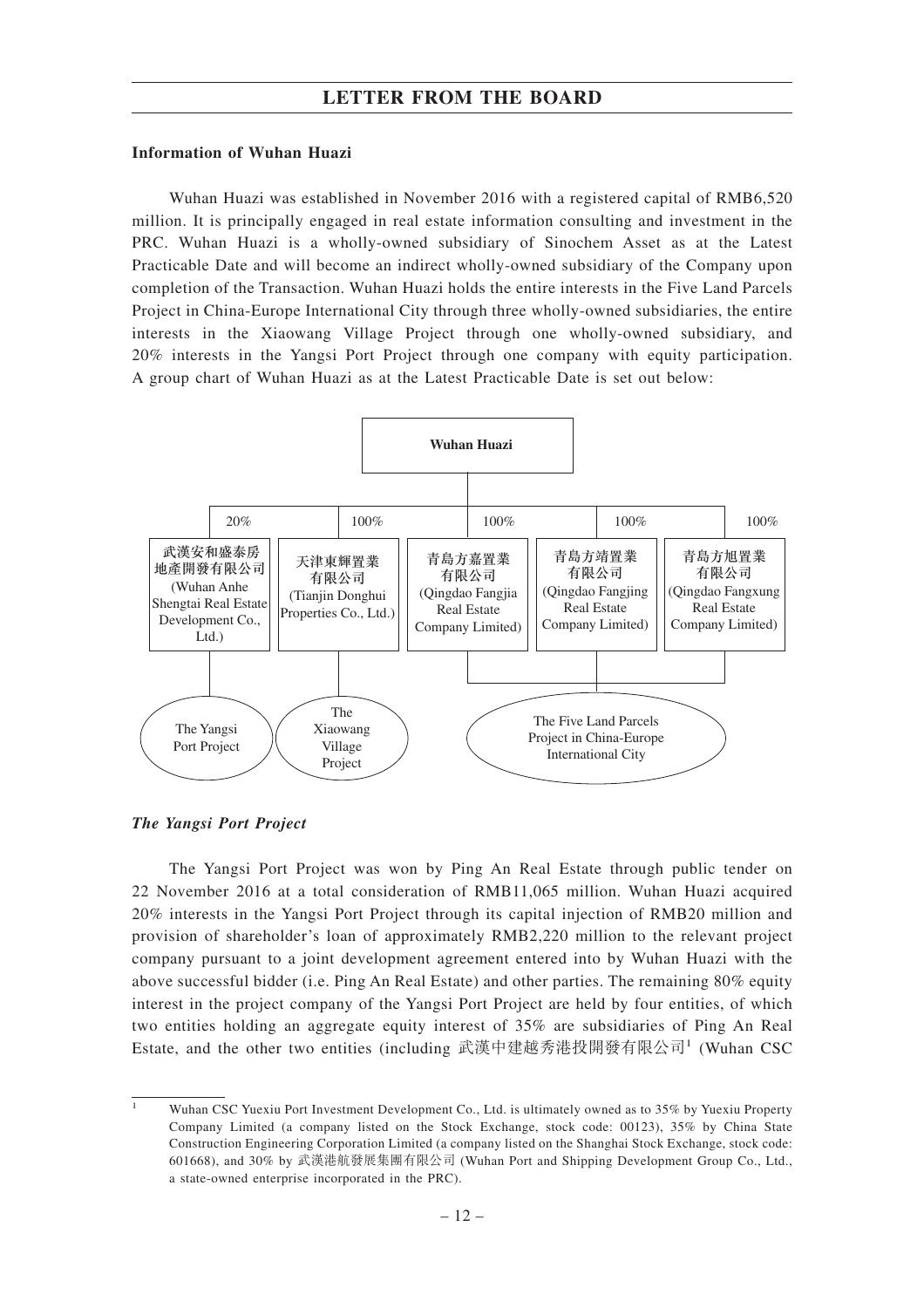Yuexiu Port Investment Development Co., Ltd.) and 武漢旭景房地產投資有限公司<sup>2</sup> (Wuhan Xujing Real Estate Investment Co., Ltd.) holding 35% and 10% equity interests, respectively) and their ultimate beneficial owners are third parties independent of the Company and its connected persons. Ping An Real Estate was also a third party independent of the Company and its connected persons at the time of the public tender, but became a connected person of the Company on 6 August 2019 following completion of a top-up placing of the Company whereby its parent company Ping An, through a subsidiary, became a substantial shareholder of the Company. The Group currently has no intention to acquire the remaining 80% interests in the Yangsi Port Project.

The Yangsi Port Project is located in Hanyang District, Wuhan City and within the New Port Yangtze River City segment under planning. It has a site area of approximately 182,900 square metres and a planned gross floor area of approximately 814,300 square metres. It is developed for residential and community-oriented commercial purposes, comprising mainly super high-rise and high-rise residence. The construction of the Yangsi Port Project commenced in May 2017 and is carried out in phases with the construction of the whole project to be completed in November 2023. The total investment in the Yangsi Port Project is expected to be approximately RMB18,989 million, which will be financed by bank loans and sale proceeds.

As to the timetable for the pre-sale and delivery of the Yangsi Port Project, it is expected that the pre-sale of the land lot J will commence in the second quarter of 2020 and the delivery thereof will be completed in the fourth quarter of 2021; the pre-sale of the land lot K will commence in the second quarter of 2021 and the delivery thereof will be completed in the fourth quarter of 2023; the pre-sale of the land lot F will commence in the first quarter of 2022 and the delivery thereof will be completed in the second quarter of 2022; and the pre-sale of the land lot G will commence in the fourth quarter of 2022 and the delivery thereof will be completed in the second quarter of 2023.

Based on current timetable, the coming pre-sale activity is scheduled to take place during the second quarter of 2020 in respect of approximately 24,900 square metres of residential units (or approximately 4% of total project saleable area of approximately 676,900 square metres), followed by a pre-sale of a further 19,400 square metres of residential units (or approximately 3% of total project saleable area), 2,000 square metres of commercial units, as well as approximately 600 car parking spaces during the fourth quarter of 2020. There is no other pre-sale activity scheduled in 2020.

#### *The Xiaowang Village Project*

The Xiaowang Village Project was won by Wuhan Huazi through public tender on 31 July 2017 at a total consideration of RMB3,150 million. The Xiaowang Village Project is located in Dongli District, Tianjin City. It has a site area of approximately 59,628 square metres and

 $\overline{2}$  Wuhan Xujing Real Estate Investment Co., Ltd. is ultimately owned by Longfor Group Holdings Limited (a company listed on the Stock Exchange, stock code: 960).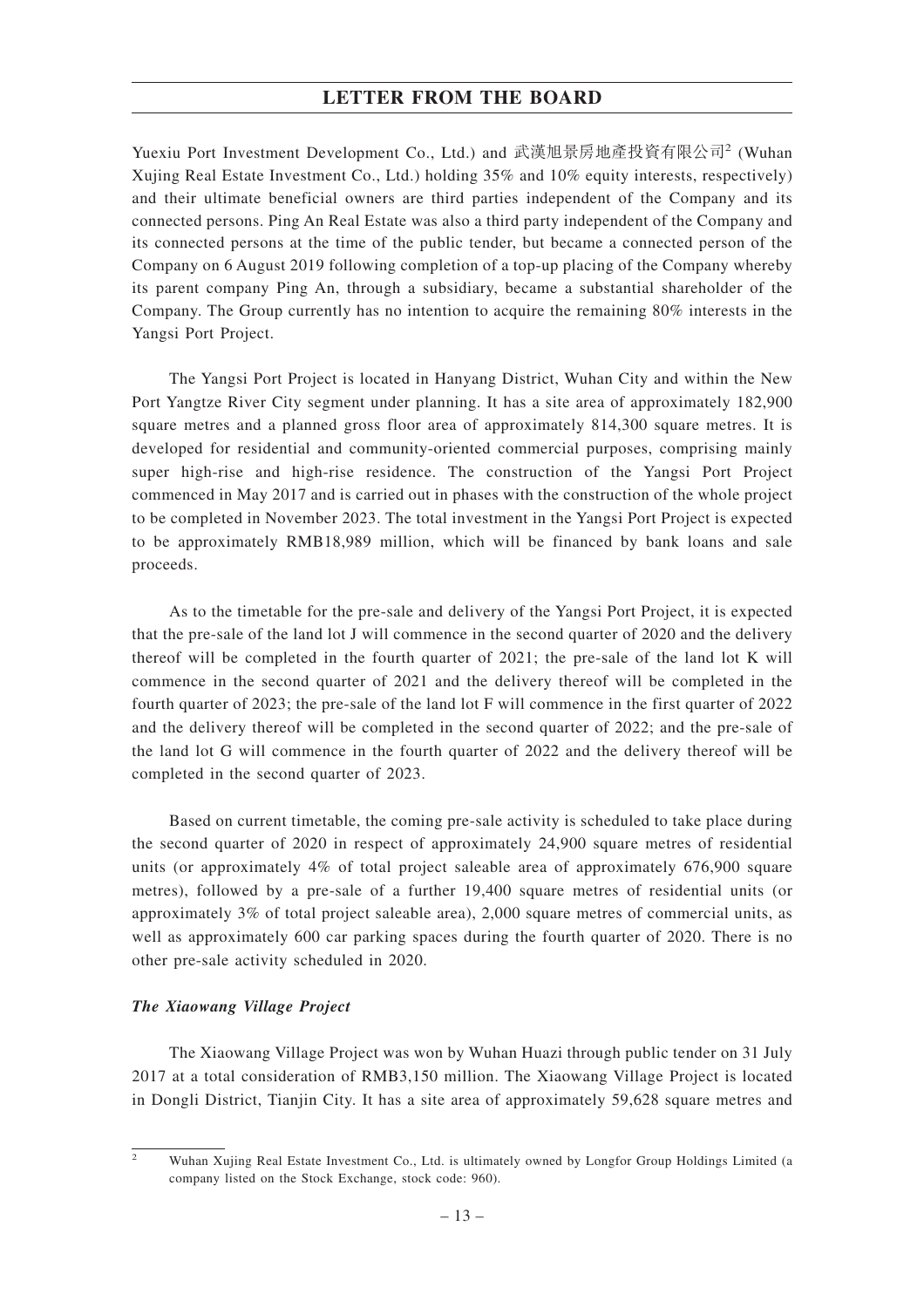a planned gross floor area of approximately 119,300 square metres. It is developed for residential and community-oriented commercial purposes, comprising mainly small high-rise and townhouse residence. The construction of the Xiaowang Village Project commenced in February 2018 and is carried out in phases with the construction of the whole project to be completed in September 2023. The total investment in the Xiaowang Village Project is expected to be approximately RMB4,350 million, which will be financed by bank loans and sale proceeds.

As to the timetable for the pre-sale and delivery of the Xiaowang Village Project, it is expected that the pre-sale of Phase I will commence in the third quarter of 2020 and the delivery thereof will be completed in the second quarter of 2021; the pre-sale of Phase II will commence in the third quarter of 2020 and the delivery thereof will be completed in the third quarter of 2024; and the pre-sale of Phase III will commence in the fourth quarter of 2021 and the delivery thereof will be completed in the third quarter of 2024.

Based on current timetable, the coming pre-sale activity is scheduled to take place during the third quarter of 2020 in respect of approximately 13,200 square metres of residential units (or approximately 12% of total project saleable area of approximately 114,200 square metres), followed by a pre-sale of a further approximately 17,900 square metres of residential units (or approximately 16% of total project saleable area) during the fourth quarter of 2020. There is no other pre-sale activity scheduled in 2020.

#### *The Five Land Parcels Project in China-Europe International City*

The Five Land Parcels Project in China-Europe International City was won by Wuhan Huazi through public tender on 25 October 2019 at a total consideration of RMB1,773 million. The government's requirement on the industry background of the bidders for the Five Land Parcels Project in China-Europe International City posed high uncertainty to the Company in winning the bid. As such, the Company did not participate in the public tender. On the other hand, Sinochem Group, with diversified business segments and abundant industry resources, had strong advantages in participating in the public tender, was able to accommodate the government's requirement of strategic or emerging industry integration, and therefore acquired the lands at attractive prices. The Company considers that the overall conditions of the Five Land Parcels Project in China-Europe International City are satisfactory with appreciation potentials, and has therefore decided to exercise the option.

The Five Land Parcels Project in China-Europe International City is located in High-tech Zone, Qingdao City with a site area of approximately 278,900 square metres. It is developed for urban residential and industrial purposes, comprising mainly high-rise residence. The planned gross floor area of the residential portion is approximately 448,900 square metres. The construction of the Five Land Parcels Project in China-Europe International City is expected to commence in June 2020 and will be carried out in phases with the construction of the whole project to be completed in March 2024. The total investment in the Five Land Parcels Project in China-Europe International City is expected to be approximately RMB5,416 million, which will be financed by bank loans and sale proceeds.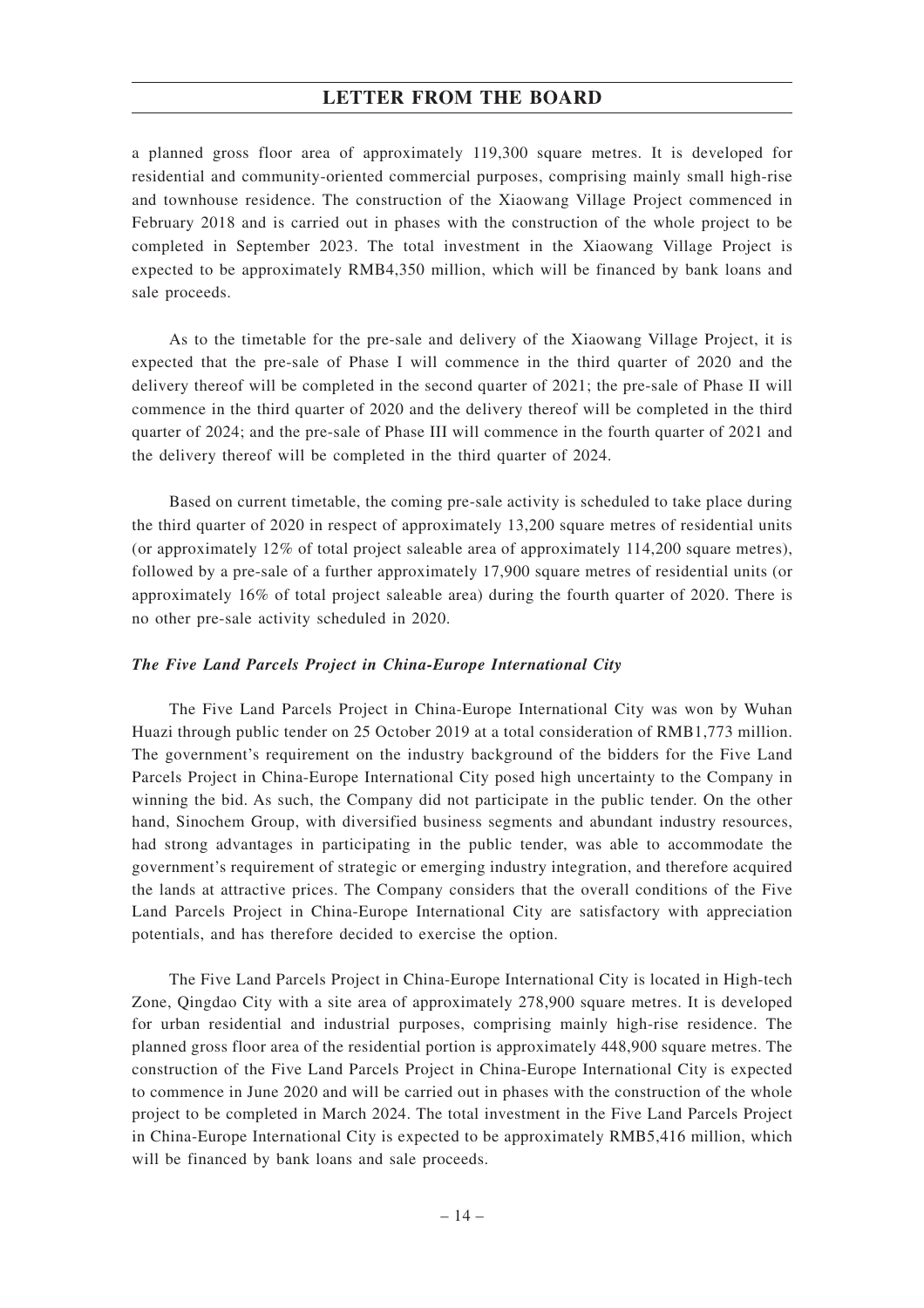As to the timetable for the pre-sale and delivery of the Five Land Parcels Project in China-Europe International City, it is expected that the pre-sale of the land lot B4 will commence in the fourth quarter of 2020 and the delivery thereof will be completed in the third quarter of 2022; the pre-sale of the land lot B6 will commence in the first quarter of 2022 and the delivery thereof will be completed in second quarter of 2024; and the pre-sale of the land lot D11 will commence in the second quarter of 2022 and the delivery thereof will be completed in the second quarter of 2024.

Based on current timetable, the coming pre-sale activity is scheduled to take place during the fourth quarter of 2020 in respect of approximately 38,600 square metres of planned residential units (or approximately 9% of total project saleable area of approximately 433,800 square metres), and there is no other pre-sale activity scheduled in 2020.

Based on the consolidated financial statements of Wuhan Huazi prepared under the China Accounting Standards for Business Enterprises, its audited total assets and audited net assets as at 31 December 2019 were approximately RMB8,745 million and RMB6,578 million, respectively. For the two years ended 31 December 2019, the audited profits of Wuhan Huazi were as follows:

|                           | For the year ended   | For the year ended   |
|---------------------------|----------------------|----------------------|
|                           | 31 December 2018     | 31 December 2019     |
|                           | <i>(approximate)</i> | <i>(approximate)</i> |
|                           | RMB million)         | <b>RMB</b> million)  |
| Audited profit before tax | 114                  | 22                   |
| Audited profit after tax  | 75                   | 16                   |

#### **Reasons for and Benefits of the Transaction**

The Transaction is conducive to quickly expanding the land reserve of the Group in the three major cities, namely Qingdao, Tianjin and Wuhan, by leveraging on the strengths of the resources previously acquired by the controlling shareholder of the Company, which enables the Group to expand its market share in these cities, facilitates the overall advancement of the Group's city operation projects, and provides strong support to the saleable value of the Group for the year. In addition, the Yangsi Port Project and the Xiaowang Village Project are projects under construction that have met the pre-sale conditions. Through the Transaction, the Group is able to enjoy the cash flow brought by the Yangsi Port Project and the Xiaowang Village Project, shorten the Group's capital utilisation cycle and enhance its capital utilisation efficiency.

The Directors (including the independent non-executive Directors) consider that the terms of the Equity Transfer Agreement and the Transaction contemplated thereunder are fair and reasonable, on normal commercial terms or better and in the interest of the Company and its Shareholders as a whole. As Mr. NING Gaoning and Mr. YANG Lin are director and employee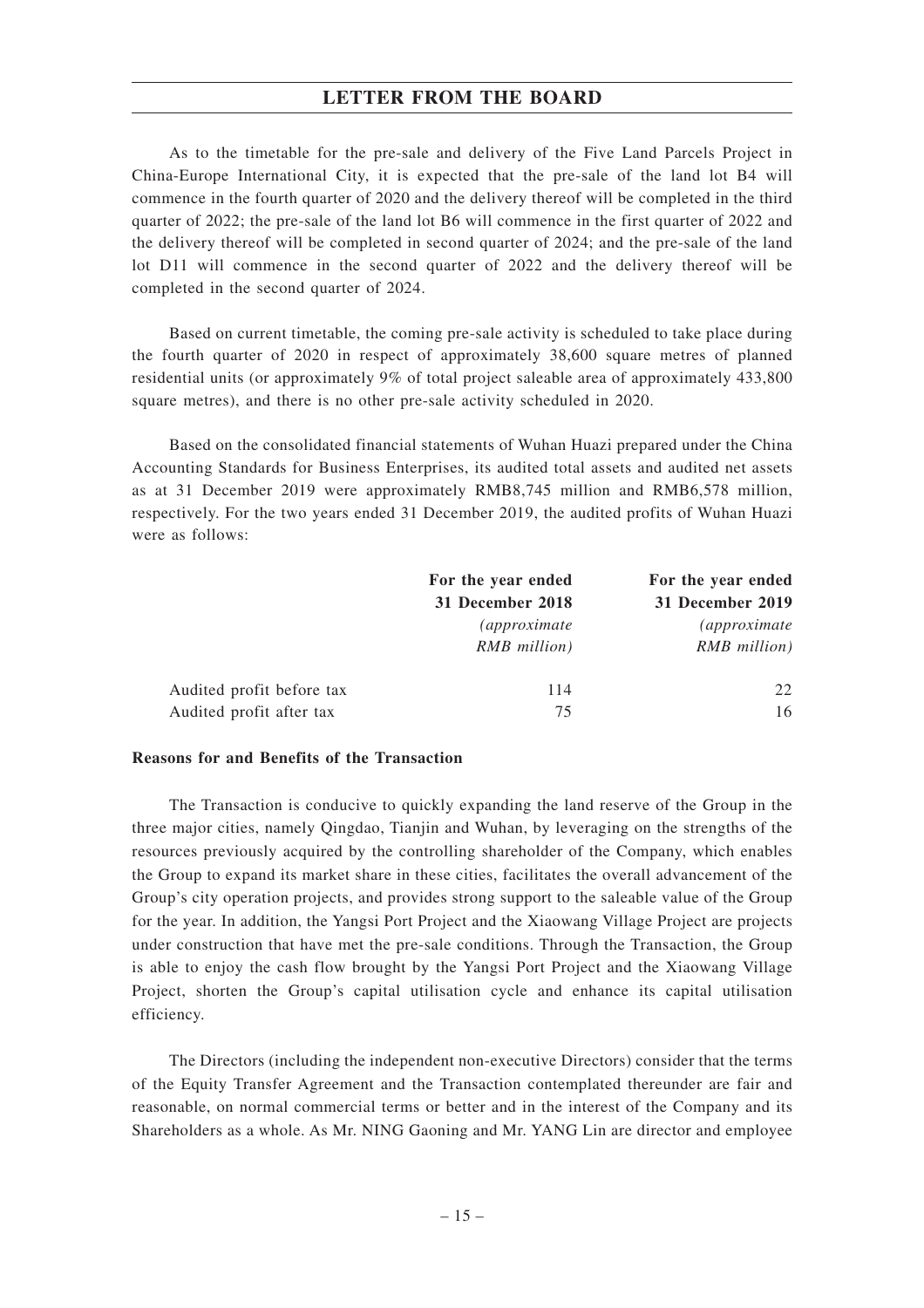of Sinochem Group, respectively, they are deemed to have material interests in the Transaction. Accordingly, they have abstained from voting on the Board resolution approving the Equity Transfer Agreement and the Transaction contemplated thereunder.

#### **Risk Factor of COVID-19**

There has been an outbreak of COVID-19 (the "**Epidemic**") in Wuhan, Hubei since December 2019. As at the Latest Practicable Date, the virus has been found in a number of countries around the world. The Epidemic has caused a global health emergency and travel disruptions within the PRC and around the world, and will inevitably, unfavorably affect commercial and industrial activities in the short term.

Following the outbreak of the Epidemic, the Company has conducted a prudent assessment on the impacts of the Epidemic on the Projects (especially the Yangsi Port Project in Wuhan) in aspects of construction and pre-sale progress, cost and cash flow. The period before and after the Chinese New Year is traditionally a low season for property development and sale in the PRC. Although the resumption of construction of the Projects after the Chinese New Year of 2020 was delayed as a result of the Epidemic, arrangements in the form of onsite working and remote working are being implemented to promote the resumption of construction of the Projects. The construction of the Xiaowang Village Project and the preparation for construction of the Five Land Parcels Project in China-Europe International City have been resumed since the beginning of March 2020, while the construction of the Yangsi Port Project is expected to resume in the second quarter of 2020, subject to approval by the local government of the work resumption plan. Moreover, as Wuhan Huazi has no pre-sale and completion plans for the Yangsi Port Project and the Xiaowang Village Project for the first quarter of 2020 and the construction of the Five Land Parcels Project in China-Europe International City has not yet commenced, the Company expects that the Epidemic will not have any material impact on the timetable of the pre-sale and delivery of the Projects.

The impacts of the Epidemic on the contracted sales of the Projects largely depend on the development of the Epidemic in the PRC in the coming months, the counter measures adopted by the PRC government, the time when local residents resume their normal activities, as well as the time of the pre-sale of the Projects. It is currently intended that the pre-sale of the Yangsi Port Project, the Xiaowang Village Project and the Five Land Parcels Project in China-Europe International City will commence in the second quarter, the third quarter and the fourth quarter of 2020, respectively. The relevant project companies have been actively marketing and promoting the Projects. As a result of the marketing efforts in various online channels such as WeChat Mini Program and real estate portals, the Yangsi Port Project has ranked first among Wuhan's property improvement projects in terms of live streaming viewing time on the mainstream real estate portals. In addition, the local government has proposed to accelerate the urban redevelopment of the old town where the Yangsi Port Project is located in 2020, which is expected to bring in more potential home buyers to the Yangsi Port Project. The project company of the Xiaowang Village Project is also actively marketing the project through a combination of online media and offline sales team, as a result of which the Xiaowang Village Project has been well recognized by potential home buyers with rigid housing demand.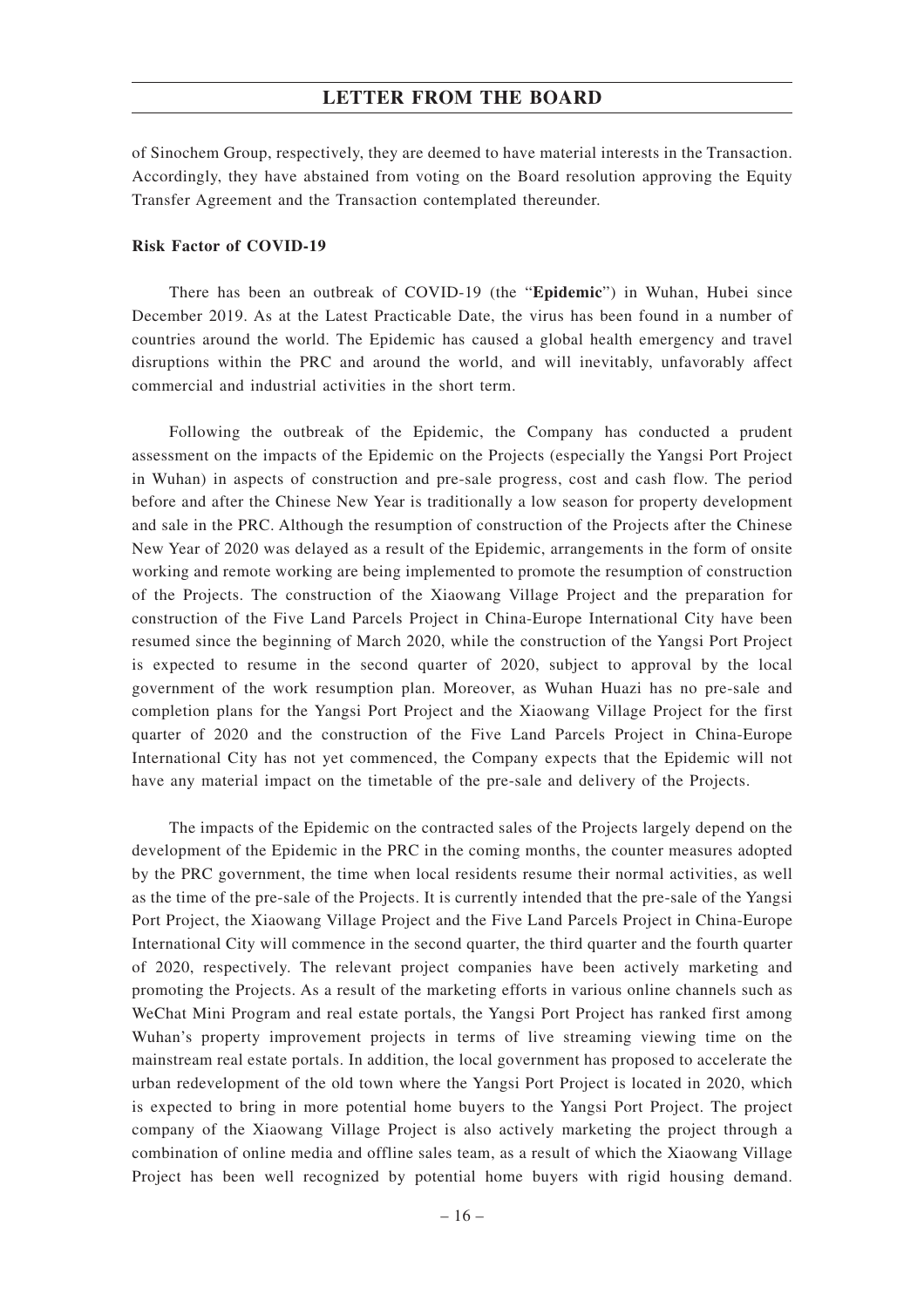Through the marketing and promotion of the Projects by various means and with the gradual control of the Epidemic in the PRC, the Company expects that the Epidemic will not have a material adverse impact on the contracted sales of the Projects at the time when the pre-sale of the Projects is launched. If the situation changes, the Group may also adjust the time scheduled for the pre-sale based on the then market conditions, so as to mitigate any impacts of the Epidemic on the contracted sales of the Project to the greatest extent. Furthermore, as disclosed in the section headed "Information of Wuhan Huazi" above, only a small number of residential units are scheduled to be pre-sold this year, which represents less than 10% of the total saleable area of the Projects. As a sensitivity analysis, the Company expects that despite all pre-sale activities of the Projects in the second and third quarters of 2020 being delayed to the fourth quarter of 2020, the internal rate of return of the respective Projects will not be materially changed.

Despite the fact that the construction costs of the Projects are likely to increase in the near term due to the Epidemic, the Company intends to reasonably balance the construction progress and payment progress by capitalising on the means of payment in the supply chain. Furthermore, the governments in various regions of the PRC have successively promulgated preferential policies since February 2020, including deduction and exemption of taxation and expenses, as well as provision of subsidies. Based on the above, the Company considers that the Epidemic will not have a material adverse impact on the cash flow of the Projects.

The development of the Epidemic in the PRC is being contained and the ratio of resumption of work is gradually increasing. Recently, governments in many provinces and cities, including Xi'an, Wuxi, Shanghai, Nanchang, Hangzhou, Nanjing, Tianjin, Zhongshan, Suzhou, Yunnan and Dongguan, have successively introduced real estate front-end supportive policies under the framework of tailored policies according to the cities, including allowing postponement of payment for land grant fees or payment by instalment, reducing the percentage of security deposits for land bidding, deferring tax payments, moderately relaxing pre-sale conditions, postponing the construction commencement and completion time, promoting online approval services and providing credit support, so as to alleviate the liquidity pressure of property developers in the near term and safeguard the stability of the real estate market and economy. Based on the above, the Company considers that the Epidemic will not have a long-term and material impact on the real estate market in the PRC.

#### **Listing Rules Implications**

Sinochem Asset is a wholly-owned subsidiary of Sinochem Group, the ultimate controlling shareholder of the Company, and is therefore a connected person of the Company. Pursuant to Chapter 14A of the Listing Rules, the Transaction constitutes a connected transaction of the Company. As the applicable percentage ratios of the Transaction are more than 5%, the Transaction is subject to the reporting, announcement and independent shareholders' approval requirements under Chapter 14A of the Listing Rules. In addition, as the applicable percentage ratios of the Transaction are more than 5% but less than 25%, the Transaction also constitutes a discloseable transaction of the Company and is subject to the reporting and announcement requirements under Chapter 14 of the Listing Rules.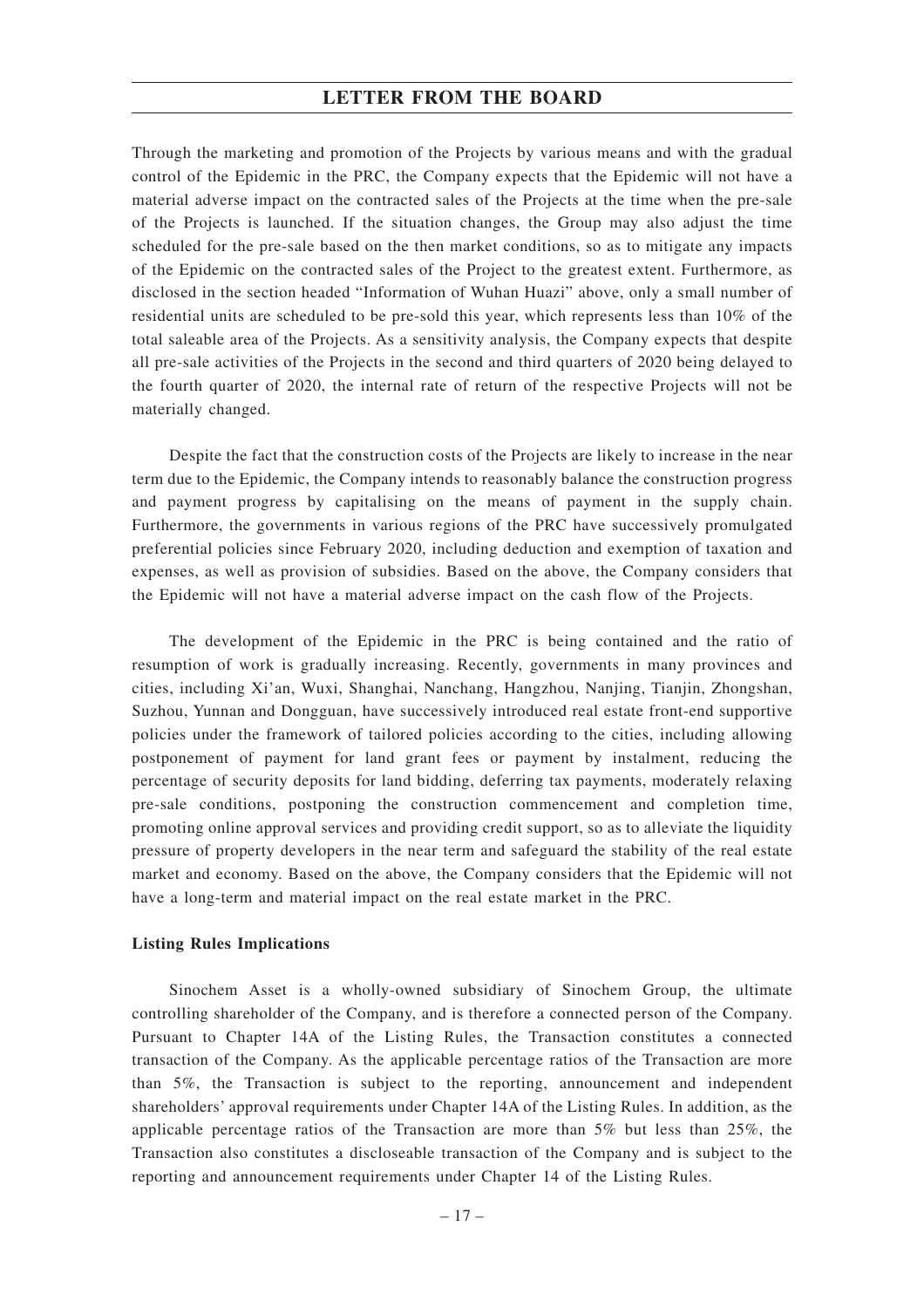#### **Information of the Parties**

The Company is a developer and operator of large-scale and quality real estate projects in the PRC. The Company is the platform enterprise of Sinochem Group in the development of real estate business. The Company is principally engaged in city operations, property development, commercial leasing, retail operations, hotel operations, as well as finance and services.

Yicheng Properties is an indirect wholly-owned subsidiary of the Company, and is principally engaged in real estate development and sales, project investment and property management in the PRC.

Sinochem Group is one of the central state-owned enterprises in the PRC with the approval of the SASAC to develop, invest in and manage real estate projects as one of its core businesses. The sole shareholder of Sinochem Group is the SASAC.

Sinochem Asset is a wholly-owned subsidiary of the Sinochem Group, and is principally engaged in asset management, investment management and real estate information consulting in the PRC.

#### **EGM**

A notice convening the EGM to be held at Lounge, Mezzanine Floor, Grand Hyatt Hong Kong, 1 Harbour Road, Wanchai, Hong Kong on Friday, 24 April 2020 at 2:00 p.m. is set out on pages 67 to 68 of this circular. At the EGM, an ordinary resolution will be proposed to the Independent Shareholders to consider and, if thought fit, approve the Equity Transfer Agreement and the Transaction contemplated thereunder.

In accordance with the requirements of the Listing Rules, any votes of Shareholders at any general meeting shall be taken by way of poll. Accordingly, the chairman of the meeting will at the EGM demand, pursuant to Article 58(1) of the articles of association of the Company, that votes on the ordinary resolution set out in the Notice of the EGM be taken by way of poll.

In view of Sinochem Group's interests in the Transaction, Sinochem Group and its associates are required to abstain and shall abstain from voting on the ordinary resolution to be proposed at the EGM to approve the Equity Transfer Agreement and the Transaction contemplated thereunder.

Ping An Real Estate is an indirect shareholder of the project company of the Yangsi Port Project, indirectly holding 35% interest in the Yangsi Port Project as described in the section headed "Information of Wuhan Huazi" above. Ping An Real Estate is a subsidiary of Ping An, which is in turn an indirect substantial shareholder of the Company holding approximately 15.18% of the total number of issued Shares as at the Latest Practicable Date. Given that (i) neither Ping An nor any of its associates (including Ping An Real Estate) is a party to the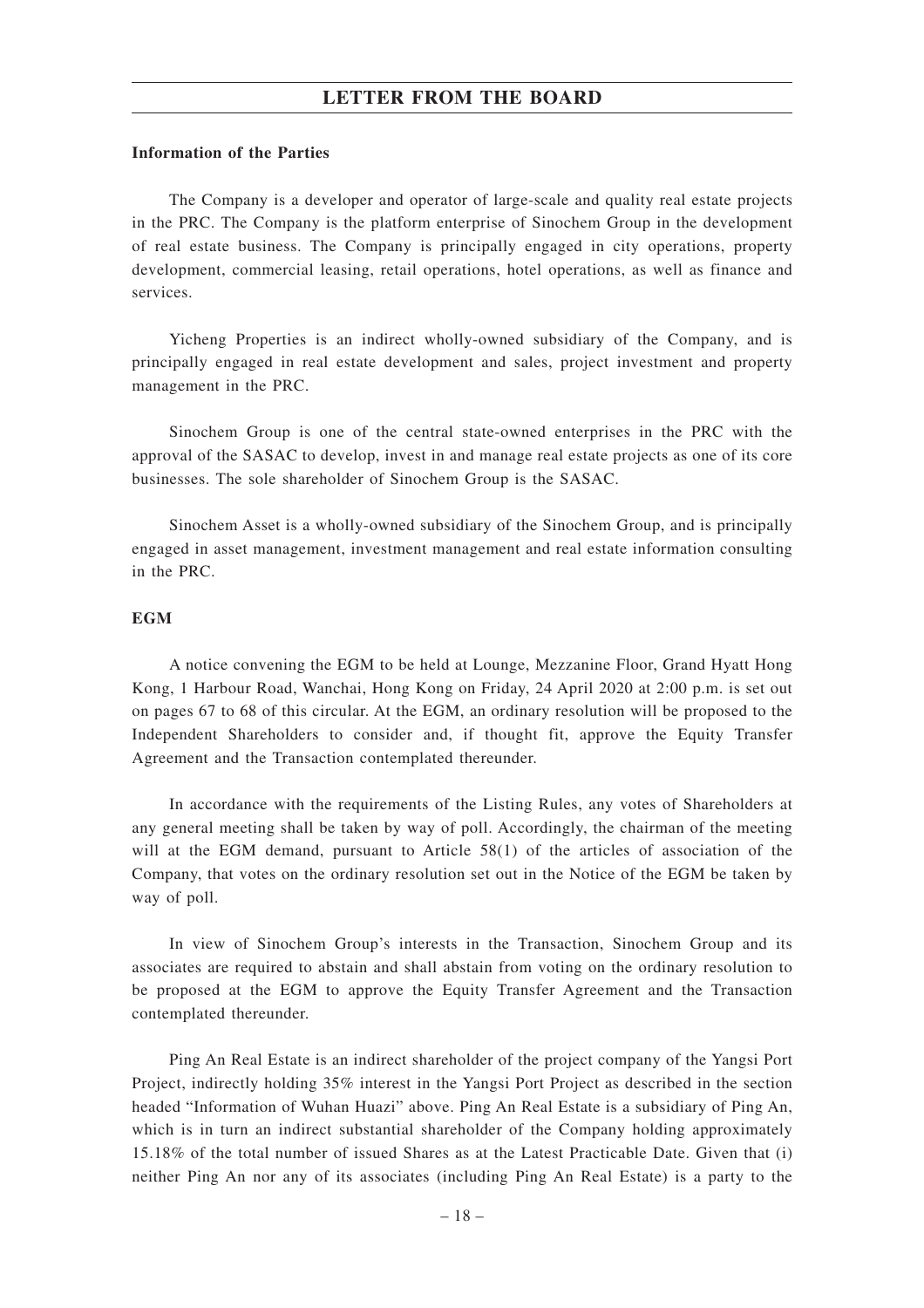Transaction, or involved in the negotiation of the Transaction, (ii) neither Ping An nor any of its associates will receive any payment or benefit of any kind from the Group in the Transaction, and the Transaction will not confer upon Ping An or any of its associates a benefit not available to the other Shareholders, and (iii) to the best knowledge of the Company, there is no business or financial arrangement between Sinochem Group and Ping An (including their respective associates) in connection with the Transaction, and the Company considers Ping An not a party acting in concert with Sinochem Group as defined under the Hong Kong Code on Takeovers and Mergers, the Company is of the view that neither Ping An nor any of its associates has a material interest in the Transaction, and therefore Ping An and its associates will not abstain from voting on the Transaction at the EGM.

To the best knowledge, information and belief of the Directors, having made all reasonable enquiries, there is (i) no voting trust or other agreement or arrangement or understanding entered into by or binding upon any Shareholder; and (ii) no obligation or entitlement of any Shareholder as at the Latest Practicable Date, whereby it has or may have temporarily or permanently passed control over the exercise of the voting right in respect of its Shares to a third party, either generally or on a case-by-case basis. Accordingly, to the best knowledge, information and belief of the Directors, there exists no discrepancy between any Shareholder's beneficial shareholding interest in the Company and the number of Shares in the Company in respect of which such Shareholder will control or will be entitled to exercise control over the voting right at the EGM.

A form of proxy for use at the EGM is enclosed with this circular. Whether or not the Shareholders are able to attend at the EGM, they are requested to complete the form of proxy in accordance with the instructions printed thereon and return it to the share registrar and transfer office of the Company, Computershare Hong Kong Investor Services Limited, at 17M Floor, Hopewell Centre, 183 Queen's Road East, Wanchai, Hong Kong as soon as possible and in any event no later than 48 hours (excluding any part of a day that is a public holiday) before the time appointed for holding the EGM or any adjournment thereof. Completion and return of the form of proxy will not preclude the Shareholders from attending and voting in person at the EGM or any adjournment thereof if they so wish.

#### **RECOMMENDATION**

The Directors (including the independent non-executive Directors) consider that the Transaction is entered into after arm's length negotiations and on normal commercial terms, and the terms of the Equity Transfer Agreement are fair and reasonable and are in the interests of the Company and its Shareholders as a whole. Accordingly, the Directors recommend the Independent Shareholders to vote in favour of the ordinary resolution to be proposed at the EGM to approve the Equity Transfer Agreement and the Transaction contemplated thereunder.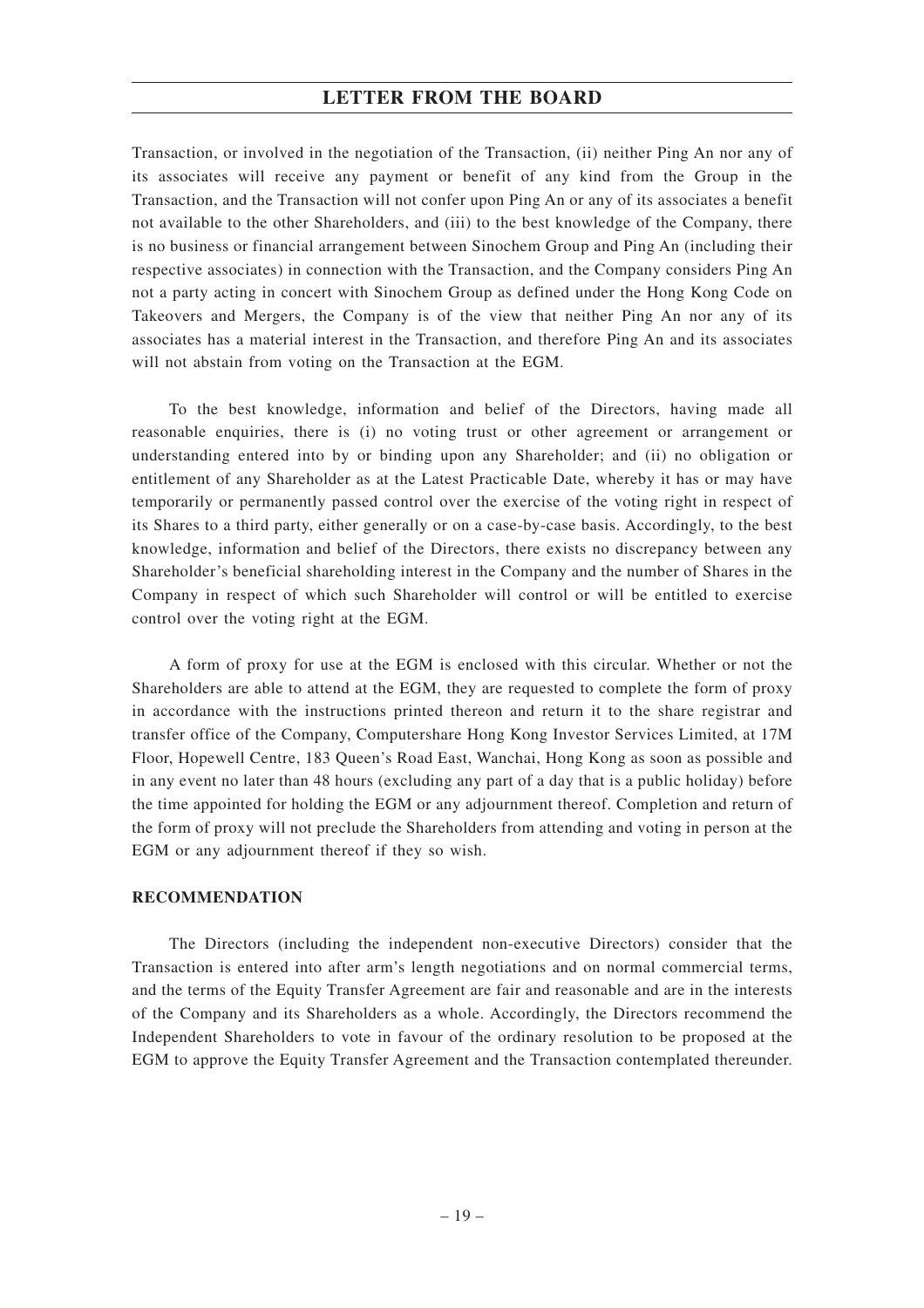#### **ADDITIONAL INFORMATION**

The Independent Board Committee, comprising all independent non-executive Directors, namely, Mr. Lau Hon Chuen, Ambrose, Mr. Su Xijia and Mr. Gao Shibin, has been formed to advise the Independent Shareholders as to whether the Equity Transfer Agreement and the Transaction contemplated thereunder are entered into by the Company in its ordinary and usual course of business, on normal commercial terms, in the interests of the Company and the Shareholders as a whole and are fair and reasonable so far as the Independent Shareholders are concerned. Somerley has been appointed as the independent financial adviser to advise the Independent Board Committee and the Independent Shareholders in this regard.

Your attention is drawn to (i) the letter from the Independent Board Committee set out on page 21 of this circular which contains its recommendation to the Independent Shareholders regarding the Transaction; (ii) the letter from Somerley set out on pages 22 to 43 of this circular which contains its advice to the Independent Board Committee and the Independent Shareholders and the principal factors and reasons taken into account as regards to the Transaction; and (iii) the additional information set out in the Appendices to this circular.

> Yours faithfully, For and on behalf of the Board of **China Jinmao Holdings Group Limited NING Gaoning** *Chairman*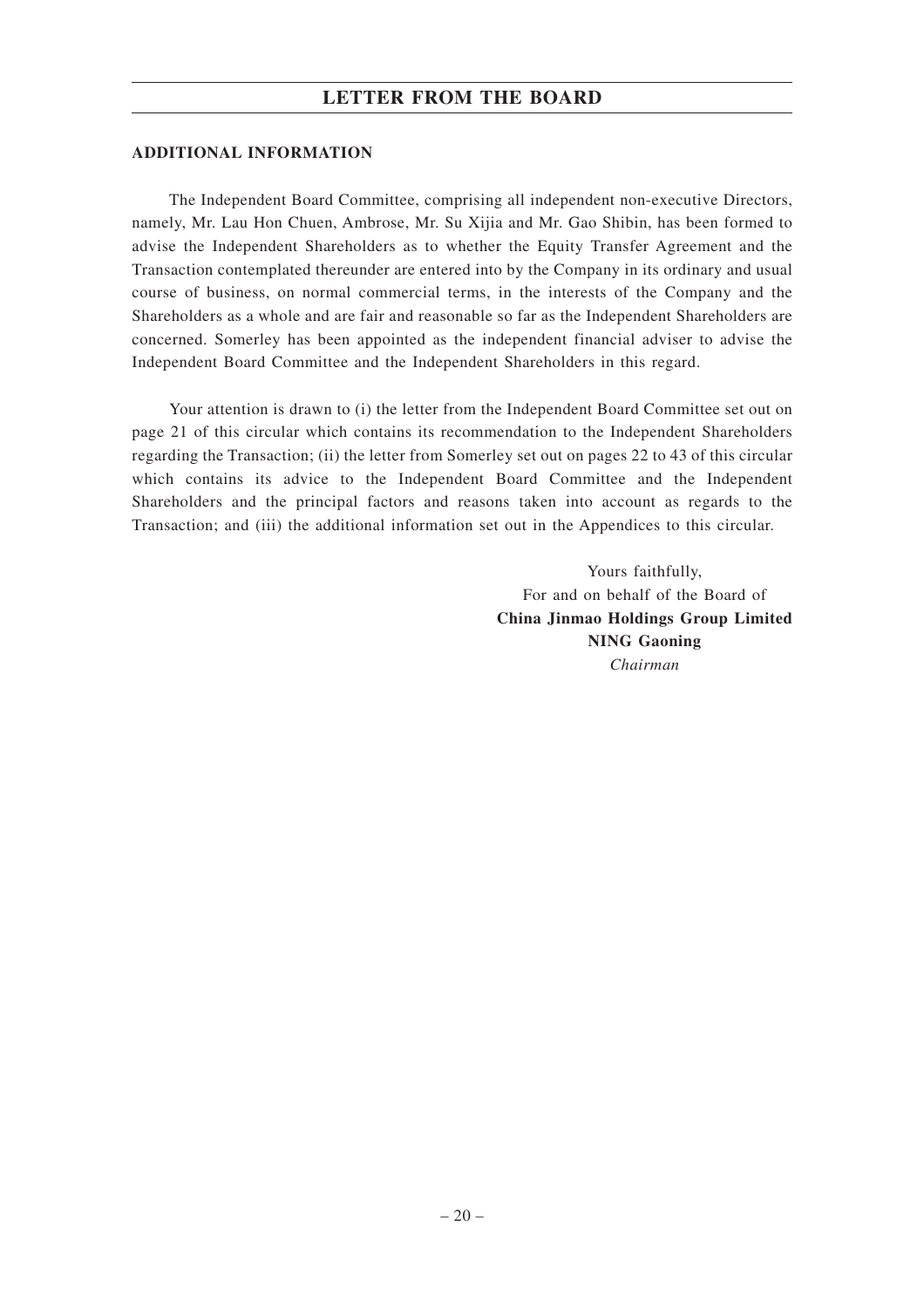## **LETTER FROM THE INDEPENDENT BOARD COMMITTEE**



# **China Jinmao Holdings Group Limited 中國金茂控股集團有限公司**

*(Incorporated in Hong Kong with limited liability)* **(Stock Code: 00817)**

31 March 2020

*To: the Independent Shareholders*

Dear Sir or Madam,

## **CONNECTED TRANSACTION AND DISCLOSEABLE TRANSACTION ACQUISITION OF EQUITY INTEREST IN WUHAN HUAZI**

We refer to the circular of the Company dated 31 March 2020 (the "**Circular**") to the Shareholders, of which this letter forms part. Terms defined in the Circular have the same meanings in this letter unless the context otherwise requires.

In compliance with the Listing Rules, we have been appointed to advise the Independent Shareholders as to whether the Equity Transfer Agreement and the Transaction contemplated thereunder are entered into by the Company in its ordinary and usual course of business, on normal commercial terms, in the interests of the Company and the Shareholders as a whole and are fair and reasonable so far as the Independent Shareholders are concerned. Somerley has been appointed as the independent financial adviser to advise the Independent Board Committee and the Independent Shareholders in this regard. Details of, and the reasons for, the Transaction are contained in the letter from the Board set out on pages 6 to 20 of the Circular.

Having considered the terms of the Equity Transfer Agreement and the advice of Somerley, the independent financial adviser to us and the Independent Shareholders, we consider that the Equity Transfer Agreement and the Transaction contemplated thereunder are entered into by the Company in its ordinary and usual course of business, on normal commercial terms, in the interests of the Company and the Shareholders as a whole and are fair and reasonable so far as the Independent Shareholders are concerned. Accordingly, we recommend the Independent Shareholders to vote in favour of the ordinary resolution to be proposed at the EGM to approve the Equity Transfer Agreement and the Transaction contemplated thereunder.

> Yours faithfully, the Independent Board Committee of **China Jinmao Holdings Group Limited LAU Hon Chuen, Ambrose, SU Xijia GAO Shibin** *Independent Non-executive Directors*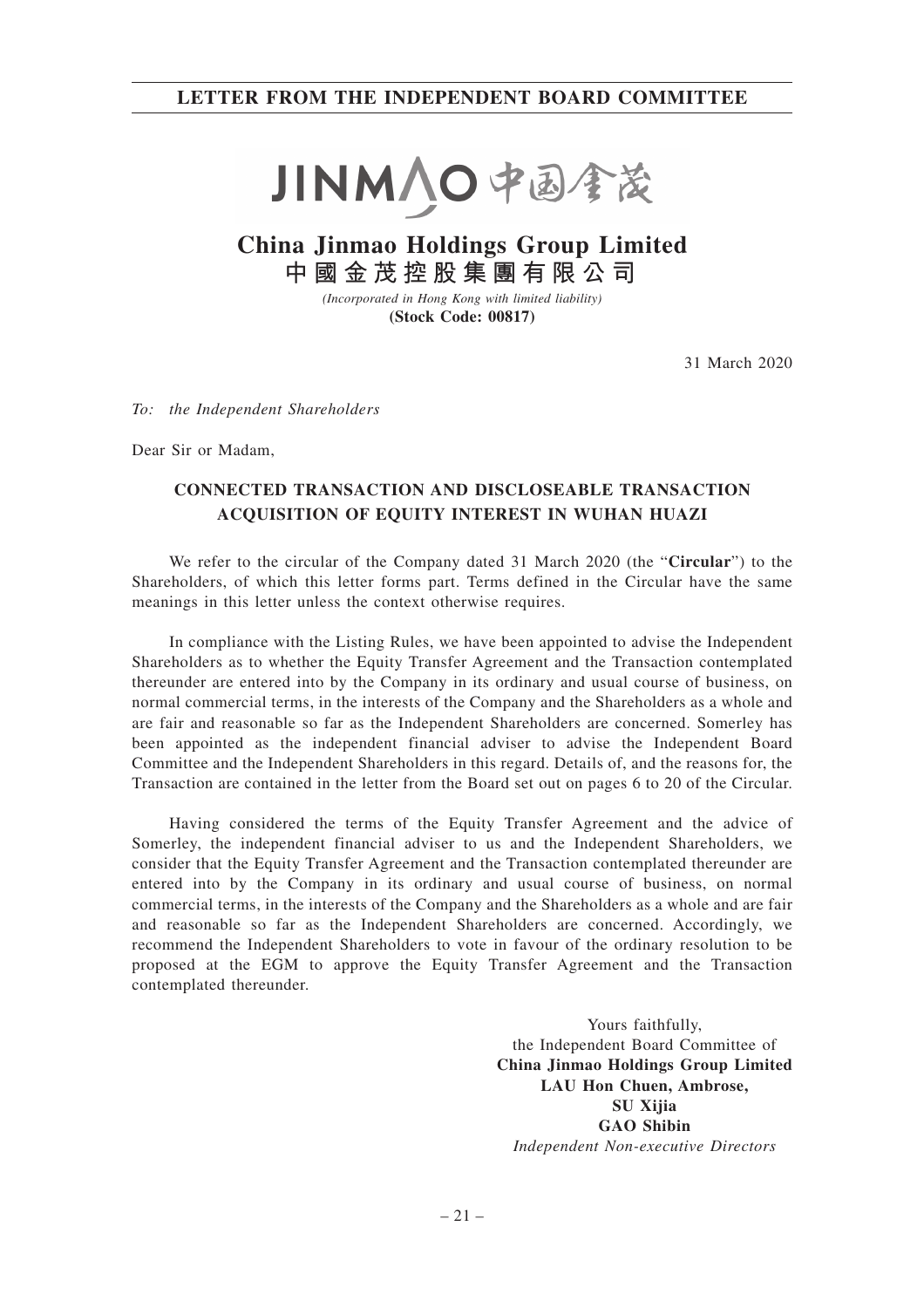*The following is the text of the letter of advice from Somerley to the Independent Board Committee and the Independent Shareholders, which has been prepared for the purpose of inclusion in this circular.*



### **SOMERLEY CAPITAL LIMITED**

20th Floor China Building 29 Queen's Road Central Hong Kong

31 March 2020

*To: the Independent Board Committee and the Independent Shareholders*

Dear Sirs,

## **CONNECTED TRANSACTION AND DISCLOSEABLE TRANSACTION ACQUISITION OF 100% EQUITY INTERESTS IN WUHAN HUAZI**

## **INTRODUCTION**

We refer to our appointment to advise the Independent Board Committee and the Independent Shareholders in relation to the acquisition of 100% equity interests in Wuhan Huazi, which in turn indirectly holds certain interests in property projects located in Qingdao, Tianjin and Wuhan, the PRC (being the Transaction), details of which are set out in the letter from the Board contained in the circular of the Company to the Shareholders dated 31 March 2020 (the "**Circular**"), of which this letter forms part. Unless the context otherwise requires, capitalised terms used in this letter shall have the same meanings as those defined in the Circular.

On 12 March 2020, Yicheng Properties, an indirect wholly-owned subsidiary of the Company, and Sinochem Asset, a wholly-owned subsidiary of Sinochem Group, entered into the Equity Transfer Agreement, pursuant to which Yicheng Properties agreed to acquire 100% equity interests in Wuhan Huazi from Sinochem Asset at the consideration of RMB6,850 million, which will be financed by internal resources of the Group.

As at the Latest Practicable Date, Sinochem Asset is a wholly-owned subsidiary of Sinochem Group, the ultimate controlling shareholder of the Company, and is therefore a connected person of the Company under the Listing Rules. Pursuant to Chapter 14A of the Listing Rules, the Transaction constitutes a connected transaction of the Company. As the applicable percentage ratios in respect of the Transaction are more than 5%, the Transaction is subject to the reporting, announcement and independent shareholders' approval requirements under Chapter 14A of the Listing Rules. In addition, as the applicable percentage ratios in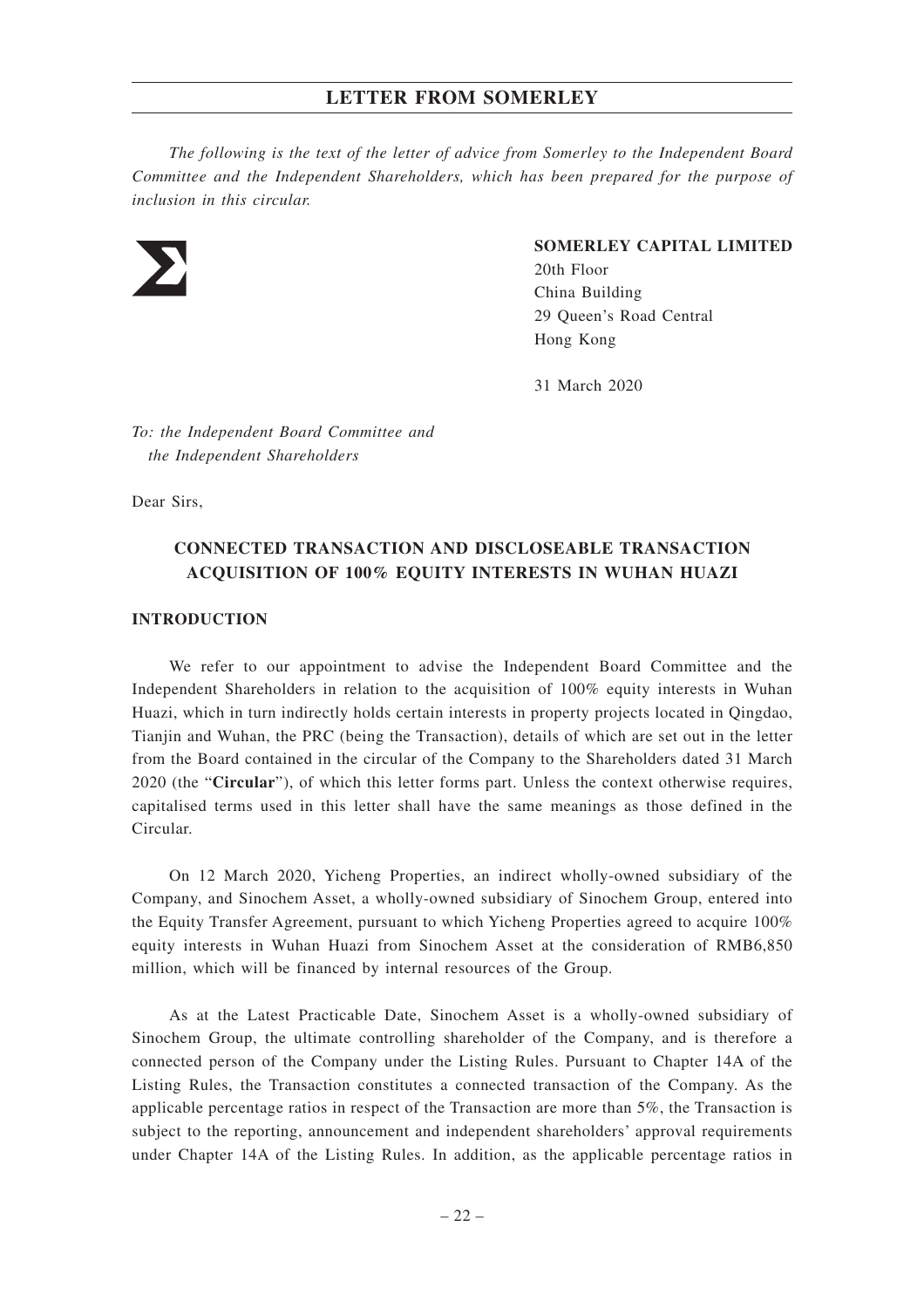respect of the Transaction are more than 5% but less than 25%, the Transaction also constitutes a discloseable transaction of the Company and is subject to the reporting and announcement requirements under Chapter 14 of the Listing Rules.

The Company will convene an extraordinary general meeting ("**EGM**") to seek the approval from the Independent Shareholders with respect to the Transaction by way of a resolution taken by a poll. In view of Sinochem Group's interests in the Transaction, Sinochem Group and its associates are required to abstain and shall abstain from voting on the ordinary resolution to be proposed at the EGM to approve the Equity Transfer Agreement and the Transaction contemplated thereunder.

The Independent Board Committee, comprising all the independent non-executive Directors, namely Mr. LAU Hon Chuen, Ambrose, Mr. SU Xijia and Mr. GAO Shibin, has been established to advise the Independent Shareholders on the Transaction. We, Somerley, have been appointed as the independent financial adviser to advise the Independent Board Committee and the Independent Shareholders in this regard.

During the past two years, there was no engagement between the Company and Somerley. As at the Latest Practicable Date, there were no relationships or interests between (a) Somerley and (b) the Group, Sinochem Group, Sinochem Asset, and their respective subsidiaries and associates that could reasonably be regarded as a hindrance to our independence as defined under Rule 13.84 of the Listing Rules to act as the Independent Financial Adviser.

In formulating our opinion and recommendation, we have reviewed, among other things, the Equity Transfer Agreement, the annual report of the Company for the year ended 31 December 2018, the annual results announcement of the Company for year ended 31 December 2019, and the independent property valuation report on the Projects as at 31 December 2019, as set out in Appendix I to the Circular (the "**Valuation Report**"). We have been provided with the latest development proposals of the Projects. We have discussed the Valuation Report, including the basis and assumptions used, with Cushman & Wakefield Limited, an independent property valuer (the "**Valuer**"). Further information is set out in the section headed "Valuation of the Projects".

We have relied on the information and facts supplied, and the opinions expressed, by the Directors and management of the Group and have assumed that they are true, accurate and complete in all material aspects and will remain so up to the time of the EGM. We have also sought and received confirmation from the Directors that no material facts have been omitted from the information supplied and opinions expressed to us. We have no reason to believe that any material information has been withheld from us, or to doubt the truth, accuracy or completeness of the information provided. We have relied on such information and consider that the information we have received is sufficient for us to reach an informed view. We have, however, not conducted any independent investigation into the business and affairs of the Group, Sinochem Group, Sinochem Asset or any of their respective subsidiaries or associates, nor have we carried out any independent verification of the information supplied.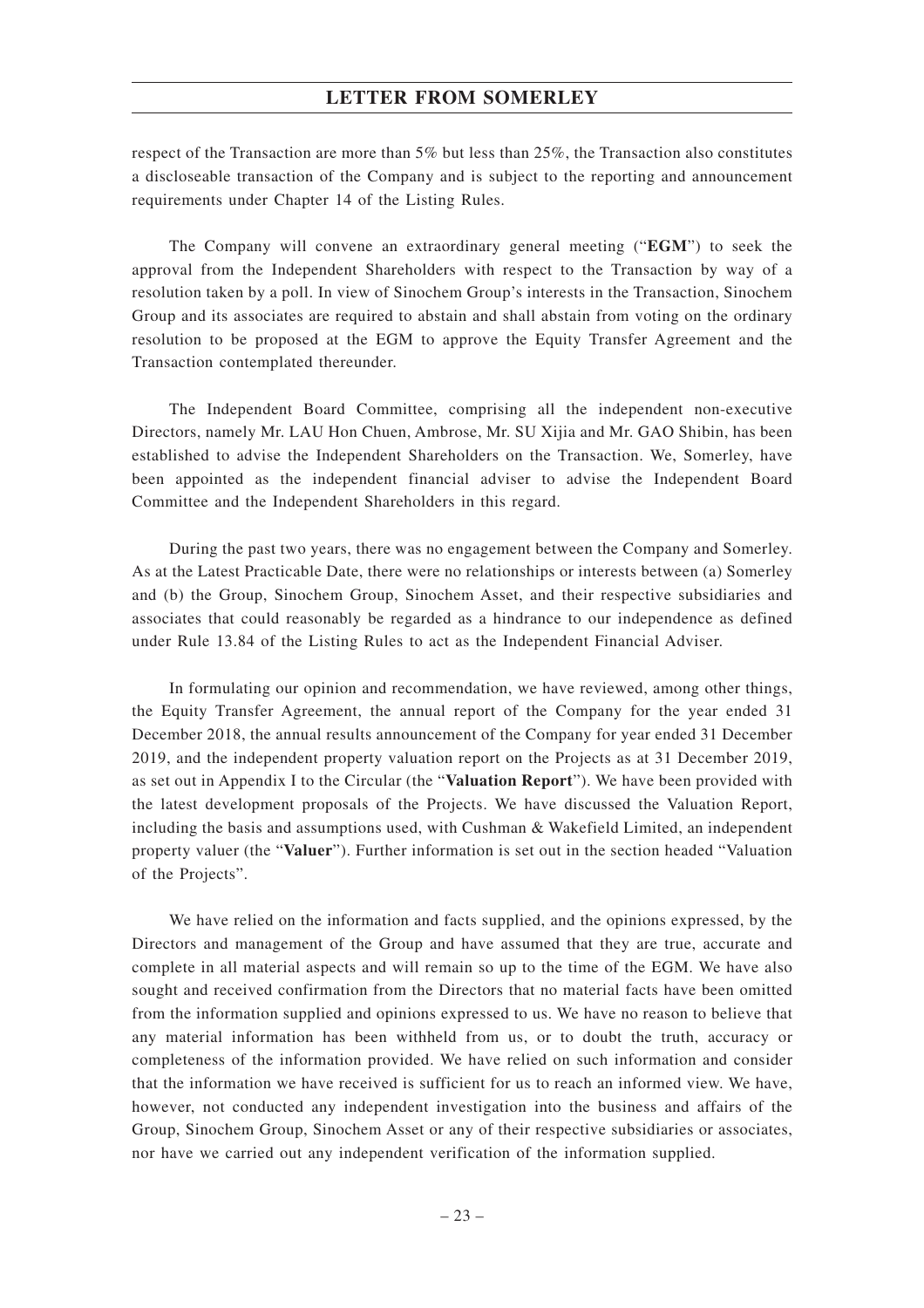#### **PRINCIPAL FACTORS AND REASONS CONSIDERED**

In arriving at our opinion and recommendation on the Transaction, we have taken the following principal factors and reasons into consideration:

#### **1. Background of the parties**

#### *The Group*

The Group engages principally in the city operations, property development, commercial leasing, retail operations and hotel operations. It is the platform enterprise of Sinochem Group in the development of real estate business. The Group develops and invests in large-scale real estate projects in the PRC. As set out in the announcement of the Company dated 7 January 2020, for the twelve months ended 31 December 2019, the Group recorded an accumulative contracted sales amount of approximately RMB160.8 billion, with the accumulative contracted sales gross floor area of approximately 7.5 million square meters.

Shares of the Company have been listed on the Stock Exchange since 2007. As at the Latest Practicable Date, the Company had a market capitalisation of approximately HK\$59.9 billion.

Yicheng Properties, an indirect wholly-owned subsidiary of the Company, is principally engaged in real estate development and sales, project investment and property management in the PRC.

Set out below is a summary of the consolidated financial performance of the Group for the three years ended 31 December 2017, 2018 and 2019, as extracted and summarised from the Company's 2019 annual results announcement and 2018 annual report:

|                                                 | For the year ended 31 December |             |             |
|-------------------------------------------------|--------------------------------|-------------|-------------|
|                                                 | 2019                           | 2018        | 2017        |
|                                                 | RMB million                    | RMB million | RMB million |
|                                                 | (audited)                      | (audited)   | (audited)   |
| Revenues                                        | 43,356                         | 38,733      | 31,075      |
| Gross profit                                    | 12,765                         | 14,538      | 10,041      |
| Fair value gains on investment properties (net) |                                |             |             |
| of deferred tax)                                | 337                            | 127         | 73          |
| Profit for the period/year                      | 8,629                          | 7,377       | 5,150       |
| <b>Profit attributable to the Shareholders</b>  | 6,452                          | 5,211       | 3,978       |
| Profit attributable to owners of the parent     |                                |             |             |
| - net of fair value gains on investment         |                                |             |             |
| properties (net of deferred tax)                | 6,115                          | 5,084       | 3.905       |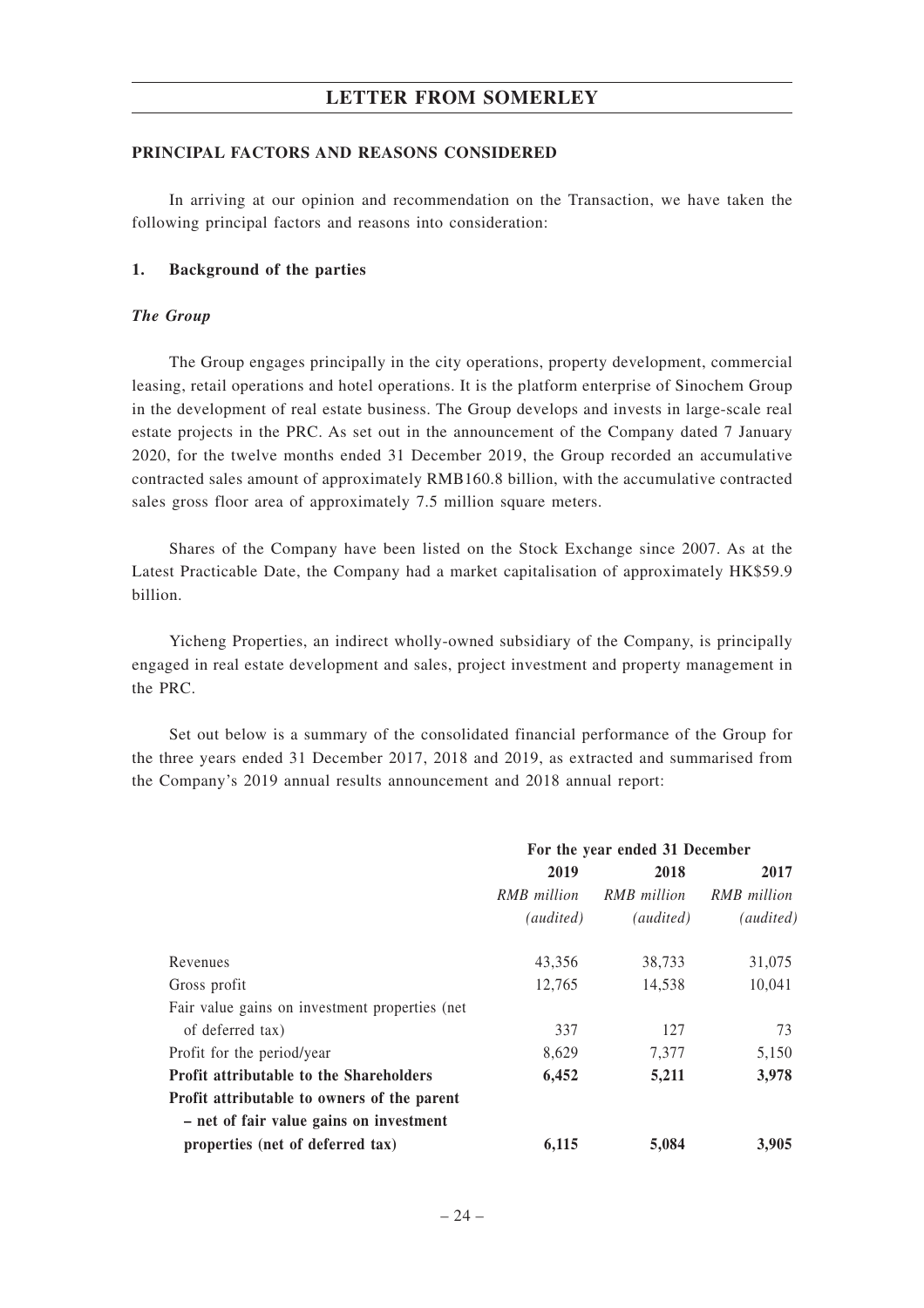Revenues of the Group are mainly derived from (a) the city operations and property development, which develops city complexes, properties and lands, (b) commercial leasing and retail operations, which leases office and retail commercial premises, and (c) hotel operations, which provide hotel accommodation services, food and beverages.

The city operations and property development is the largest business segment of the Group, accounted for over 80% of the Group's revenue during the above periods. On the other hand, each of the commercial leasing and retail operations and the hotel operations contributed about 3% to 7% revenues to the Group during the above periods presented.

During the above review period, the Group recorded fair value gains from its portfolio of investment properties under commercial leasing and retail operations during the above periods, which mainly arose from the appreciation of existing investment properties.

In recent years, the Group reported an increasing level of profit attributable to the Shareholders. It grew by approximately 31.0% from approximately RMB4.0 billion in 2017 to approximately RMB5.2 billion in 2018 and further grew by approximately 23.8% to approximately RMB6.5 billion in 2019. Such rising trend is still visible after excluding the effect of fair value gains on investment properties (net of deferred tax).

Set out below is a summary of the consolidated financial position of the Group as at 31 December 2018 and 2019, as extracted and summarised from the Company's 2019 annual results announcement and 2018 annual report:

|                                                | As at 31 December |             |
|------------------------------------------------|-------------------|-------------|
|                                                | 2019              | 2018        |
|                                                | RMB million       | RMB million |
|                                                | (audited)         | (audited)   |
| Properties and land under development          | 138,820           | 111,270     |
| Investment properties                          | 31,261            | 29,206      |
| Long-term time deposit                         | 3,300             |             |
| Properties held for sale                       | 11,784            | 8,991       |
| Restricted bank balances                       | 7,487             | 4,458       |
| Cash and cash equivalents                      | 17,195            | 21,324      |
| Other assets                                   | 116,302           | 96,389      |
| <b>Total assets</b>                            | 326,149           | 271,638     |
| Interest-bearing bank and other borrowings     | 96,036            | 87,973      |
| Other liabilities                              | 144,254           | 105,400     |
| <b>Total liabilities</b>                       | 240,290           | 193,373     |
| <b>Equity attributable to the Shareholders</b> | 39,372            | 35,797      |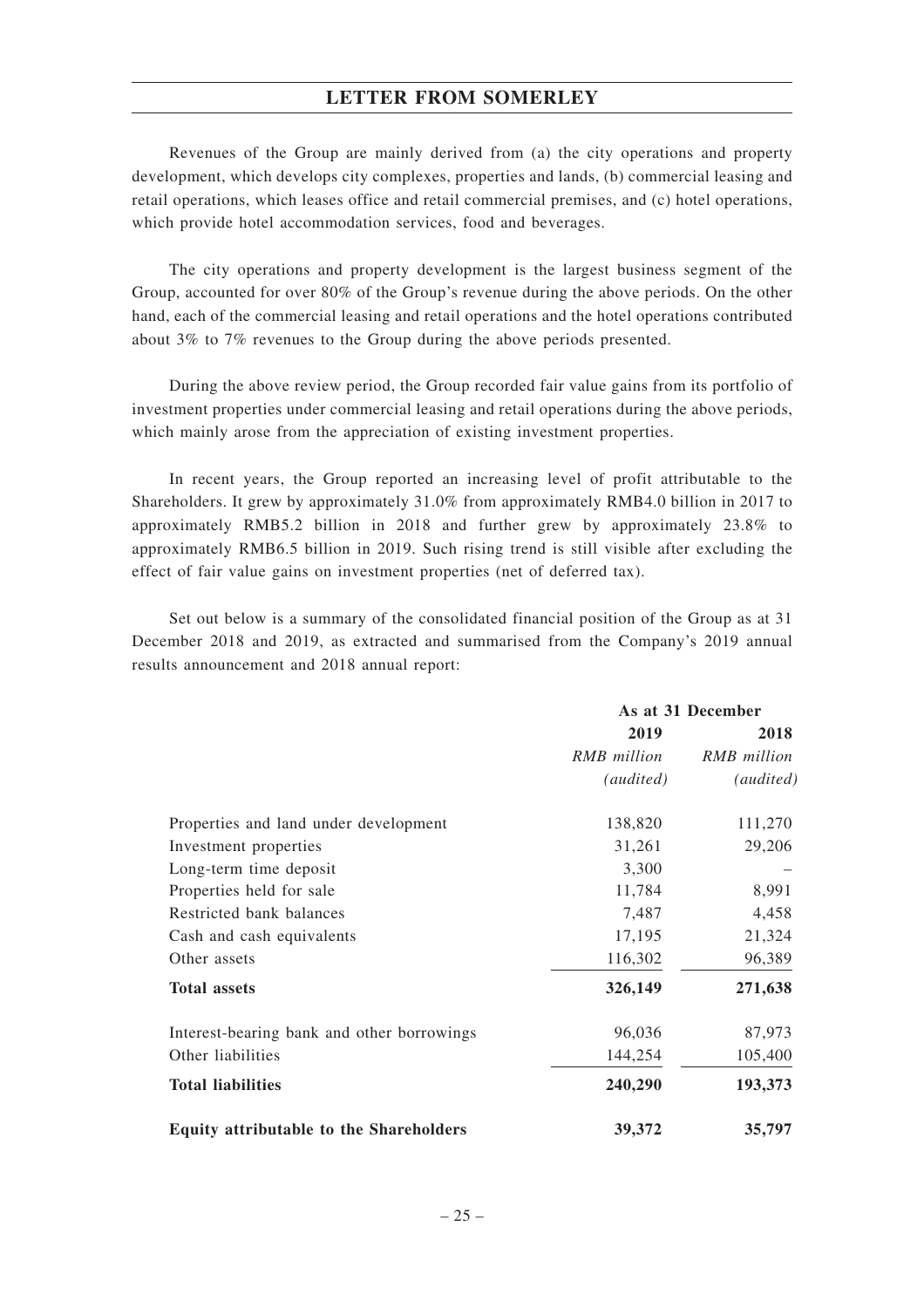As shown in the above table, the scale of the Group's businesses continued to grow in recent years. As at 31 December 2019, the Group recorded total assets of approximately RMB326.1 billion, which mainly included (i) properties and land under development (representing the property projects presold or intended for sale) of approximately RMB138.8 billion, (ii) cash and bank balances of approximately RMB28.0 billion (representing the sum of long-term time deposit, restricted bank balances, and cash and cash equivalents), (iii) investment properties of approximately RMB31.3 billion, and (iv) properties held for sales (representing completed properties yet to be delivered) of approximately RMB11.8 billion.

As at 31 December 2019, the Group recorded total liabilities of approximately RMB240.3 billion, of which approximately RMB96.0 billion or 40.0% represented interest-bearing bank and other borrowings. As at 31 December 2019, the Group's gearing ratio, calculated as net debt (being total interest-bearing bank and other borrowings less restricted bank balances, cash and cash equivalents and certain other financial assets under current assets) divided by adjusted capital (being total equity and the amounts due to the immediate holding company), of approximately 74%, which the Group considers to be a reasonable level.

Equity attributable to the Shareholders as at 31 December 2019 stood at approximately RMB39.4 billion.

#### *Sinochem Group*

Sinochem Group, a Fortune Global 500 Company, is one of the central state-owned enterprises in the PRC with the approval of the SASAC to develop, invest in and manage real estate projects as one of its core business. The sole shareholder of Sinochem Group is the SASAC.

Sinochem Asset, a wholly-owned subsidiary of the Sinochem Group, is principally engaged in asset management, investment management and real estate information consulting in the PRC.

#### **2. Background to, reasons for and benefits of the Transaction**

#### *Background to the Transaction*

Pursuant to the Non-compete Undertaking dated 26 July 2007, Sinochem Group has undertaken in favour of the Company that during the term of the Non-compete Undertaking, subject to certain exceptions, it shall not, and shall procure that its subsidiaries (other than the Group and Sinofert Holdings Limited and its subsidiaries) shall not own, invest in, participate in, develop, operate or engage in any business or company which directly or indirectly competes with the businesses carried on by the Group in the PRC (the "**Restricted Business**"), and that it should provide the Group with a right of first refusal in respect of new opportunities offered to it relating to the Restricted Business.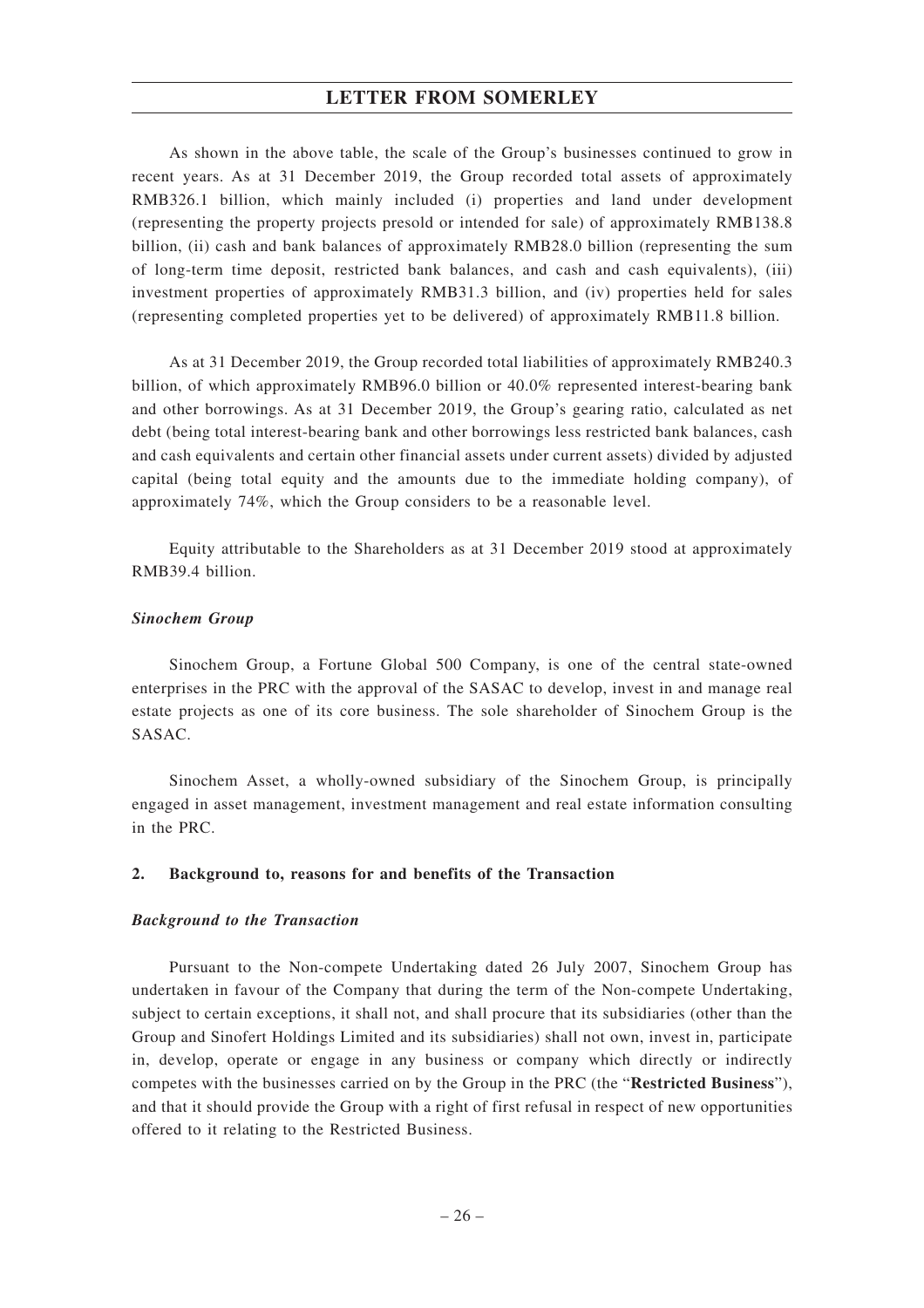As confirmed by the management of the Group, Sinochem Group fulfilled its obligations pursuant to the Non-compete Undertaking, and issued written notices to the Group regarding the Yangsi Port Project, the Xiaowang Village Project and the Five Land Parcels Project in China-Europe International City before its participation in the public tender and/or investment in the Projects. An independent board committee of the Company was established at that time to consider a feasibility study conducted on each of the Projects. Having taking into account the then financial position and resources available to the Group, and for the Five Land Parcels Project in China-Europe International City, the specific requirements on the bidders' industry background imposed by the Qingdao government as detailed in the letter from the Board, the independent board committee of the Company decided at that time not to participate in the public tender and/or the investment in the Projects. Subsequently, Sinochem Group acquired the Projects through Wuhan Huazi, and options were granted to the Company pursuant to the Non-compete Undertaking, whereby the Company may exercise the options to acquire the interests in the Projects held by Wuhan Huazi.

We have conducted independent research and note that Qingdao, Tianjin and Wuhan ranked among top 20 cities in the PRC, in terms of gross domestic product in the first three quarters of 2019, and that each of the Projects is located in an urban area in the relevant city, predominated by residential developments with commercial and communal facilities, and is conveniently connected to other parts of the relevant city, including airport and/or railway station, through several major roads and/or expressways. On this basis, we concur with the Company's view that the Projects are located at a favourable geographical location and/or prime location. As set out in the letter from the Board, the Group is optimistic about the future development surrounding the Projects, and the financial strength of the Group has significantly enhanced since the time when the Group was first offered with the Yangsi Port Project and the Xiaowang Village Project. In particular, available banking facilities of the Group increased to approximately RMB87.4 billion as at 31 December 2019 compared to that of approximately RMB27.4 billion as at 31 December 2016 and the cash and bank balances of the Group increased to approximately RMB28.0 billion as at 31 December 2019 compared to that of approximately RMB20.4 billion as at 31 December 2016. The Company therefore decided to exercise the options to capture the investment opportunity.

### *Reasons for and benefits of the Transaction*

In recent years, the Group has been expanding the land reserves for its property development. Since 2019, the Group acquired 60 new property projects, and penetrated into 9 new cities, adding to a total of 49 cities across the PRC, covering the first- and second-tier cities (including Beijing, Shanghai, Changsha, Tianjin, Qingdao, Wuhan). As set out in the Company's 2019 annual results announcement, the Group will continue to solidify its positioning of a city operator, and continue to push ahead the implementation of strategy execution system, so as to accelerate the realisation of the goal of becoming the first-tier team in the industry in terms of overall strength.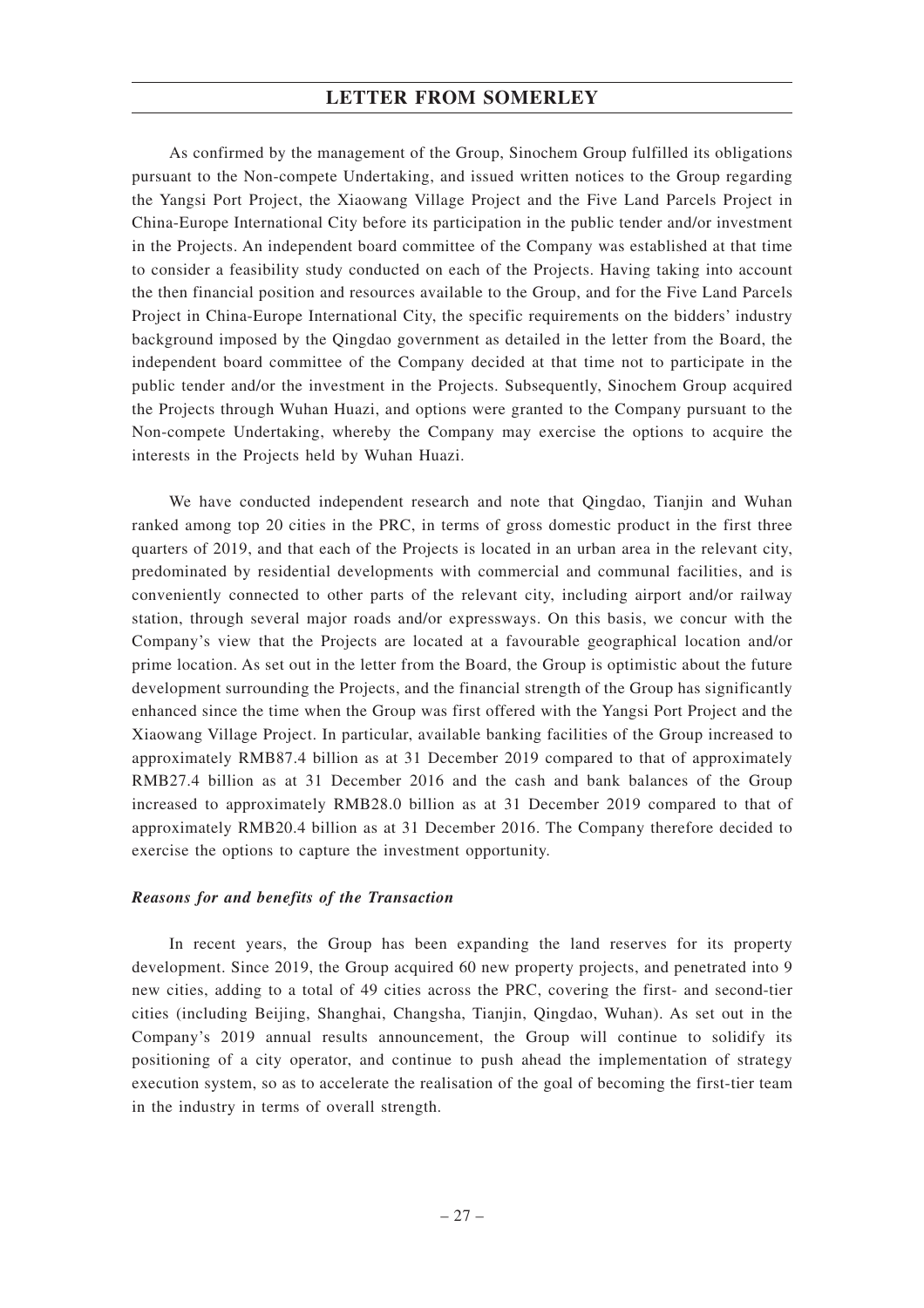As advised by the management of the Group, currently the Group has eleven, five and six commercial and residential property projects in Qingdao, Tianjin and Wuhan respectively. In addition, the Group considers these three cities to be the key second-tier cities, and has therefore been committed to invest in these cities over the past years, and the Transaction is in line with the Group's overall capital investment strategy in new property projects.

Having considered the above, we concur with the Directors' view that, the Group will be able to quickly expand its land reserve in the three PRC cities through the Transaction, enabling the Group to expand its market shares in these cities and facilitating the overall advancement of the Group's city operations projects, and that the Transaction provides a strong support to the saleable value of the Group's property development for the coming years. As set out in the letter from the Board, as the Yangsi Port Project and the Xiaowang Village Project have met the pre-sale conditions, the Group will be able to enjoy the cash inflows derived from these two projects, shorten its capital utilisation cycle, and enhance its capital utilisation efficiency.

#### **3. Principal terms of the Equity Transfer Agreement**

Set out below is a summary of the principal terms of the Equity Transfer Agreement. For further details, please refer to the section headed "Principal terms of the Equity Transfer Agreement" in the letter from the Board.

#### *Acquisition of 100% equity interests*

Pursuant to the Equity Transfer Agreement, Sinochem Asset agreed to dispose of, and Yicheng Properties agreed to acquire, 100% equity interests in Wuhan Huazi. The Equity Transfer Agreement shall take effect upon obtaining the approval from the Independent Shareholders. Upon completion of the Transaction, Wuhan Huazi will become an indirect wholly-owned subsidiary of the Company.

#### *Consideration and payment*

The consideration for the Transaction (the "**Consideration**") is RMB6,850 million, which was determined after arm's length negotiation between the parties, with reference to the adjusted net assets of Wuhan Huazi of RMB7,609 million as at 31 December 2019. For our assessment on the reasonableness of the Consideration, please refer to below section headed "Evaluation of the Consideration".

Within 30 working days after obtaining the Independent Shareholders' approval for the Transaction, Yicheng Properties shall pay the Consideration in one lump sum to the bank account designated by Sinochem Asset. The Consideration will be financed by internal resources of the Group.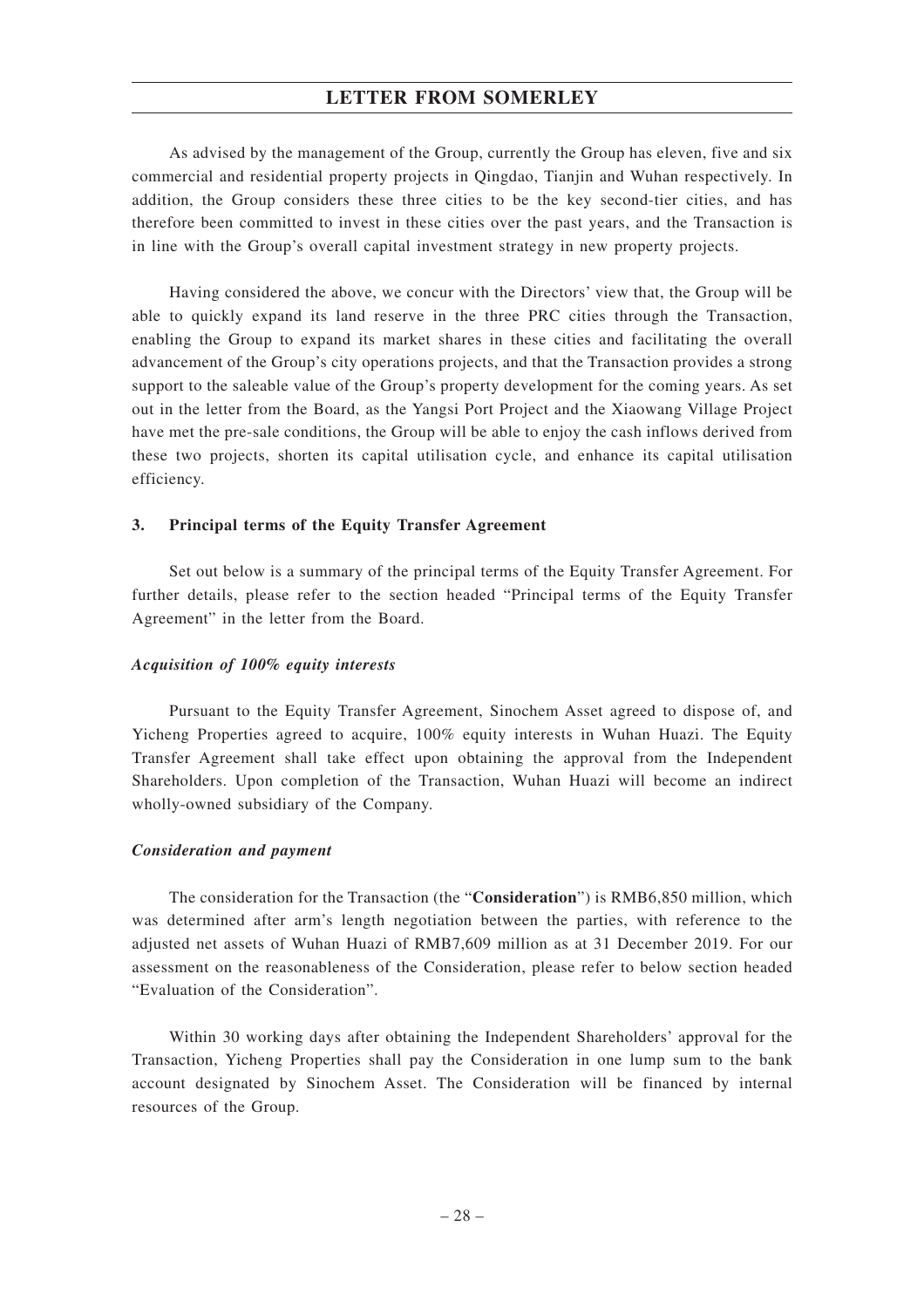## *Completion*

Sinochem Asset and Yicheng Properties shall use their best endeavours to procure Wuhan Huazi to complete the formalities in relation to the change of registration with the authority in charge of industrial and commercial administration for the Transaction within 30 working days from the date of payment of the Consideration by Yicheng Properties. Completion of the Transaction (the "**Completion**") shall take place on the date when change of registration with the authority in charge of industrial and commercial administration is completed (the "**Completion Date**").

### *Pre-completion obligations*

Under the Equity Transfer Agreement, Sinochem Asset has undertaken to Yicheng Properties that:

- (a) from the date of the Equity Transfer Agreement to the Completion Date, Wuhan Huazi and its subsidiaries shall operate their business in a legitimate and compliant manner consistent with previous practices to maintain completeness and continuity in finance, operations, assets, business and personnel;
- (b) from the date of the Equity Transfer Agreement to the Completion Date, save for the liabilities incurred in their ordinary and usual course of business, Wuhan Huazi and its subsidiaries shall not, without the prior written consent from Yicheng Properties, incur any new liabilities or contingent liabilities (including borrowings or guarantees), make profit distribution, dispose of or purchase material assets (including equity interests or real estates), or do any act that may have material adverse impacts on their operating or financial conditions; and
- (c) save for the liabilities and contingent liabilities of Wuhan Huazi and its subsidiaries already disclosed to Yicheng Properties (including (i) interest-bearing bank borrowings of approximately RMB536 million, (ii) pledge of certain properties under development and land use right with an aggregate amount of approximately RMB1,807 million to secure the bank loans granted in relation to the Xiaowang Village Project, and (iii) total amounts due to a shareholder and a related party of approximately RMB1,162 million, as at 31 December 2019) and the new liabilities and contingent liabilities incurred during the period from the date of the Equity Transfer Agreement to the Completion Date that are pre-approved by Yicheng Properties in writing, any liabilities and contingent liabilities of Wuhan Huazi and its subsidiaries incurred as a result of the matters or reasons occurred prior to the Completion Date shall be borne by Sinochem Asset, and Sinochem Asset shall take full responsibility for any third party claim against Wuhan Huazi and/or its subsidiaries with respect to the matters and reasons occurred prior to the Completion Date.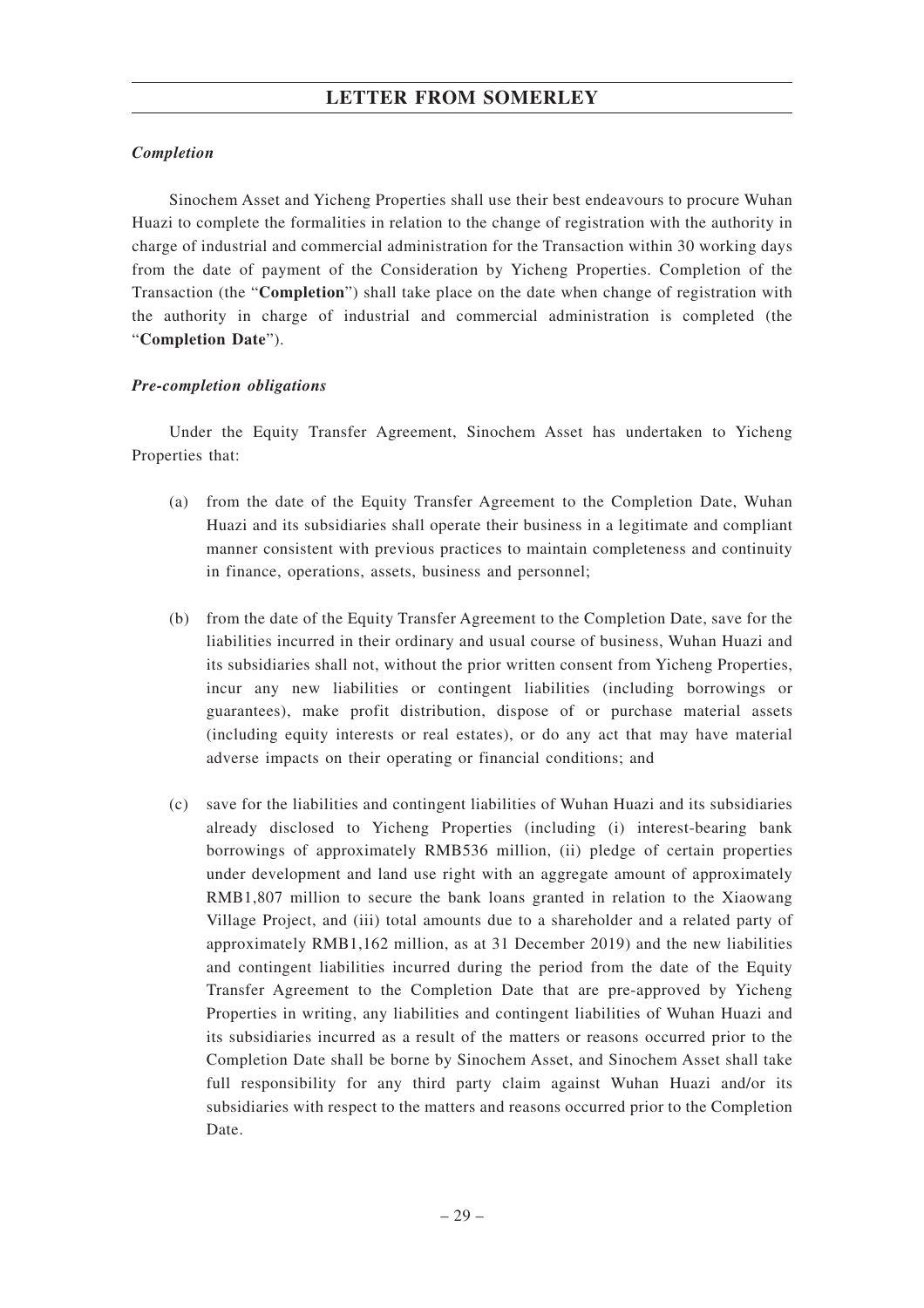### *Termination*

If Sinochem Asset breaches its undertakings under the Equity Transfer Agreement which may, in the reasonable judgement of Yicheng Properties, have an adverse impact on the Transaction, Yicheng Properties shall have the right to terminate the Equity Transfer Agreement.

### **4. Information on Wuhan Huazi and the Projects**

### *Wuhan Huazi*

Wuhan Huazi is a company incorporated in November 2016 under the laws of the PRC with limited liability, with a registered capital of RMB6,520 million. It is principally engaged in real estate information consulting and investment in the PRC. Wuhan Huazi, together with its subsidiaries (the "**Target Group**"), has 100% interests in the Five Land Parcels Project in China-Europe International City and the Xiaowang Village Project, as well as 20% interests in the Yangsi Port Project. As confirmed by the management of the Group, the above three Projects are the sole assets and investments of the Target Group.

Set out below is the simplified shareholding structure of the Target Group as at the Latest Practicable Date:

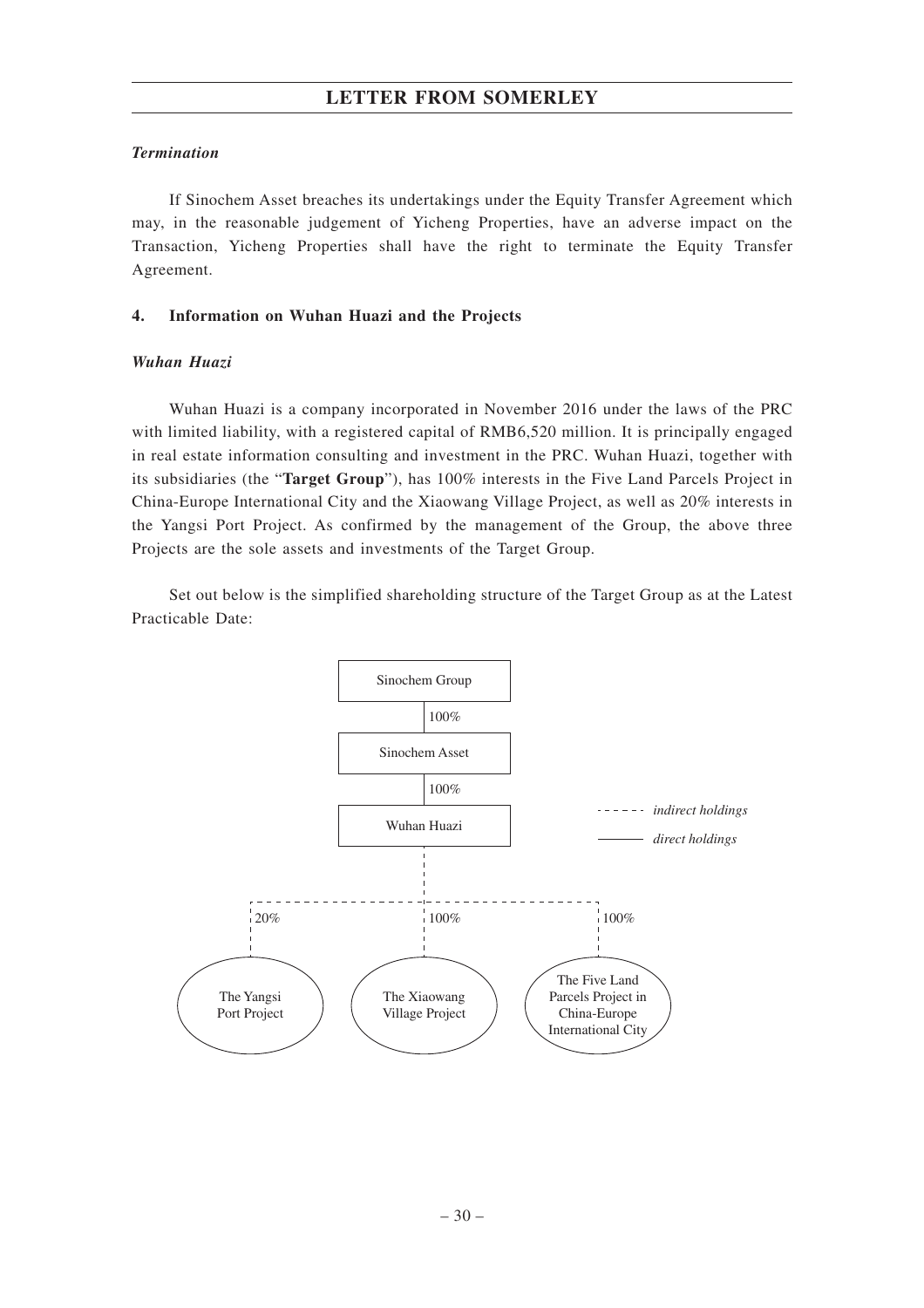Set out below is a summary of the consolidated financial information of Wuhan Huazi for the two years ended 31 December 2019, prepared under the China Accounting Standards for Business Enterprises, as extracted and summarised from Wuhan Huazi's audited consolidated financial statements:

|                       |             | For the year ended<br>31 December |  |
|-----------------------|-------------|-----------------------------------|--|
|                       |             |                                   |  |
|                       | 2019        | 2018                              |  |
|                       | RMB million | RMB million                       |  |
|                       | (audited)   | <i>(audited)</i>                  |  |
| Revenues              |             |                                   |  |
| Net profit before tax | 22          | 114                               |  |
| Net profit after tax  | 16          | 75                                |  |

As the Projects are currently in the course of construction or at planning stage, the Target Group did not generate any revenue. During the years ended 31 December 2018 and 2019, the Target Group recorded net profits of approximately RMB75 million and RMB16 million respectively, which mainly arose from interest income generated from loan to a joint venture and income generated from other investments, partly offset by the sharing of loss from the Yangsi Port Project, selling expenses and other operating expenses incurred in relation to the Projects.

|                                  | As at 31 December |             |
|----------------------------------|-------------------|-------------|
|                                  | 2019              | 2018        |
|                                  | RMB million       | RMB million |
|                                  | (audited)         | (audited)   |
| Properties under development     | 5,388             | 3,425       |
| Loan to a joint venture          | 2,509             | 2,690       |
| Cash and cash equivalents        | 775               | 997         |
| Other assets                     | 73                | 78          |
| <b>Total assets</b>              | 8,745             | 7,190       |
| Receipts in advance              | 217               | 239         |
| Interest-bearing bank borrowings | 536               | 137         |
| Amount due to Sinochem Group     | 59                |             |
| Amount due to a related party    | 1,102             |             |
| Other liabilities                | 253               | 192         |
| <b>Total liabilities</b>         | 2,167             | 568         |
| Net asset value                  | 6,578             | 6,622       |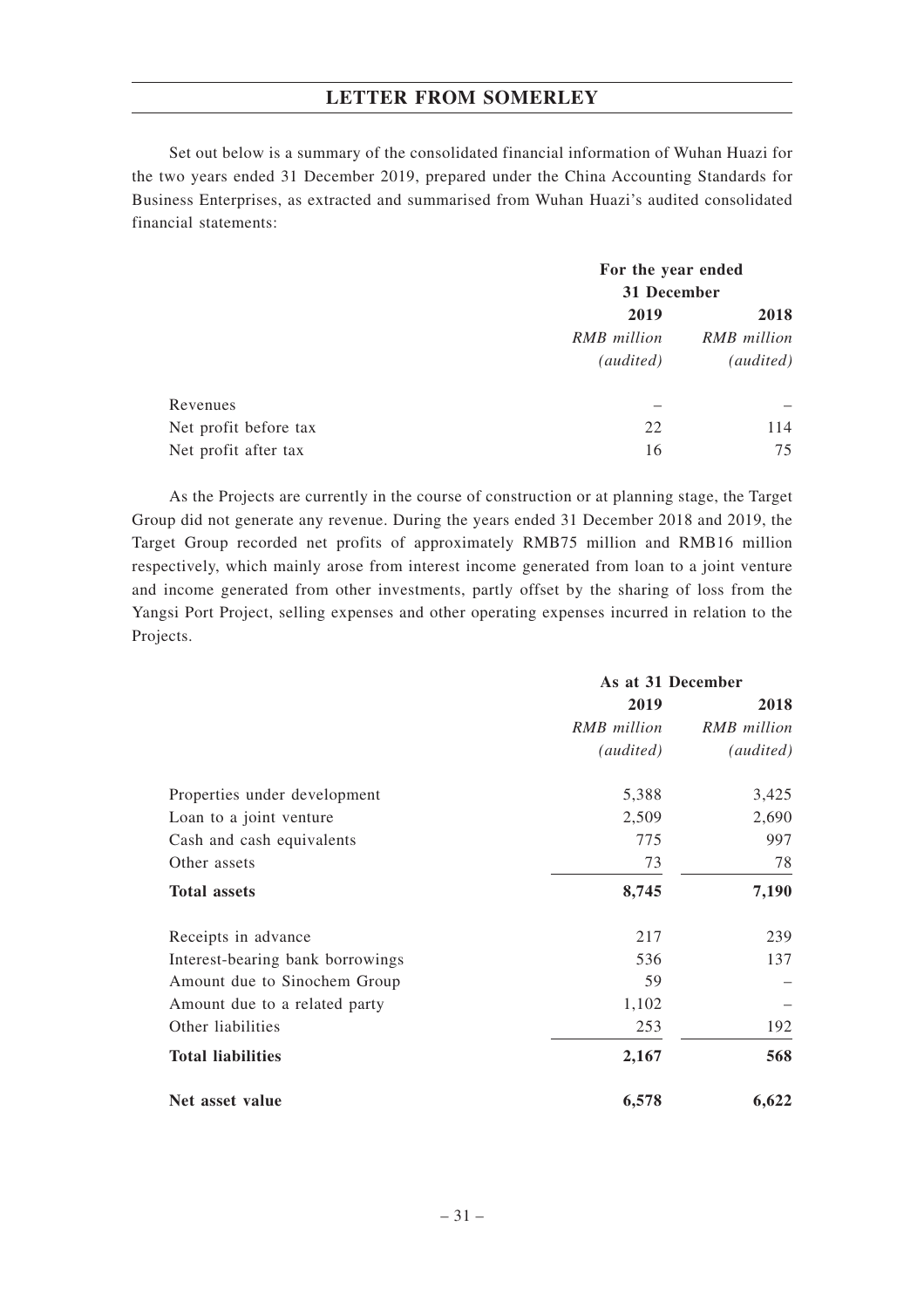As at 31 December 2019, the Target Group recorded total assets of approximately RMB8,745 million, which mainly included (i) properties under development of approximately RMB5,388 million, representing the land and development costs incurred in relation to the Xiaowang Village Project and the Five Land Parcels Project in China-Europe International City, (ii) provision of shareholder's loan to a joint venture (including accrued interests) of approximately RMB2,509 million, which in turn holds the Yangsi Port Project. As advised by the management of the Group, the above loan has been provided for the Yangsi Port Project in proportion to Wuhan Huazi's shareholding interest in the project, and this is a common way to finance property developments in the PRC on top of share capital injection, and (iii) cash and cash equivalents of approximately RMB775 million.

As at 31 December 2019, the Group recorded total liabilities of approximately RMB2,167 million, of which (i) approximately RMB1,102 million represented an amount due to a related party (namely 重慶瓏茂裡企業管理有限公司), a company controlled by a joint venture established by the Group and an independent third party, bearing an annual interest rate of 8.69% with no maturity term, (ii) approximately RMB536 million represented interest-bearing bank borrowings, bearing an annual interest rate of 4.9875% and maturing on 19 July 2023, (iii) approximately RMB59 million represented an amount due to Sinochem Group, bearing an annual interest rate of 3.15% and maturing on 18 October 2020, and (iv) approximately RMB217 million represented receipts in advance in relation to the pre-sold residential units of the Xiaowang Village Project. As confirmed by the management of the Group, all the above lenders have no intention to require immediate repayment from the Target Group of the abovementioned borrowings as a result of the Transaction, and it is expected that all borrowings will continue to be put in place.

Net asset value of the Target Group as at 31 December 2019 was approximately RMB6,578 million. Please refer to the section below headed "Evaluation of the Consideration" for our assessment of the Consideration against the Target Group's adjusted net assets.

#### *The Five Land Parcels Project in China-Europe International City*

The bidding of the Five Land Parcels Project in China-Europe International City was won by Wuhan Huazi through public tender on 25 October 2019 at a total consideration of RMB1,773 million. The Five Land Parcels Project in China-Europe International City is located in Hightech Zone, Qingdao City, which is close to the Group's development project in Qingdao, namely the Qingdao China-Europe International City. The project has a site area of approximately 278,900 square metres and is being developed for urban residential and industrial purposes, comprising mainly high-rise residence. The planned gross floor area of the residential portion is approximately 448,900 square metres. As advised by the management of the Group, (i) the Five Land Parcels Project in China-Europe International City is still at planning stage as at the Latest Practicable Date, (ii) the construction of the Five Land Parcels Project in China-Europe International City is expected to commence in June 2020, and will be carried out in phases with the construction of the whole project expected to be completed in 2024, and (iii) based on current project timetable, the coming pre-sale activity is scheduled to take place during the fourth quarter of 2020 in respect of approximately 38,600 square metres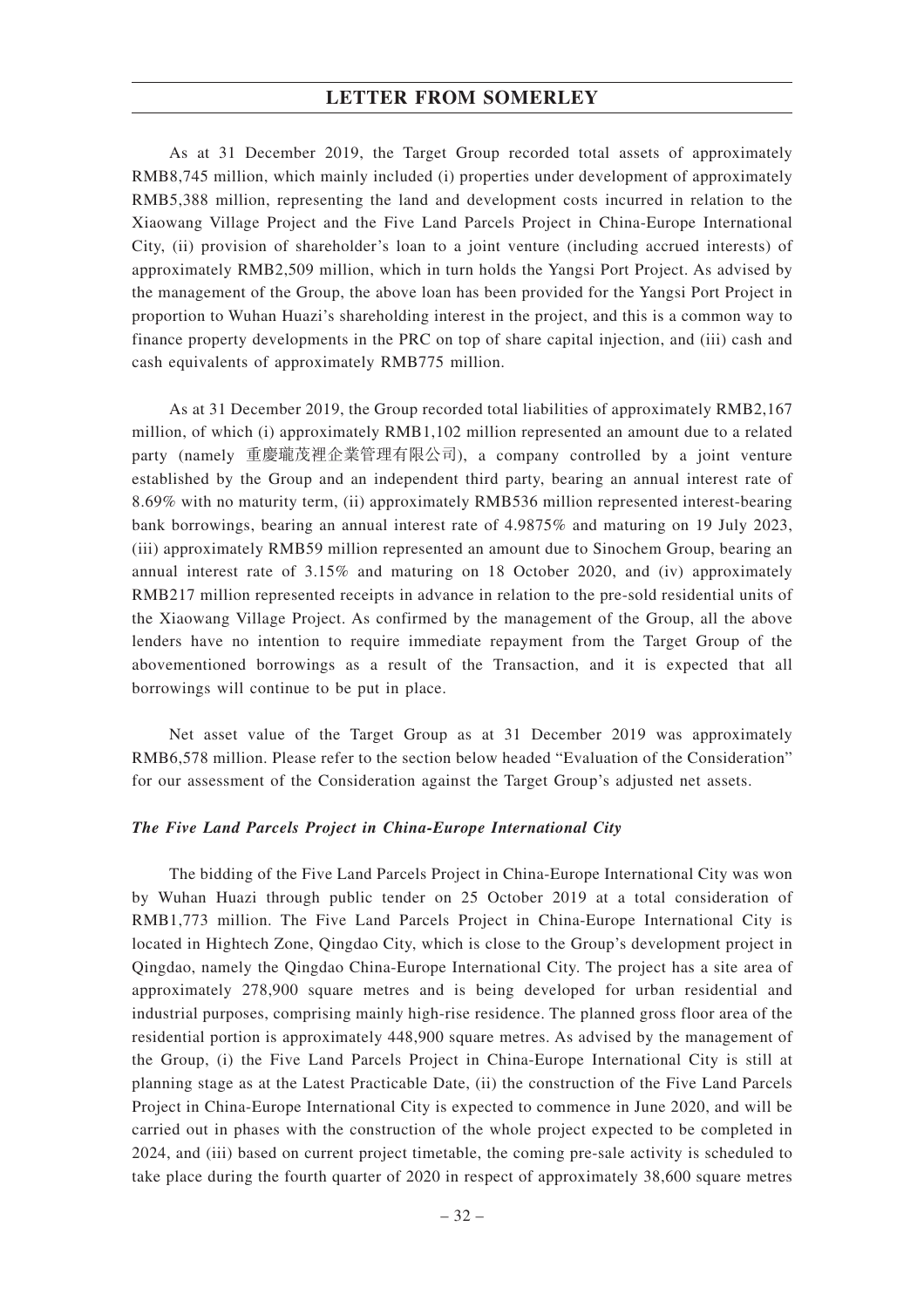of planned residential units (or approximately 9% of total project saleable area of approximately 433,800 square metres), and there is no other pre-sale activity scheduled in 2020. For further details on the timetable for the pre-sale and delivery of the Five Land Parcels Project in China-Europe International City, please refer to the section headed "Information of Wuhan Huazi – The Five Land Parcels Project in China-Europe International City" in the letter from Board.

Management of the Group informed us that the estimated total investment amount for the Five Land Parcels Project in China-Europe International City is approximately RMB5,416 million, and the amount incurred as at 31 December 2019 was approximately RMB1,851 million. The remaining amount of approximately RMB3,565 million will be funded by multiple financing channels, such as construction loans from financial institutions and proceeds from properties launched for pre-sale.

#### *The Xiaowang Village Project*

The bidding of the Xiaowang Village Project was won by Wuhan Huazi through public tender on 31 July 2017 at a total consideration of RMB3,150 million. The Xiaowang Village Project is located in Dongli District, Tianjin City, a district where the Group is currently constructing another residential project, Tianjin Shangdong • Jinmao Palace Project. The project has a site area of approximately 59,600 square metres and the total planned gross floor area of the residential and commercial portions is approximately 119,300 square metres. It is being developed for residential and community oriented commercial purposes, comprising mainly small high-rise and townhouse residence. As advised by the management of the Group (i) the construction of the Xiaowang Village Project commenced in February 2018 and it is being carried out in phases with the construction of the whole project expected to be completed in 2023, (ii) based on current project timetable, the coming pre-sale activity is scheduled to take place during the third quarter of 2020 in respect of approximately 13,200 square metres of residential units (or approximately 12% of total project saleable area of approximately 114,200 square metres), followed by a pre-sale of a further approximately 17,900 square metres of residential units (or approximately 16% of total project saleable area) during the fourth quarter of 2020, and (iii) there is no other pre-sale activity scheduled in 2020. For further details on the timetable for the pre-sale and delivery of the Xiaowang Village Project, please refer to the section headed "Information of Wuhan Huazi – The Xiaowang Village Project" in the letter from Board.

Management of the Group informed us that the estimated total investment amount for the Xiaowang Village Project is approximately RMB4,350 million, and the amount incurred as at 31 December 2019 was approximately RMB3,526 million. The remaining amount of approximately RMB823 million will be funded by multiple financing channels, such as construction loans from financial institutions and proceeds from properties launched for pre-sale.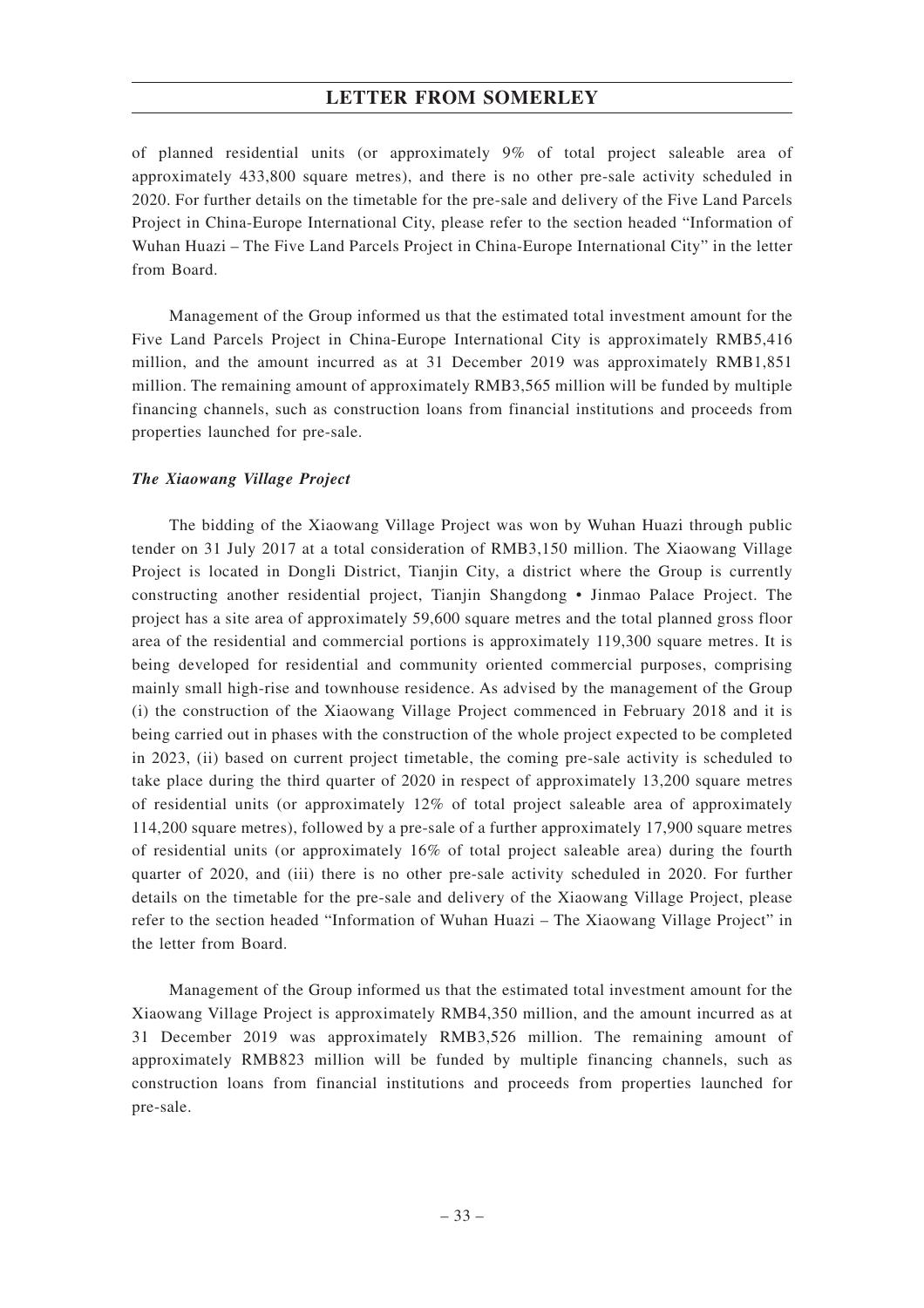#### *The Yangsi Port Project*

The bidding of the Yangsi Port Project was won by Ping An Real Estate through public tender on 22 November 2016 at a total consideration of RMB11,065 million. Wuhan Huazi acquired 20% interests in the Yangsi Port Project through its capital injection of RMB20 million and provision of shareholder's loan of approximately RMB2,220 million to the relevant project company pursuant to a joint development agreement entered into by Wuhan Huazi with the above successful bidder and other parties. According to the management of the Group, the other parties are third parties independent from Sinochem Group and the Group at the time of the public tender. They are mainly engaged in, among others, investment and development of the PRC real estate business, and will be jointly responsible for the development of the Yangsi Port Project. The Group currently has no intention to acquire the remaining 80% interests in the Yangsi Port Project.

The Yangsi Port Project is located in Hanyang District, Wuhan City and within the New Port Yangtze River City segment under planning. The project has a site area of approximately 182,900 square metres and the planned gross floor area of approximately 814,300 square metres. It is being developed for residential and community-oriented commercial purposes, comprising mainly super high-rise and high-rise residence. As advised by the management of the Group, (i) the construction of the Yangsi Port Project commenced in May 2017 and it is being carried out in phases with the construction of the whole project expected to be completed in 2023, and (ii) based on current project timetable, the coming pre-sale activity is scheduled to take place during the second quarter of 2020 in respect of approximately 24,900 square metres of residential units (or approximately 4% of total project saleable area of approximately 676,900 square metres), followed by a pre-sale of a further 19,400 square metres of residential units (or approximately 3% of total project saleable area), 2,000 square metres of commercial units, as well as approximately 600 car parking spaces during the fourth quarter of 2020, and (iii) there is no other pre-sale activity scheduled in 2020.

For further details on the timetable for the pre-sale and delivery of the Yangsi Port Project, please refer to the section headed "Information of Wuhan Huazi – The Yangsi Port Project" in the letter from Board.

Management of the Group informed us that the estimated total investment amount for the Yangsi Port Project is approximately RMB18,989 million, and the amount incurred as at 31 December 2019 was approximately RMB13,190 million. The remaining amount of approximately RMB5,799 million will be funded by multiple financing channels, such as construction loans from financial institutions, proceeds from properties launched for pre-sale.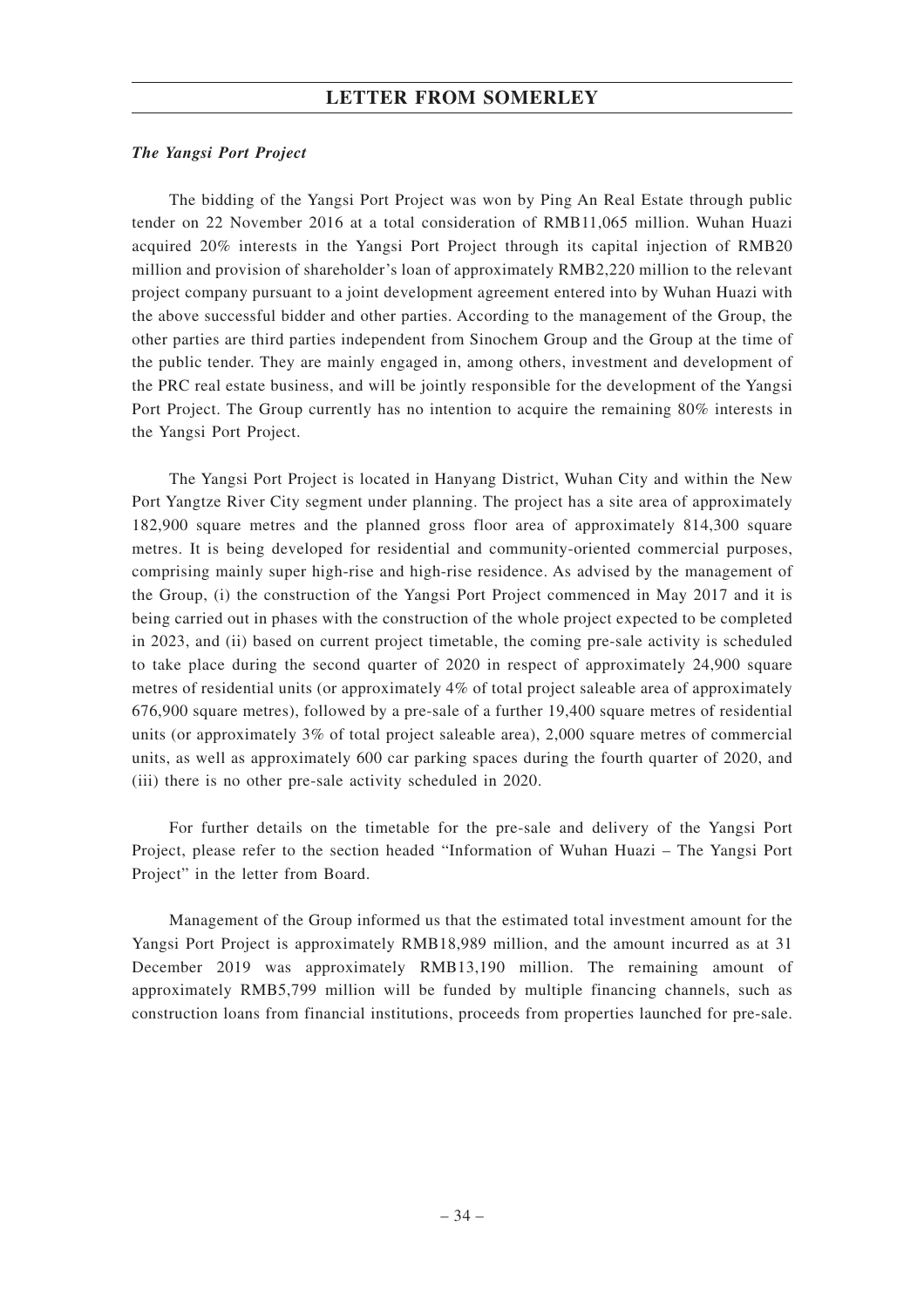#### *Prospects*

Based on the latest data published in the website of the National Bureau of Statistics of China, the gross domestic product of Wuhan, Tianjin and Qingdao cities exhibited a growing trend in recent years. The gross domestic product of Wuhan and Qingdao cities for the first three quarters of 2019 were approximately RMB1.2 trillion and RMB1.0 trillion, representing an increase of approximately 7.8% and 6.4% respectively, compared to the corresponding period in 2018, while the gross domestic product of Tianjin city in 2019 was approximately RMB1.41 billion, representing an increase of approximately 4.8% compared to 2018, according to the latest statistics released by local government authorities. As set out in the same sources, residents' per capita disposable income in Wuhan and Qingdao for the first three quarter of 2019 grew to approximately RMB33,800 and RMB34,600 while residents' per capita disposable income in Tianjin in 2019 grew to approximately RMB42,400, each being substantially higher than the national average in the corresponding period in 2019 (being approximately RMB22,900 and RMB30,700 respectively, for the first three quarters of 2019 and for the year 2019). The above statistics suggest that Wuhan, Tianjin and Qingdao cities exhibit growth potential, and have high demand for premium commercial and residential properties. In addition, investments in real estate development in Wuhan, Tianjin and Qingdao cities also increased over the past years, with a growth rate ranging from approximately 8% to 20% during the first three quarters of 2019 and the year 2019 (as applicable), according to the same sources.

As set out in the Company's 2019 annual results announcement, "homes are for living in, not for speculation" remains the leading principle for the real estate industry control measures upheld by the PRC central government, with a focus on the aim to "stabilise land prices, housing prices and market expectations". The implementation of regulating measures were tailored to different cities to ensure stable market development in the long run, while the real estate market in the PRC was growing even more competitive. In the short term, the emerging policies to stabilise the economy in a range of cities, financial and fiscal policies to support land supply, and reasonable housing demand will bring new opportunities for the PRC real estate industry.

#### *Outbreak of COVID-19*

We observe that since the outbreak of novel coronavirus pneumonia ("**COVID-19**") in December 2019 or January 2020, the PRC economy has been facing increasing pressure and the overall economic activities has slowed down, as evidenced by the plummeting China's manufacturing purchasing managers index to a record low of 35.7 points in February 2020 as released by the National Bureau of Statistics of China. In this connection, the China's central bank has been introducing measures to ramp up economic activities and counter the negative impact caused by COVID-19.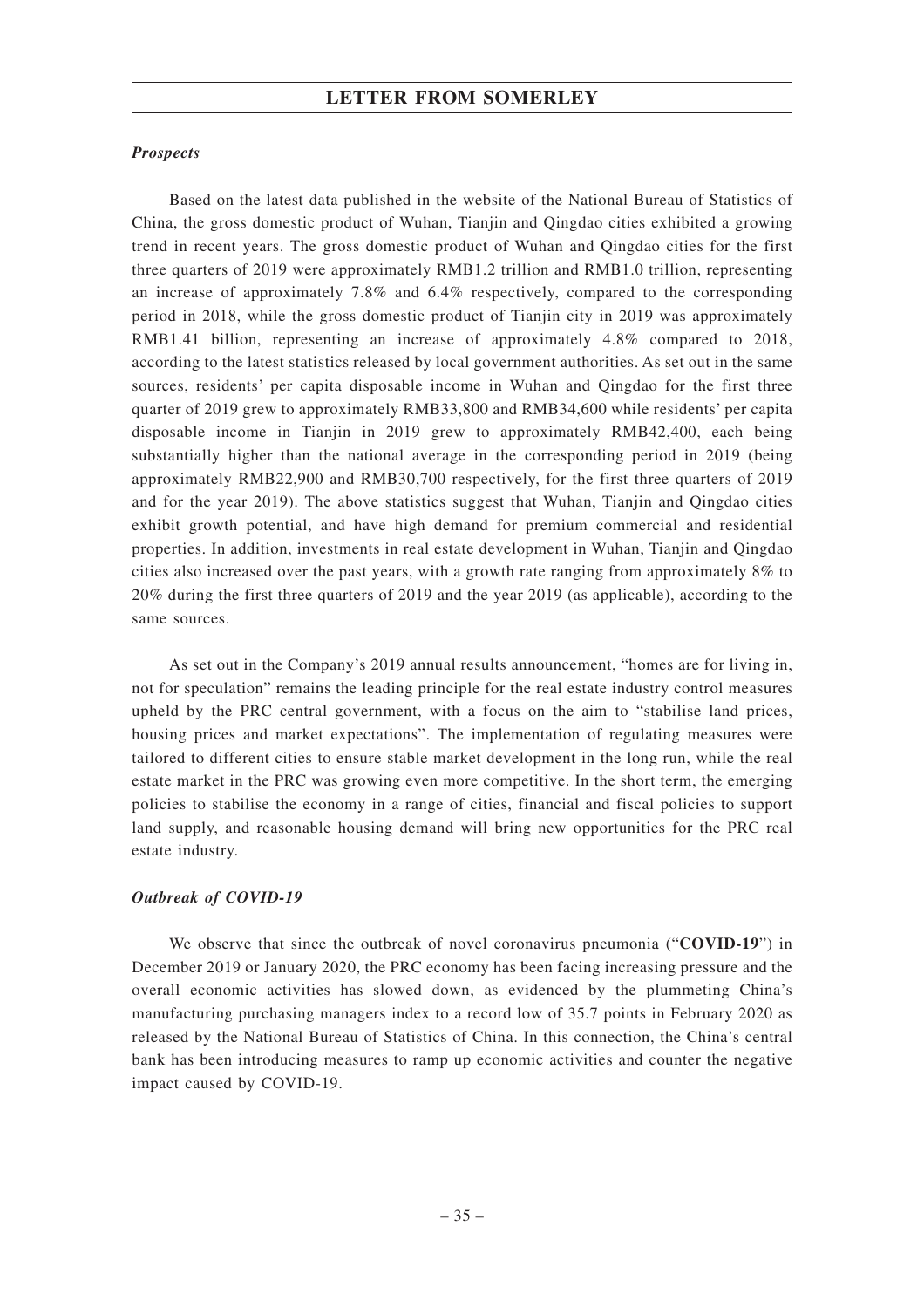Based on our discussions with the management of the Group, the resumption of construction in relation to the Projects after the 2020 Chinese New Year holidays have been delayed as a result of COVID-19. To cope with this situation, special work arrangements have been implemented for the Projects, such as remote working, to promote the resumption of construction of the Projects. We are further advised by the management of the Group that the preparation for construction in relation to the Five Land Parcels Project in China-Europe International City and the construction work in relation to the Xiaowang Village Project have been resumed since the beginning of March 2020, while the construction work in relation to the Yangsi Port Project is expected to resume in the second quarter of 2020, subject to approval by the local government authorities of the work resumption plan. Moreover, as the Target Group has no pre-sale programme or completion plan for the Yangsi Port Project and Xiaowang Village Project in the first quarter of 2020, the pre-sale programs of the Projects in the second quarter of 2020 do not represent significant portion of the respective Projects (as further elaborated in the sub-sections above) and the construction for the Five Land Parcels Project in China-Europe International City has not yet commenced, the Company expects that COVID-19 will not have any material impact on the timetable of the pre-sale and delivery of the Projects.

Since February 2020, the PRC government has introduced various real estate front-end supportive policies (such as moderately relaxing pre-sale conditions, postponing the construction commencement and completion time, promoting online approval services and providing credit support) in different cities, in order to alleviate the liquidity pressures faced by property developers in the near term, and to ensure the stability of the real estate market and economy in the PRC. Based on the above, the Company is of the view that COVID-19 will not have a material and adverse effect on the cash flows of the Projects, and it will not have a long-term material impact on the real estate market in the PRC.

We note from the data released by the National Health Commission of the PRC that the number of new COVID-19 infection cases have been decreasing gradually as compared to those reported earlier this year, with less than 100 new cases across the PRC and minimal new cases in Wuhan, Tianjin and Qingdao reported on the Latest Practicable Date, suggesting that the PRC government has the ability to bring the spreading of COVID-19 in the PRC under control, and the economic activities are expected to gradually resume in the near future.

In addition, we have discussed with the management of the Group in respect of the impact arising from COVID-19 on the pre-sale timetable of the Projects. As disclosed in the sub-sections above relating to each of the Projects, a small number of residential units are scheduled to be pre-sold this year, which represents less than 10% of total saleable area of the Projects. As a sensitivity analysis, the Company expects that despite all pre-sale activities of the Projects in the second and third quarters of 2020 being delayed to the fourth quarter of 2020, the internal rate of return of the respective Projects will not be materially changed. Based on the above, and on the assumption that the COVID-19 will cause short-term impact to the PRC real estate market and will be contained within the year, the Company is of the view, and we concur, that the pre-sale activities and accordingly cash inflow of the Projects will not be materially impacted by COVID-19.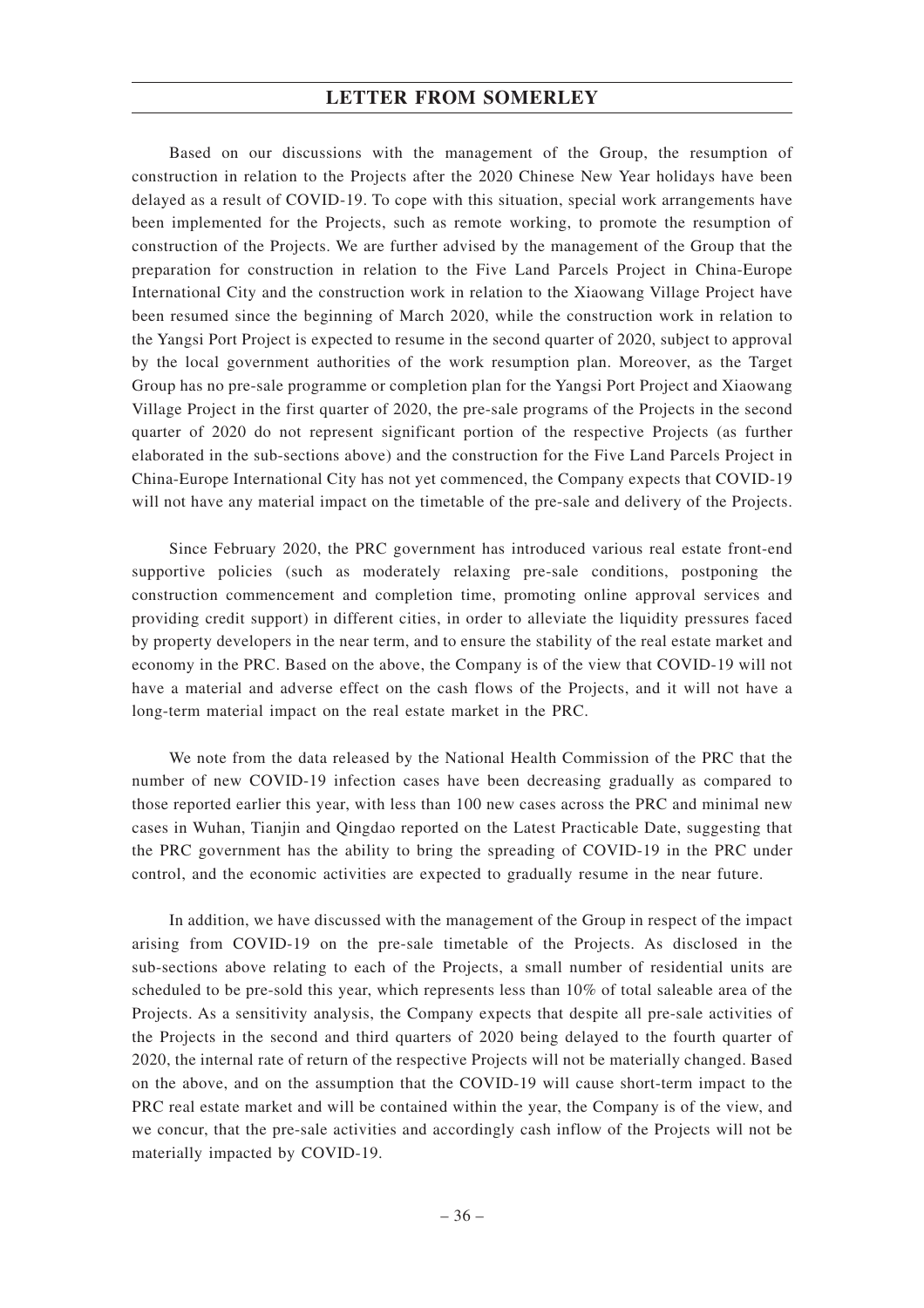We have also discussed the same with the Valuer, which has stated its view in the confirmation letter (the "**Confirmation Letter**") that adverse impact on the PRC economy, including the residential property markets, would be occurred in the short term, but such adverse impact may not last for a long time, greatly depending on the movement of the disease. Having considered the above, we consider that while the general outlook of the PRC property market is uncertain in near future, we concur with the Directors' view that COVID-19 will not have a long-term material impact on the real estate market in the PRC.

#### **5. Valuation of the Projects**

The valuations for each of the Projects held by the Target Group as at 31 December 2019 have been conducted by the Valuer, the full text of which is set out in Appendix I to the Circular. According to the Valuation report, the market value in existing state attributable to the Target Group as at 31 December 2019 is approximately RMB9,914.5 million (the "**Valuations**"), and the breakdown by property project is as follows:

|                                            | Market value<br>in existing<br>state as at<br>31 December<br>2019<br><b>RMB</b> million | <b>Interest</b><br>attributable<br>to the Target<br>Group | Market value<br>in existing state<br>attributable to<br>the Target<br>Group as at<br>31 December<br>2019<br><b>RMB</b> million |
|--------------------------------------------|-----------------------------------------------------------------------------------------|-----------------------------------------------------------|--------------------------------------------------------------------------------------------------------------------------------|
| Properties under development in<br>the PRC |                                                                                         |                                                           |                                                                                                                                |
| The Yangsi Port Project                    | 16,849.0                                                                                | 20%                                                       | 3,369.8                                                                                                                        |
| The Xiaowang Village Project               | 3,654.0                                                                                 | 100%                                                      | 3,654.0                                                                                                                        |
| Property for future development in         | 20,503.0                                                                                |                                                           | 7,023.8                                                                                                                        |
| the PRC                                    |                                                                                         |                                                           |                                                                                                                                |
| The Five Land Parcels Project in           |                                                                                         |                                                           |                                                                                                                                |
| China-Europe International City            | 2,890.7                                                                                 | $100\%$                                                   | 2,890.7                                                                                                                        |
|                                            | 23,393.7                                                                                |                                                           | 9,914.5                                                                                                                        |

We have performed work as required under note  $(1)(d)$  to Rule 13.80 of the Listing Rules in relation to the Valuer and its work as regards the Valuations. In particular, we have interviewed the Valuer regarding its expertise and understand that the Valuer is an established independent property valuer with a large number of completed assignments acting for listed companies with property interests in the PRC. We note that both preparer and valuer-in-charge of the Valuation Report have over 26 years of experience in the valuation of properties in the PRC.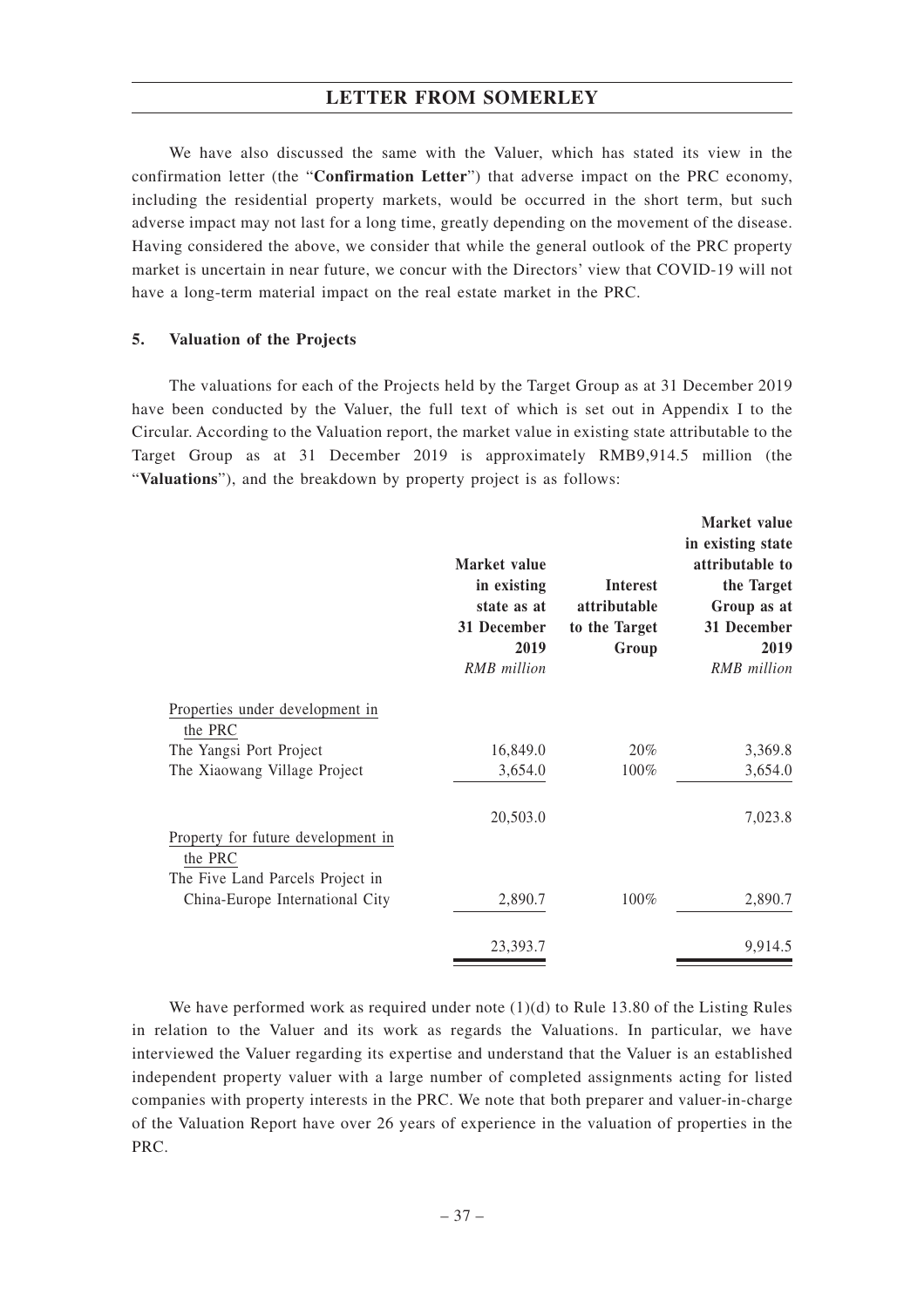We have reviewed the Valuer's terms of engagement and the Valuation Report and discussed with the Valuer the methodology of, and bases and assumptions adopted for, the Valuations and the due diligence work performed by them, including comparable sales evidences used and the adjustments made as discussed below. The Valuer has inspected each of the Projects and made relevant enquiries in the context of the Valuations. In arriving at the Valuations, we note that the Valuer has adopted the direct comparison approach, pursuant to which the Projects are valued by referencing to (i) the comparable sales evidence of land parcels as available in the relevant market that the Valuer has identified in the vicinity, (ii) the development cost and related finance cost incurred as of the date of the Valuations, (iii) a reasonable level of developer's profit. In respect of the item (i) above, the Valuer has taken into account adjustment factors to reflect the differences, including locations, sizes, accessibility and transaction timing between the comparable sales evidences and the relevant Projects. It is also assumed that the relevant Projects will be developed and completed in accordance with the latest development proposals provided by the Group. As confirmed by the Valuer, the direct comparison approach referencing the comparable transactions of land parcels is a common valuation approach in assessing the market value of property projects at early stages. Having considered the above, we consider that the direct comparison approach adopted by the Valuer are reasonable and acceptable in establishing the open market value of the Projects.

In respect of the Five Land Parcels Project in China-Europe International City, we observe that Wuhan Huazi acquired the project at a total consideration of RMB1,773 million in October 2019, while the market value of such project as at 31 December 2019 assessed by the Valuer is approximately RMB2,890.7 million, an increase of approximately 63.0% compared to the land parcels bidding price. We discussed with the management of the Group and understand that (i) given Sinochem Group's diversified business segments and abundant industry resources, it has strong comparative advantages to win the public tender in relation to the Five Land Parcels Project in China-Europe International City, and there may be higher uncertainties involved had the Company participated the public tender, and (ii) the local government intended to encourage state-backed conglomerate to undertake the project to promote the subject district, and therefore the bidders were being offered a discounted price, which may not reflect the market valuation of the project. For the purpose of forming our opinion on the Transaction, we consider the independent valuation as assessed by the Valuer (i.e. RMB2,890.7 million for the Five Land Parcels Project in China-Europe International City) to be more relevant.

#### *Discussion on outbreak of coronavirus disease*

In view of the recent outbreak of coronavirus disease in the PRC and in particular Wuhan, as further described in the section above headed "Prospects", we have discussed with the Valuer the potential impacts on the valuation of the Projects. As set out in the Confirmation Letter, the Valuer has checked the property market movement in the cities of Wuhan, Tianjin and Qingdao through the publication of "China 100 City Price Index Report" released in February 2020 by China Index Academy, an independent property research organisation, and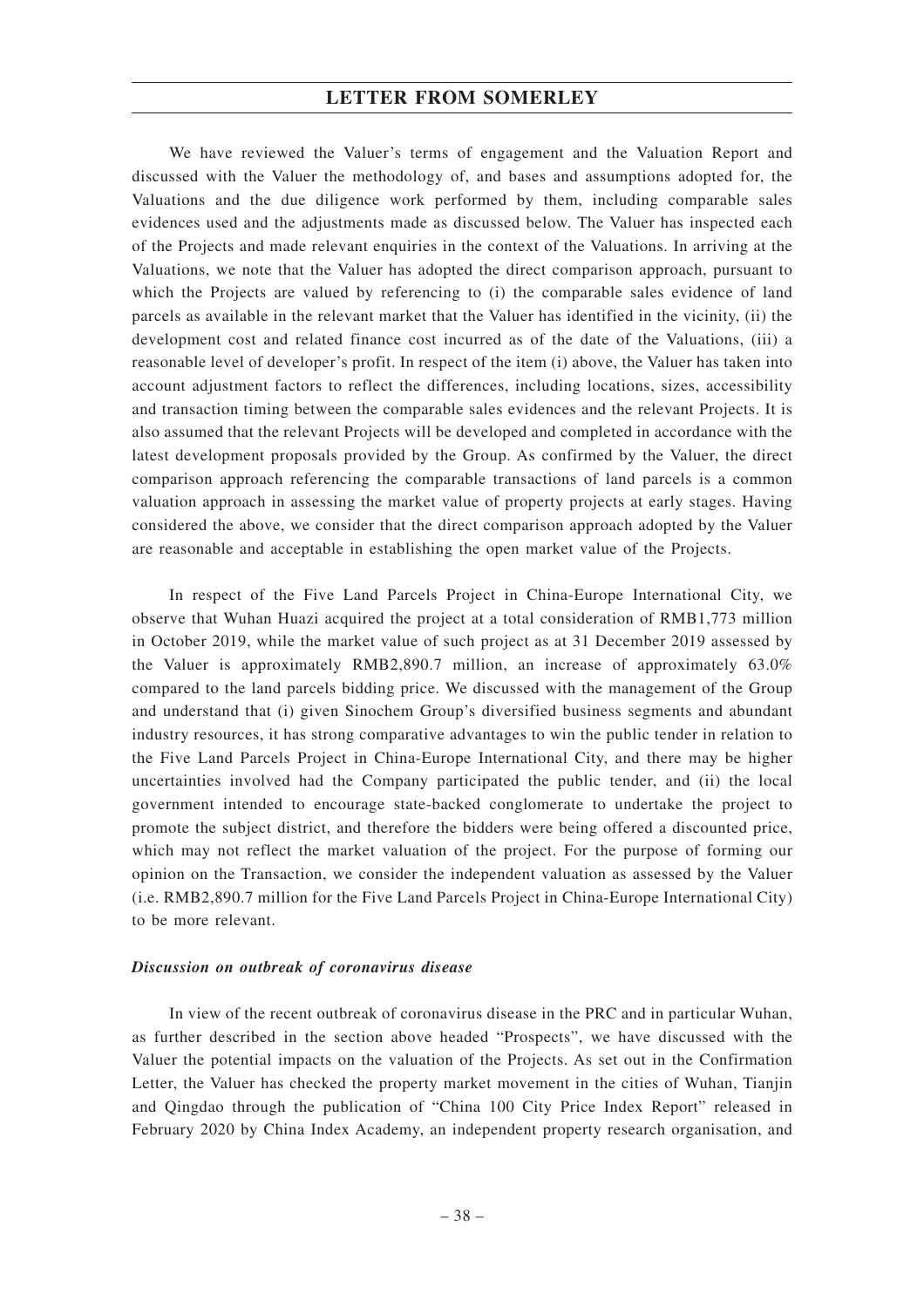note that there was no material change of residential property price in the above-mentioned cities, with changes ranging from an increase of 0.13% to a decrease of 0.52% in the first two months of 2020, indicating that the residential property prices in the three cities remain stable.

The Valuer further considers that adverse impact on the economy of the PRC, including the residential property markets, would be occurred in the short term but may not be long and greatly depending on the movement of the disease. Given that the PRC Government and the People's Bank of China have initiated economy stimulation measures since February 2020, and having considered the impact on China's economy brought by the severe acute respiratory syndrome ("**SARS**") epidemic in 2003, the Valuer is of the view that in short term, there is inevitably certain impact of the pneumonia epidemic on the economy, the epidemic will have impact on consumption, and the slowdown in the growth of total retail sales of consumer goods will have an impact on the overall economy, while in the long run, referring to the previous experience of SARS, the economy will return to normal levels with short-term effects.

The Valuer concluded in its Confirmation Letter that although the Valuer cannot accurately predict the future progress of the pneumonia epidemic and any adverse impact to the relevant residential property markets in the subject three cities, the Valuer, based on the previous experience of the SARS epidemic, consider that the property value as at the Latest Practicable Date would not be materially different from the respective valuations of the Projects as at 31 December 2019 and the difference would be within 5%.

In this respect, we have reviewed the "Sales Prices of Residential Buildings in 70 Medium and Large-sized Cities" as released by the National Bureau of Statistics of China in February 2020. We note that the February 2020 index for Wuhan, Tianjin and Qingdao remained substantially the same when compared to that of December 2019. On this basis, and having considered the PRC central government's long term measures in stabilising the land prices, property prices and market expectations and the reduced number of COVID-19 infection cases as discussed under the section headed "Outbreak of COVID-19", we consider that the residential property prices in the PRC are expected to remain stable in the long run, and the Valuer's conclusion in the Confirmation Letter is justifiable, provided that there have been no material downward change in the residential property price in Wuhan, Tianjin and Qingdao up to February 2020, as stated above.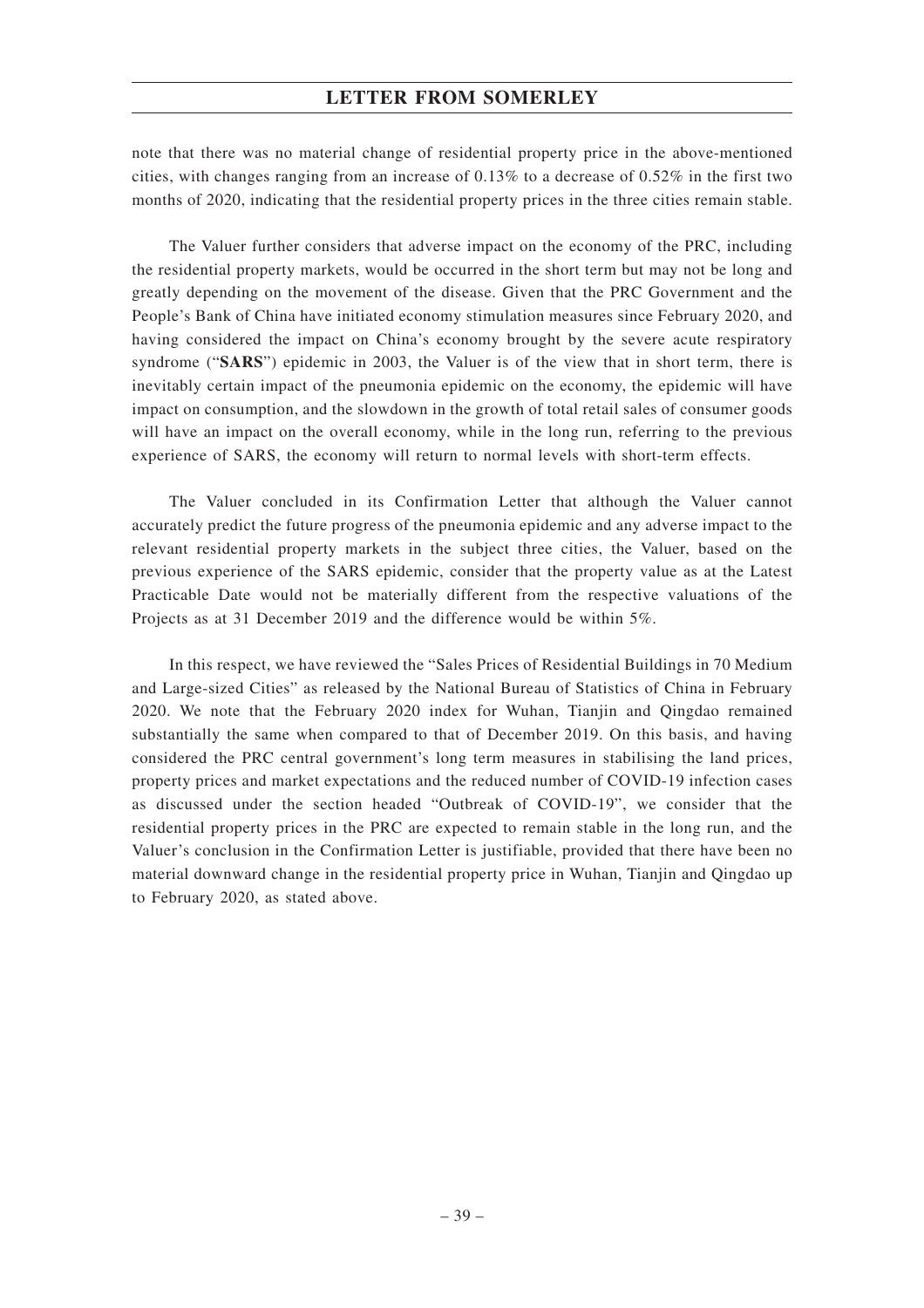#### **6. Evaluation of the Consideration**

As mentioned in the above section headed "Information on Wuhan Huazi and the Projects", the sole assets and investments of the Target Group are the Projects, meaning that the Target Group is an asset-based group, and therefore emphasis should be placed on evaluating the Consideration against the net asset backing of the Target Group. In this respect, we have reviewed the adjusted unaudited consolidated net assets value ("**NAV**") of the Target Group (the "**Adjusted NAV**"), based on the unaudited consolidated NAV of the Target Group as at 31 December 2019 and the adjustments as set out in the table below, which include the revaluation surplus arising from the Valuations, net of estimated deferred tax:

*RMB million* Unaudited consolidated NAV of the Target Group attributable to its equity holders as at 31 December 2019 6,578 Adjustments: – Revaluation surplus arising from the valuations of the Xiaowang Village Project and the Five Land Parcels Project in China-Europe International City attributable to the Target Group as at 31 December 2019 *(Note 1)* 1,157 – Net deferred tax on attributable revaluation surplus *(Note 2)* (397) – Appreciation in share of net assets of the Yangsi Port Project arising from its valuation attributable to the Target Group as at 31 December 2019 *(Note 3)* 271 Adjusted NAV 7,609

#### *Notes:*

- 1. This represents the revaluation surplus arising from the excess of the market values of the Xiaowang Village Project and the Five Land Parcels Project in China-Europe International City as valued by the Valuer as at 31 December 2019 over their corresponding book values on the same date
- 2. This represents the potential PRC corporate income tax and land appreciation tax attributable to the revaluation surplus on the Xiaowang Village Project and the Five Land Parcels Project in China-Europe International City with an intention of future sale that would be crystalised for the Target Group upon disposal of these properties at the valuation prices as set out in the Valuation Report
- 3 This represents the appreciation in share of net assets of the Yangsi Port Project arising from the excess of the market value of the Yangsi Port Project as valued by the Valuer as at 31 December 2019 over its corresponding book value on the same date, net of the potential PRC corporate income tax and land appreciation tax, after adjusting for relevant interests not attributable to the Target Group

As shown in the above table, the Adjusted NAV of the Target Group is approximately RMB7,609 million. The Consideration of RMB6,850 million represents a discount of approximately 10.0% to the Adjusted NAV.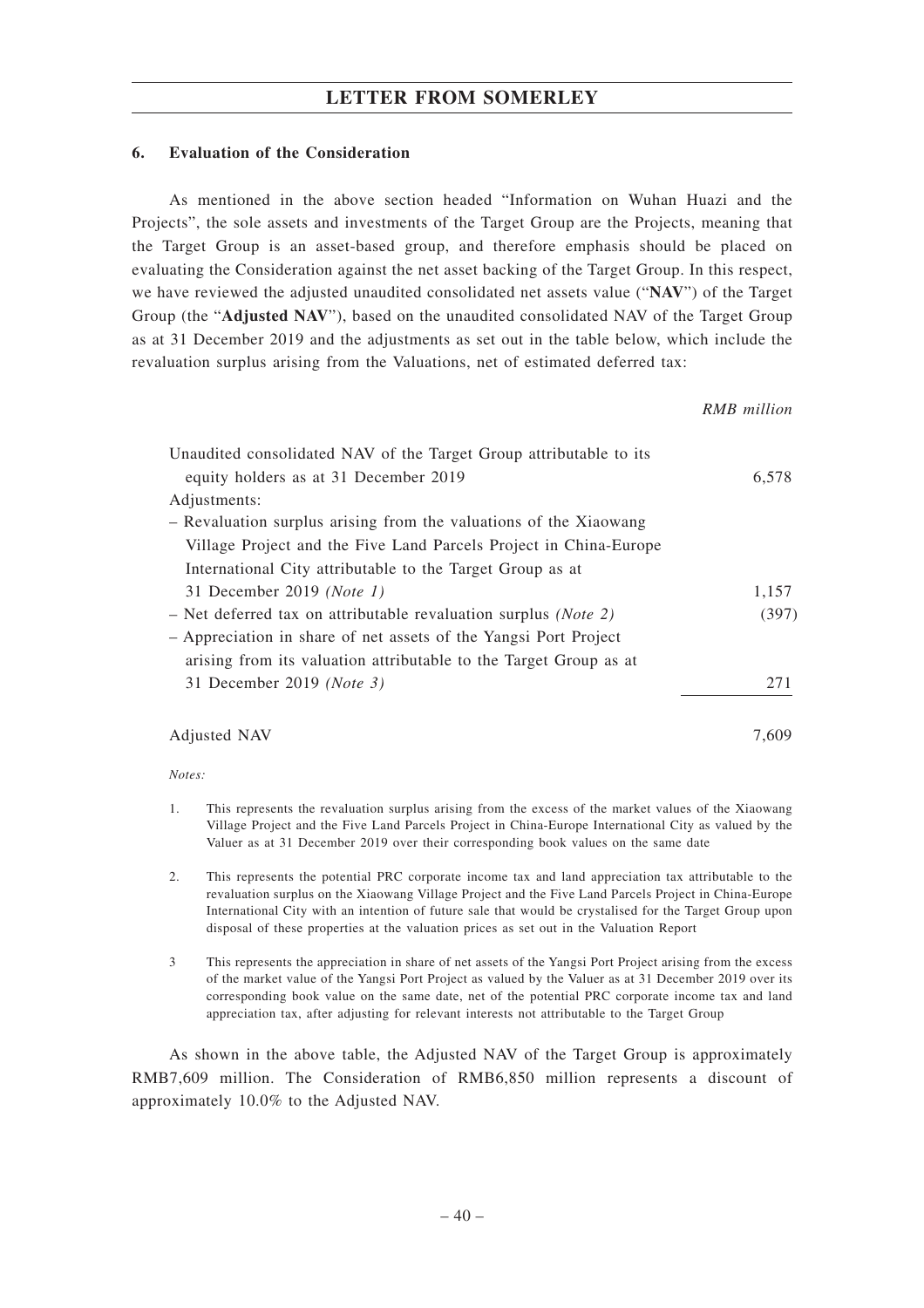As stated in the Confirmation Letter from the Valuer, the property value as at the Latest Practicable Date would not be materially different from the respective valuations of the Projects as at 31 December 2019 and the difference would be within 5%. The above 10% discount to the Adjusted NAV is sufficient to cover the possibility of such maximum downward adjustment of the Projects' valuation by 5%. On the basis of the above, and having considered that the valuations of the Projects being reasonable and acceptable as discussed in the above section headed "Valuation of the Projects", we consider the Consideration to be fair and reasonable.

#### **7. Financial effects on the Group**

Upon Completion, Wuhan Huazi will become an indirect wholly-owned subsidiary of the Company and accordingly, all the operating performance and the financial position of the Target Group will be consolidated into the financial statements of the Group. In other words, the Group will have controls over the Xiaowang Village Project and the Five Land Parcels Project in China-Europe International City, and the Group will be able to participate in and share the economic benefits from the Yangsi Port Project.

Set out below are our analyses of the financial effects arising from the Transaction on the Group. The actual financial effects on the Group may differ and are subject to change, as the carrying values of the identifiable assets and liabilities of the Target Group as of the date on which Completion takes place may vary.

#### *NAV*

As advised by the management of the Group, since the Target Group has been under the common control by Sinochem Group before and after the Transaction, the Transaction will be accounted for using merger accounting for common control combinations method. Accordingly, the assets, liabilities and equity of the Target Group will be consolidated using the existing book values from the controlling party's perspective. There is no recognition of any additional goodwill or excess of the acquirer's interest in the net fair value of the acquiree's identifiable assets, liabilities and contingent liabilities over cost at the time of the common control combination to the extent of the continuation of the controlling party's interests.

For illustrative purpose only, assuming Completion took place on 31 December 2019, and based on the Consideration of RMB6,850 million and net asset value of the Target Group of approximately RMB6,578 million as at 31 December 2019, total equity of the Group would slightly decrease by approximately RMB272 million, which we consider to be insignificant compared to the Group's total equity of approximately RMB85.9 billion as at 31 December 2019. Shareholders should note that the fair market values of the Projects attributable to the Target Group have not yet been reflected in the Target Group's financial statements. Should they be adjusted in the same manner as the Adjusted NAV as detailed in the section headed "Evaluation of the Consideration", NAV of the Group would increase.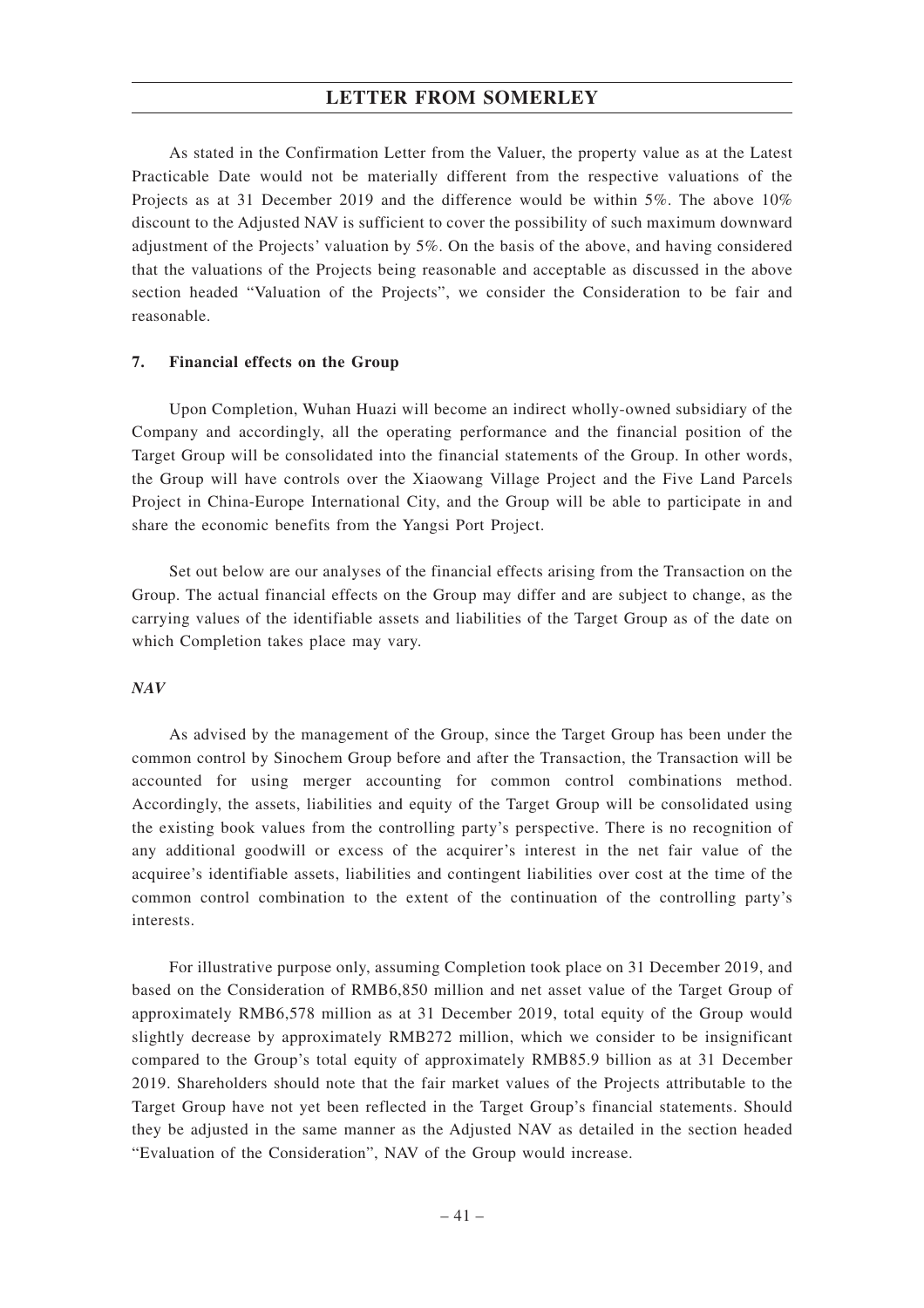#### *Revenues and earnings*

As mentioned in the previous sections headed "Information on Wuhan Huazi and the Projects", the Projects are currently in the course of construction or under planning stage, and the construction of which are expected to complete in phases with the construction of the whole projects expected to be completed in 2023 or 2024. The Target Group is not expected to contribute any meaningful amount of revenues or earnings to the Group until the construction of the relevant Projects are completed and the relevant properties are either delivered to the buyers or leased for rental income. As such, it is expected that the Transaction will not bring immediate impact to the financial performance of the Group immediately following Completion, but will bring an additional revenue stream to the Group in the longer term.

#### *Working capital and gearing*

The Consideration of RMB6,850 million will be satisfied by internal resources of the Group, and it represents less than 25% and 3% of the Group's cash and bank balances (being approximately RMB28.0 billion) and total assets (being approximately RMB326.1 billion) as at 31 December 2019. The Target Group is expected to incur further estimated development costs of approximately RMB5,548 million to complete the Projects, which is expected to be financed by way of external borrowings and proceeds from properties launched for pre-sale. On the basis of the above, it is expected that the Transaction will not have any material adverse impact on the working capital of the Group immediately following Completion.

The gearing ratio of the Group as at 31 December 2019 was approximately 74%. Following Completion, all the assets and liabilities of the Target Group will be consolidated into those of the Group. For illustratively purpose only, based on the financial position of the Target Group as at 31 December 2019, as set out in the section headed "Information on Wuhan Huazi and the Projects", the cash and bank balances of the Group would be decreased by approximately RMB6,075 million (being the Consideration of RMB6,850 million minus cash and cash equivalents of the Target Group of approximately RMB775 million as at 31 December 2019), while the borrowings of the Group would be increased by approximately RMB1,697 million. Accordingly, the gearing ratio of the Group is expected to increase. As confirmed by the management of the Group, the increase in gearing ratio is considered acceptable, and the Group will still be in a healthy financial position after Completion and possess sufficient financial resources for the ongoing business operations and development.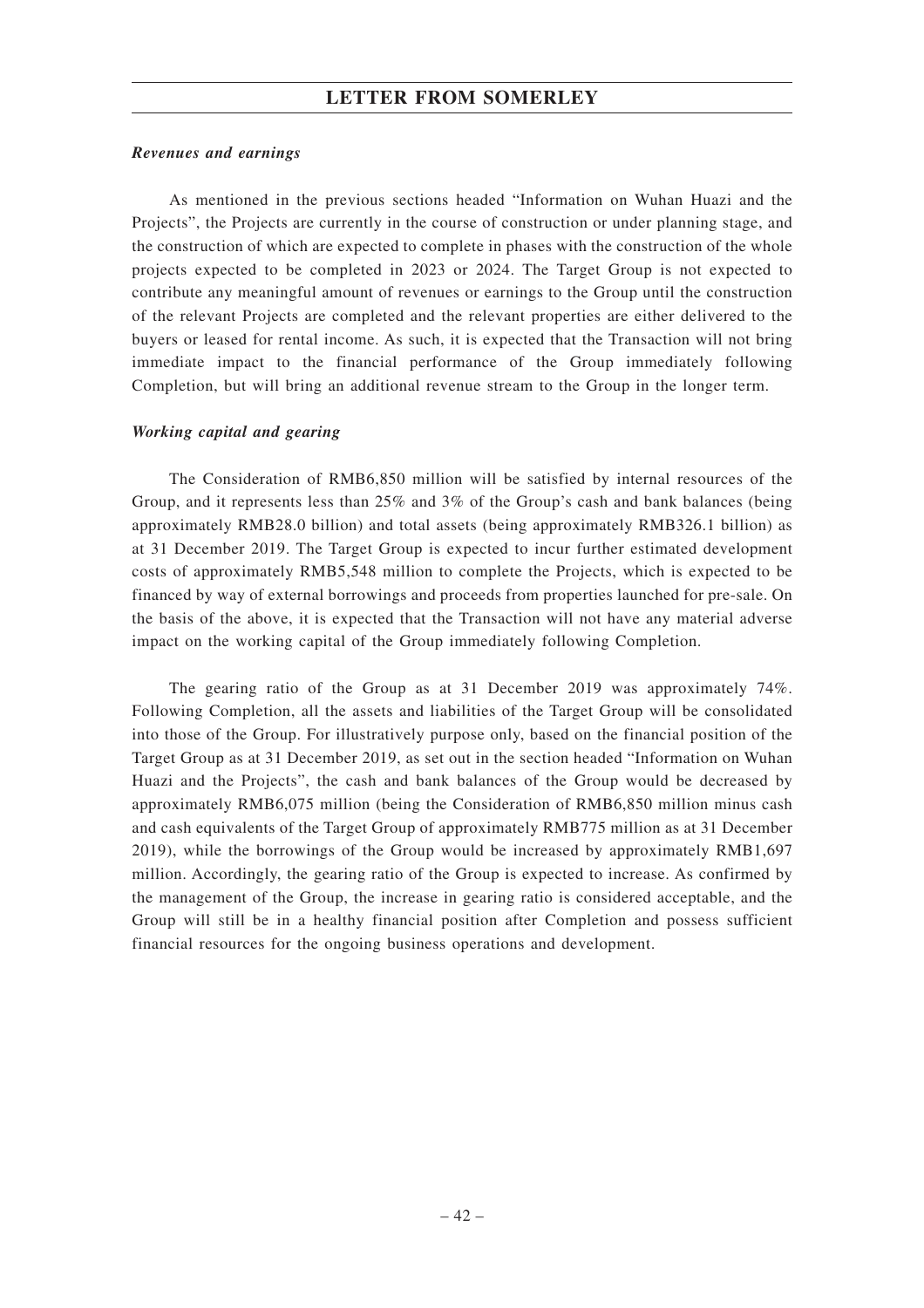#### **OPINION AND RECOMMENDATION**

Having taken into account the above principal factors and reasons, we consider that the Transaction is on normal commercial terms, in the ordinary and usual course of business of the Group, and in the interests of the Company and the Shareholders as a whole. We also consider that the terms of the Transaction are fair and reasonable so far as the Independent Shareholders are concerned. Accordingly, we advise the Independent Board Committee to recommend, and we ourselves recommend, the Independent Shareholders to vote in favour of the ordinary resolution to be proposed at the EGM to approve the Equity Transfer Agreement and the Transaction contemplated thereunder.

> Yours faithfully, for and on behalf of **SOMERLEY CAPITAL LIMITED John Wong** *Director*

*Mr. John Wong is a licensed person registered with the SFC and a responsible officer of Somerley, which is licensed to carry out Type 1 (dealing in securities) and Type 6 (advising on corporate finance) regulated activities under the SFO. He has over ten years of experience in the corporate finance industry.*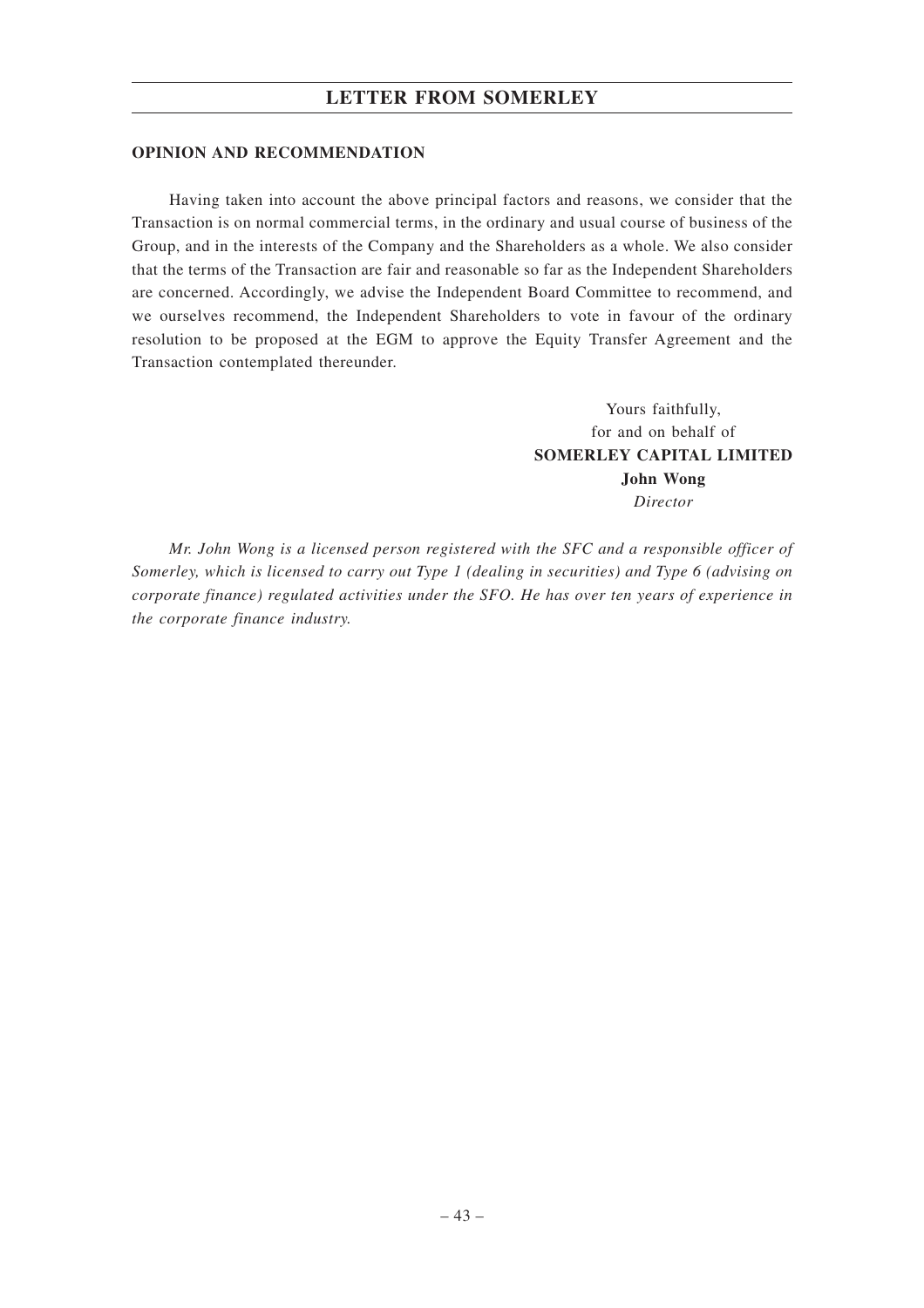### **APPENDIX I PROPERTY VALUATION REPORT**

*The following is the text of a letter, summary of valuations and valuation reports prepared for the purpose of incorporation in the Circular, received from Cushman & Wakefield Limited, an independent property valuer, in connection with its opinion of value of the property interest to be acquired by the Group as at 31 December 2019.*



16/F Jardine House 1 Connaught Place Central Hong Kong

31 March 2020

The Directors China Jinmao Holdings Group Limited Room Nos. 4702 to 03, 47/F Office Tower, Convention Plaza 1 Harbour Road, Wanchai Hong Kong

Dear Sirs,

#### **INSTRUCTIONS, PURPOSE & VALUATION DATE**

In accordance with your instructions for us to value the properties to be acquired by China Jinmao Holdings Group Limited (referred to as the "Company") and its subsidiaries (hereinafter together referred to as the "Group") in the People's Republic of China (the "PRC") (as more particularly described in the valuation reports), we confirm that we have inspected the properties, made relevant enquiries and obtained such further information as we consider necessary to provide you with our opinion of the value of such properties as at 31 December 2019 (the "valuation date").

#### **DEFINITION OF MARKET VALUE**

Our valuation of each of the property represents its Market Value which in accordance with the HKIS Valuation Standards 2017 published by The Hong Kong Institute of Surveyors is defined as "the estimated amount for which an asset or liability should exchange on the valuation date between a willing buyer and a willing seller in an arm's length transaction, after proper marketing and where the parties had each acted knowledgeably, prudently and without compulsion".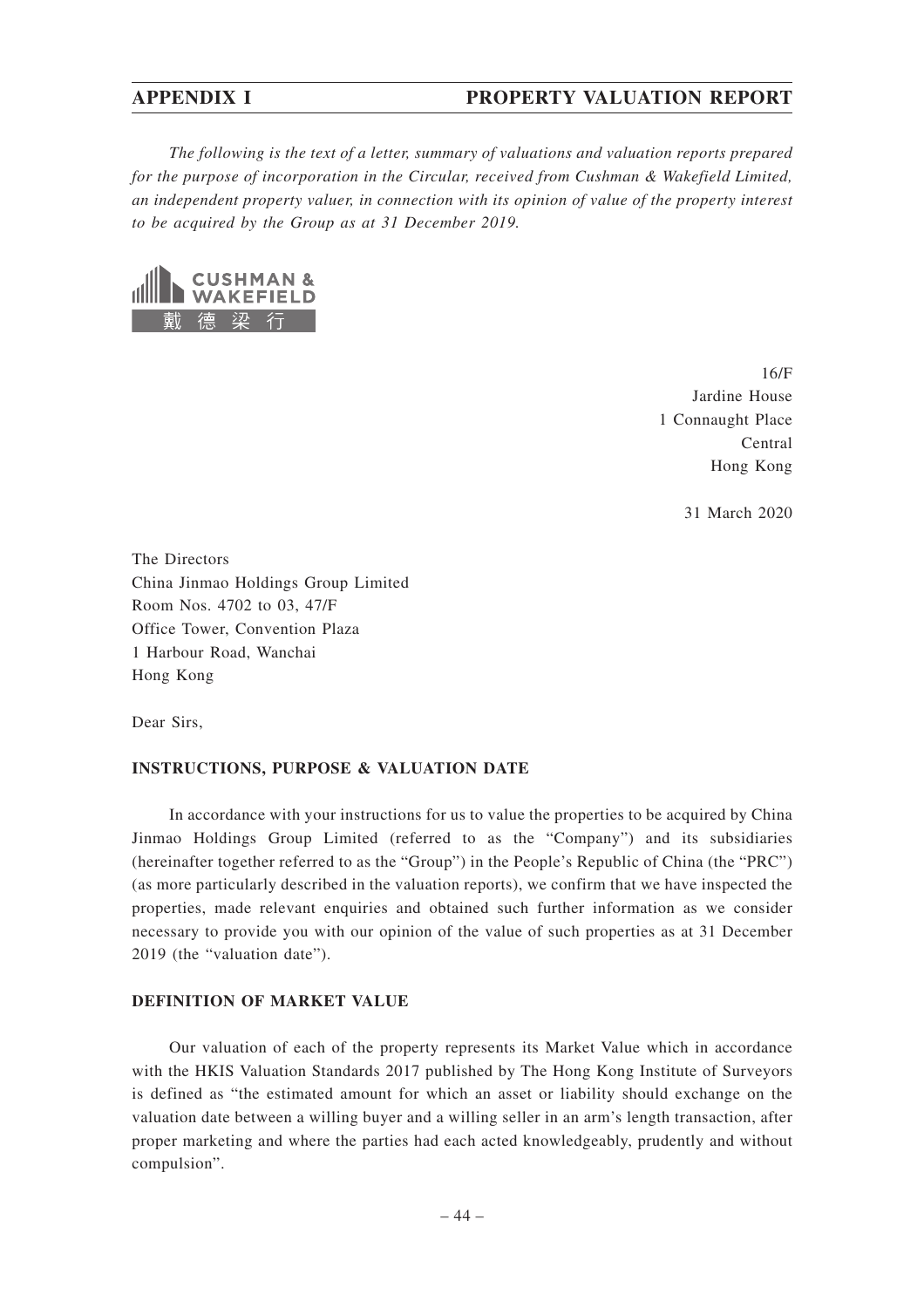#### **VALUATION BASIS AND ASSUMPTIONS**

Our valuations exclude an estimated price inflated or deflated by special terms or circumstances such as atypical financing, sale and leaseback arrangements, special considerations or concessions granted by anyone associated with the sale, or any element of value available only to a specific owner or purchaser.

In valuing the properties, we have complied with the requirements set out in Chapter 5 and Practice Note 12 of the Rules Governing the Listing of Securities on The Stock Exchange of Hong Kong Limited and the HKIS Valuation Standards 2017.

In the course of our valuation of the properties in the PRC, with reference to the PRC legal opinion dated 11 March 2020 of the Company's legal advisor, Dentons Law Offices, we have prepared our valuation on the basis that transferable land use rights of the properties for their specific term at nominal annual land use fees have been granted and that any premium payable has already been fully paid.

We have relied on the information provided by the Group and the PRC legal opinion, regarding the title to the properties and the interest of the Group in the properties. In valuing the properties, we have prepared our valuation on the basis that the owner of the properties has an enforceable title to the properties and has free and uninterrupted rights to use, occupy or assign the properties for the whole of the unexpired land use term as granted.

In respect of the properties situated in the PRC, the status of titles and grant of major certificates approvals and licenses, in accordance with the information provided by the Group are set out in the notes of the valuation reports.

No allowance has been made in our valuations for any charges, mortgages or amounts owing on the properties nor for any expenses or taxation which may be incurred in effecting a sale. Unless otherwise stated, it is assumed that the properties are free from encumbrances, restrictions and outgoings of an onerous nature which could affect their value.

#### **METHOD OF VALUATION**

For properties in Groups I to II we have valued the properties on the basis that they will be developed and completed in accordance with the latest development proposal (if any) provided to us. In arriving at our opinion of value, we have adopted direct comparison approach by making reference to comparable sales evidence of land parcels as available in the relevant market and we have also taken into account the construction costs incurred as at the valuation date, the finance costs arising from the payment of land premium and construction costs as at the valuation date and a reasonable level of developer's profits.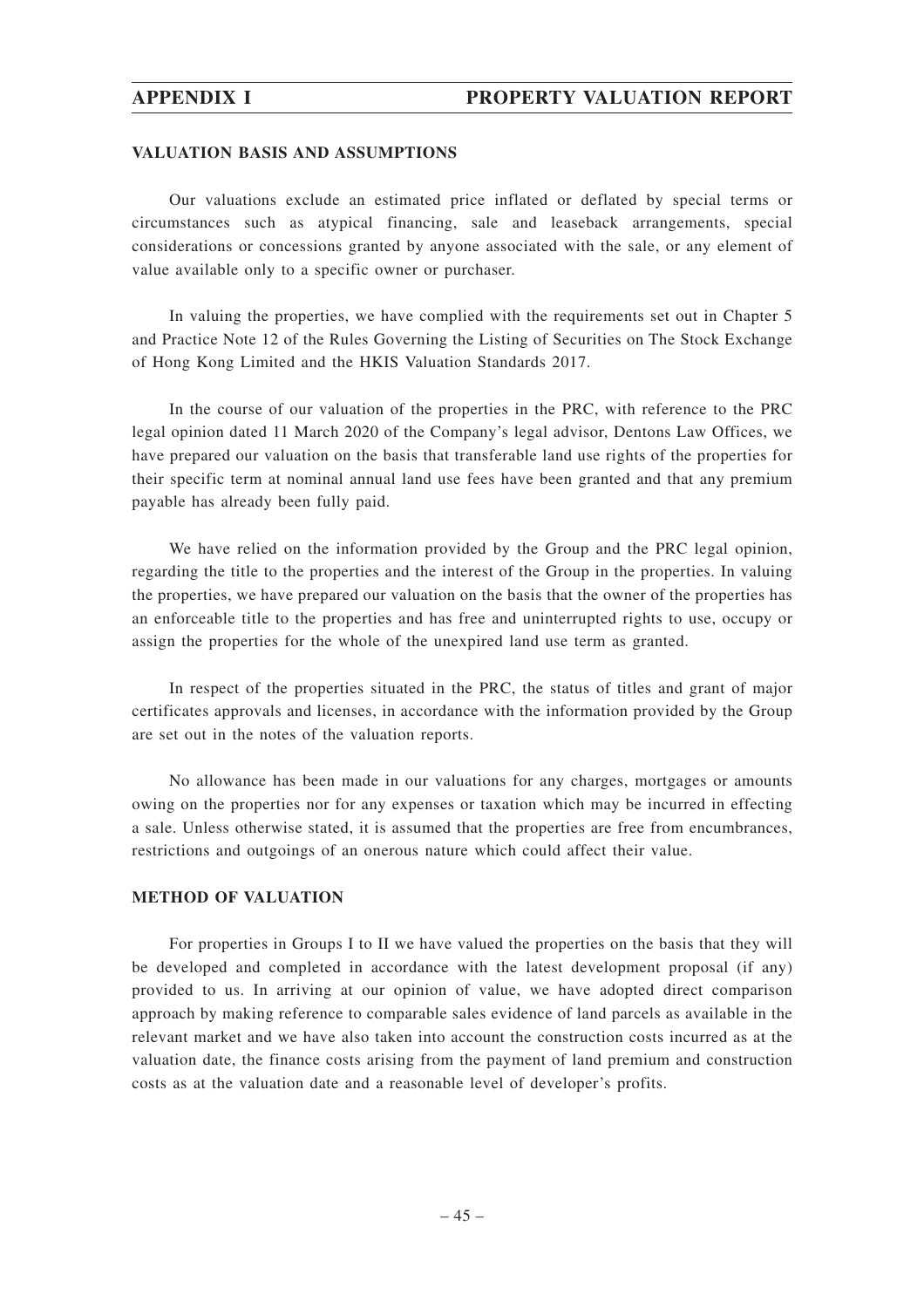#### **SOURCE OF INFORMATION**

We have been provided by the Group with extracts of documents in relation to the titles to the properties. However, we have not inspected the original documents to ascertain any amendments which may not appear on the copies handed to us.

In the course of our valuation, we have relied to a very considerable extent on the information given to us by the Group in respect of the properties in the PRC and have accepted advice given by the Group on such matters as planning approvals or statutory notices, identification of land and buildings, development schedule, construction cost, site and floor areas, interest attributable to be acquired by the Group and all other relevant matters.

Dimensions, measurements and areas included in the valuation reports are based on information provided to us and are therefore only approximations. We have had no reason to doubt the truth and accuracy of the information provided to us by the Group which is material to the valuation. We were also advised by the Group that no material facts have been omitted from the information provided.

#### **TITLE INVESTIGATION**

We have been provided with extracts of documents relating to the titles of the properties in the PRC but no searches have been made in respect of the properties. We have not searched the original documents to verify ownership or to ascertain any amendment which may not appear on the copies handed to us. We are also unable to ascertain the title of the properties in the PRC and we have therefore relied on the advice given by the Group and the PRC legal opinion prepared by the Company's legal advisor regarding the Group's interests in the PRC properties.

### **SITE INSPECTION**

We have inspected the exterior and, whenever possible, the interior of the properties in December 2019. However, we have not carried out investigations on site to determine the suitability of the ground conditions and the services etc. for any future development. Our valuation is prepared on the assumption that these aspects are satisfactory and that no unexpected costs or delays will be incurred during the construction period. Moreover, no structural survey has been made, but in the course of our inspection, we did not note any serious defects. We are, however, not able to report that the properties are free of rot, infestation or any other structural defects. No tests were carried out to any of the services. Unless otherwise stated, we have not been able to carry out on-site measurements to verify the site and floor areas of the properties and we have assumed that the area shown on the documents handed to us are correct.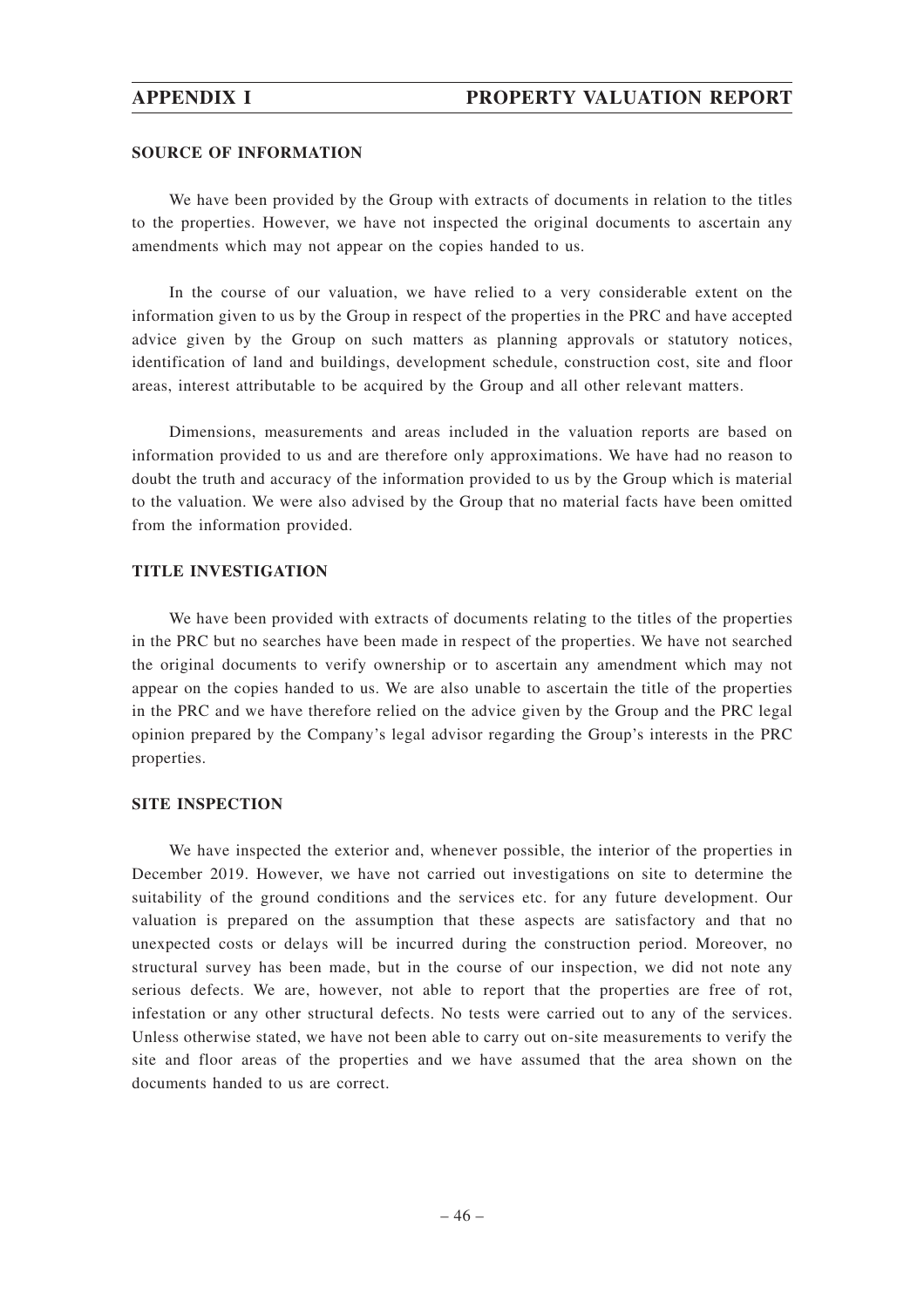## **APPENDIX I PROPERTY VALUATION REPORT**

Our valuer, Mr. Elvis Xia who has undertaken inspection of the properties in Wuhan, has about 10 years' experience in property valuation in the PRC. Our valuer, Ms. Kris Wu who has undertaken inspection of the properties in Tianjin, has about 11 years' experience in property valuation in the PRC. Our valuer, Ms. Hannah Sun who has undertaken inspection of the properties in Qingdao, has about 8 years' experience in property valuation in the PRC.

### **CURRENCY**

Unless otherwise stated, all money amounts indicated herein our valuation are in Renminbi (RMB), official currency of the PRC.

We enclose herewith our summary of valuations and valuation reports.

Yours faithfully, for and on behalf of **Cushman & Wakefield Limited Philip C Y Tsang** *Registered Professional Surveyor (General Practice) Registered China Real Estate Appraiser MSc, MRICS, MHKIS Director Valuation & Advisory Services*

*Note:* Mr. Philip C.Y. Tsang is a Registered Professional Surveyor who has over 26 years of experience in the valuation of properties in the PRC.

*This valuation reports are prepared by Mr. Peter W. C. Loi, MRICS, MHKIS, RPS (General Practice) who has over 26 years of experience in the valuation of properties in the PRC, under the supervision of Philip C. Y. Tsang.*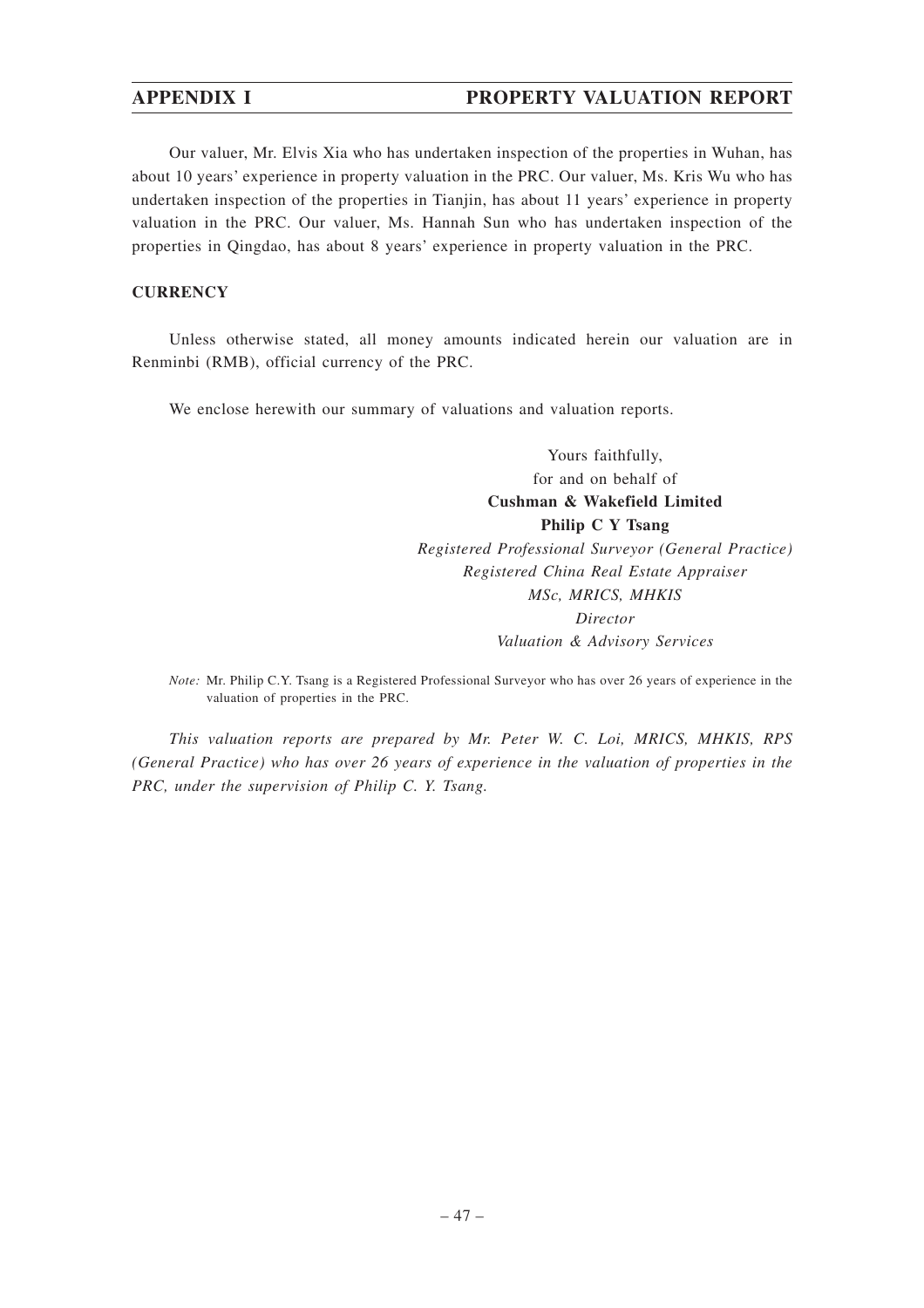## **SUMMARY OF VALUATIONS**

|                 |                   |                 | Market value      |
|-----------------|-------------------|-----------------|-------------------|
|                 |                   |                 | in existing state |
|                 | Market value      |                 | to be             |
|                 | in existing state |                 | attributable to   |
|                 | as at             | Interest to be  | the Group as at   |
|                 | 31 December       | acquired by the | 31 December       |
| <b>Property</b> | 2019              | Group           | 2019              |
|                 | <b>RMB</b>        | %               | RMB               |

**Group I – Properties to be acquired by the Group under development in the PRC**

| 1. | The under construction<br>residential and commercial<br>development known as<br>Yangsi Port Project situated<br>at Site Nos. F, G, J and K of<br>Yangsigang<br>Xingangzhangjiang City,<br>Hanyang District, Wuhan,<br>Hubei Province, the PRC<br>中國湖北省武漢市漢陽區楊<br>泗港新港長江城F, G, J和K地<br>塊的商住楊泗港項目在建工 |                |     |               |
|----|----------------------------------------------------------------------------------------------------------------------------------------------------------------------------------------------------------------------------------------------------------------------------------------------------|----------------|-----|---------------|
|    | 程                                                                                                                                                                                                                                                                                                  | 16,849,000,000 | 20  | 3,369,800,000 |
| 2. | The under construction<br>residential and commercial<br>development known as<br>Xiaowang Village Project<br>situated on the south side of<br>Chengxin Road and west<br>side of Dieshan Road,<br>Dongli District, Tianjin, the<br><b>PRC</b>                                                        |                |     |               |
|    | 中國天津市東麗區程新道南<br>側、迭山路西側的商住小王<br>莊項目在建工程                                                                                                                                                                                                                                                            | 3,654,000,000  | 100 | 3,654,000,000 |
|    | Sub-total                                                                                                                                                                                                                                                                                          | 20,503,000,000 |     | 7,023,800,000 |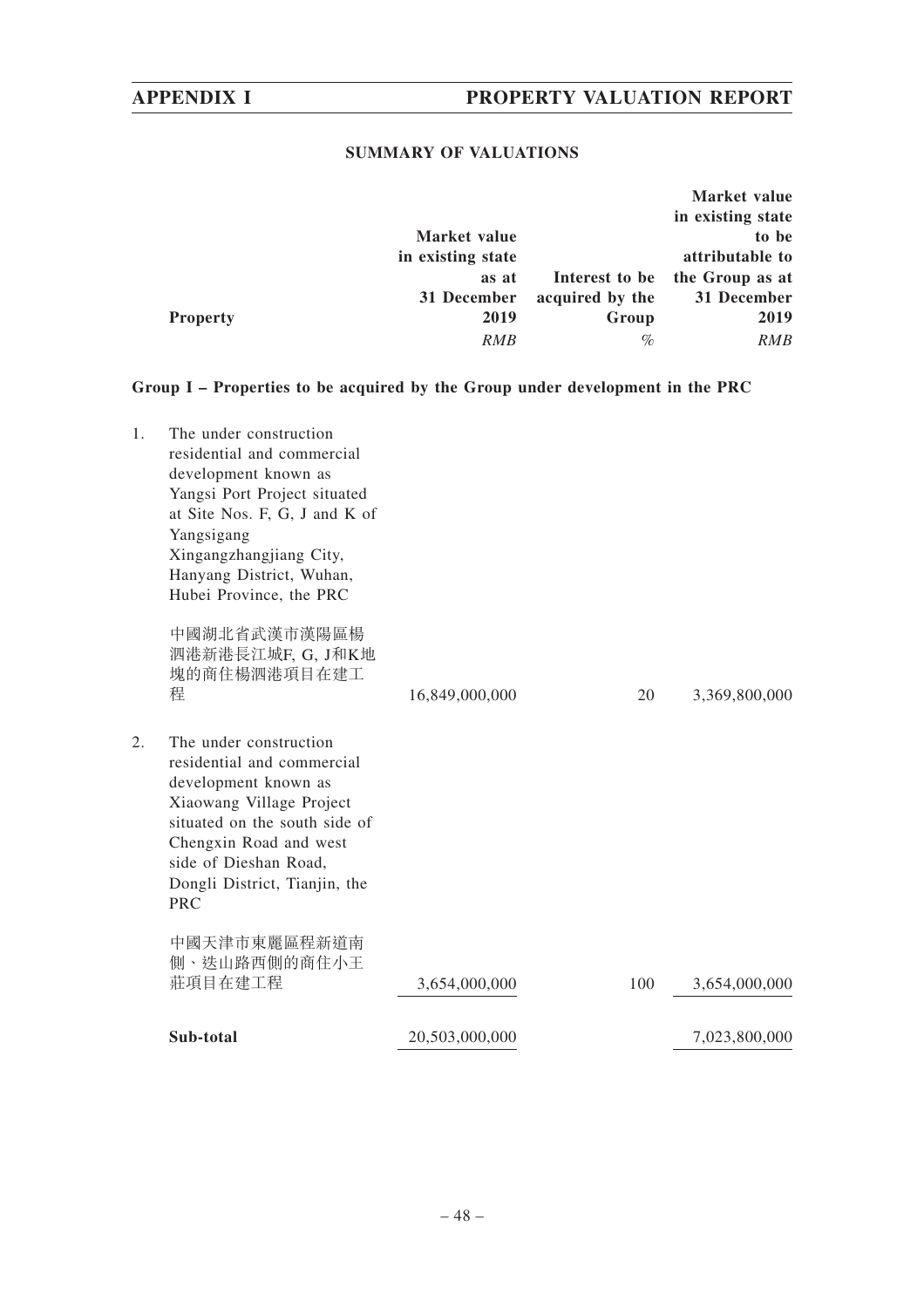# **APPENDIX I PROPERTY VALUATION REPORT**

|                 |                   |                 | Market value      |
|-----------------|-------------------|-----------------|-------------------|
|                 |                   |                 | in existing state |
|                 | Market value      |                 | to be             |
|                 | in existing state |                 | attributable to   |
|                 | as at             | Interest to be  | the Group as at   |
|                 | 31 December       | acquired by the | 31 December       |
| <b>Property</b> | 2019              | Group           | 2019              |
|                 | <i>RMB</i>        | $\%$            | RMB               |

## **Group II – Property to be acquired by the Group for future development in the PRC**

| 3. | Five Land Parcels Project in<br>China-Europe International<br>City situated at High-tech<br>Zone, Qingdao, Shandong<br>Province, the PRC |                |     |               |
|----|------------------------------------------------------------------------------------------------------------------------------------------|----------------|-----|---------------|
|    | 中國山東省青島市高新區座<br>落在中歐國際城的五塊待建<br>土地                                                                                                       | 2,890,700,000  | 100 | 2,890,700,000 |
|    | Sub-total                                                                                                                                | 2,890,700,000  |     | 2,890,700,000 |
|    | Grand total of<br>Groups I to II                                                                                                         | 23,393,700,000 |     | 9,914,500,000 |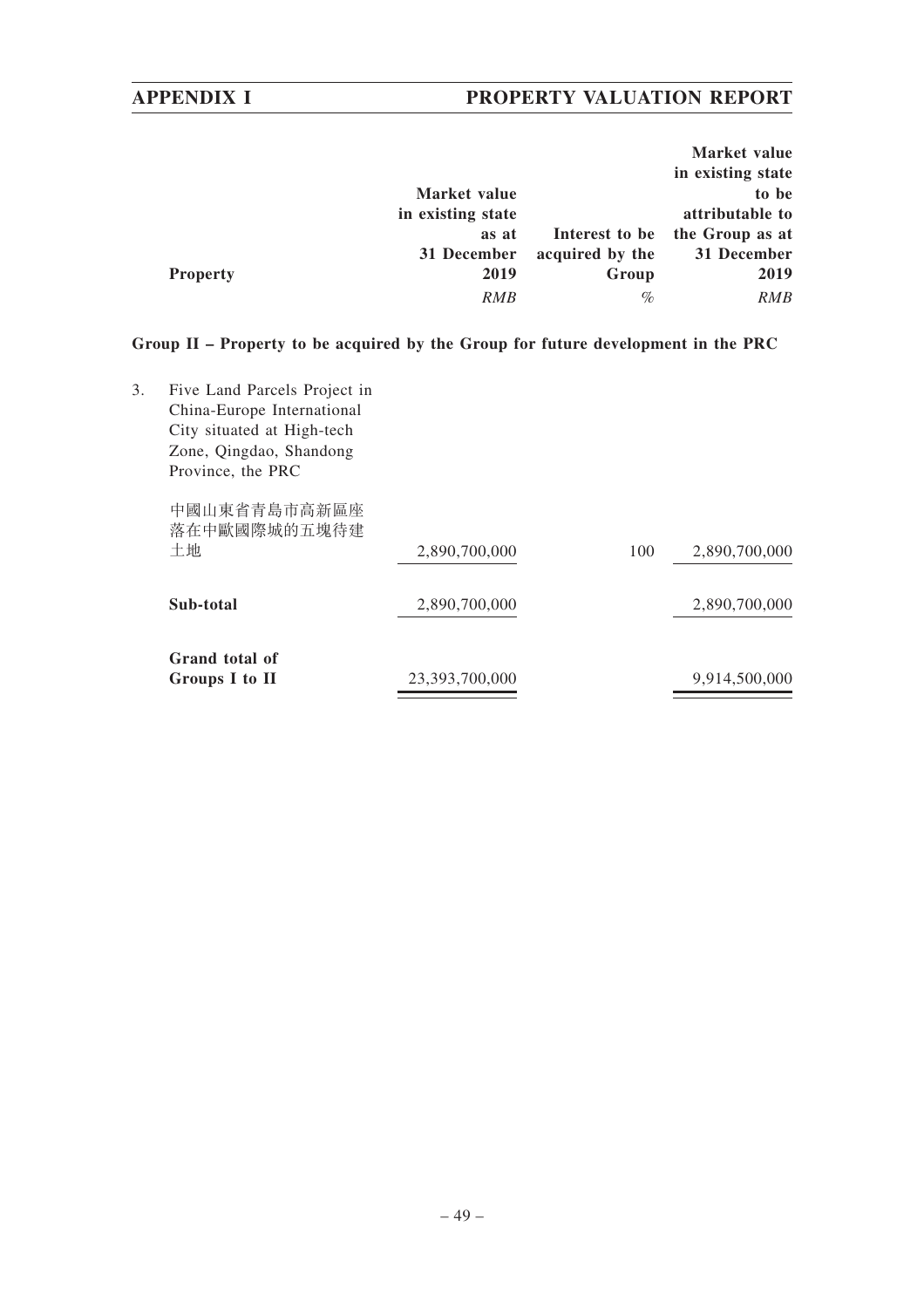## **APPENDIX I PROPERTY VALUATION REPORT**

## **VALUATION REPORT**

### **Group I – Properties to be acquired by the Group under development in the PRC**

|    |                                                                                                                             |                                                                                                                                                                                                                                           |                          |                                                                      | Market value in                                                                                       |
|----|-----------------------------------------------------------------------------------------------------------------------------|-------------------------------------------------------------------------------------------------------------------------------------------------------------------------------------------------------------------------------------------|--------------------------|----------------------------------------------------------------------|-------------------------------------------------------------------------------------------------------|
|    |                                                                                                                             |                                                                                                                                                                                                                                           |                          | Particulars of                                                       | existing state as at                                                                                  |
|    | Property                                                                                                                    | Description and tenure                                                                                                                                                                                                                    |                          | occupancy                                                            | 31 December 2019                                                                                      |
| 1. | The under<br>construction<br>residential and<br>commercial<br>development<br>known as Yangsi                                | Upon completion, Yangsigang<br>Xingangzhangjiang City is a<br>large scale residential and<br>commercial developments located<br>in Hanyang District of Wuhan.                                                                             |                          | As at the valuation<br>date, the property was<br>under construction. | RMB16,849,000,000<br>(RENMINBI<br><b>SIXTEEN BILLION</b><br><b>EIGHT HUNDRED</b><br><b>FORTY NINE</b> |
|    | Port Project<br>situated at Site                                                                                            | The property comprises the under<br>construction residential and                                                                                                                                                                          |                          |                                                                      | MILLION)                                                                                              |
|    | Nos. F, G, J and K<br>of Yangsigang<br>Xingangzhangjiang<br>City, Hanyang<br>District, Wuhan,<br>Hubei Province,<br>the PRC | commercial developments<br>situated at Site Nos. F, G, J and<br>K of Yangsigang<br>Xingangzhangjiang City<br>developed on land with a total<br>site area of approximately<br>182,908.75 sq m.                                             |                          |                                                                      | $(20\%$ interest to be<br>attributable to the<br>Group:<br>RMB3,369,800,000)                          |
|    | 中國湖北省武漢市<br>漢陽區楊泗港新港<br>長江城F, G, J和K<br>地塊的商住楊泗港<br>項目在建工程                                                                  | As advised by the Group, the<br>proposed developments is<br>scheduled to be completed in<br>2023 and have a total planned<br>above and underground gross<br>floor area of approximately<br>1,133,694.92 sq m. with details<br>as follows. |                          |                                                                      |                                                                                                       |
|    |                                                                                                                             |                                                                                                                                                                                                                                           | <b>GFA</b>               |                                                                      |                                                                                                       |
|    |                                                                                                                             |                                                                                                                                                                                                                                           | $(sq \; m)$              |                                                                      |                                                                                                       |
|    |                                                                                                                             | Above ground<br>Underground                                                                                                                                                                                                               | 864,907.27<br>268,787.65 |                                                                      |                                                                                                       |
|    |                                                                                                                             | Total                                                                                                                                                                                                                                     | 1,133,694.92             |                                                                      |                                                                                                       |
|    |                                                                                                                             | The immediate locality of the<br>property is an urban area in<br>Wuhan where are predominated<br>by residential developments with<br>commercial and communal<br>facilities.<br>The property is held with land                             |                          |                                                                      |                                                                                                       |
|    |                                                                                                                             | use rights for town residential<br>use. For details, please see Note                                                                                                                                                                      |                          |                                                                      |                                                                                                       |

(1) below.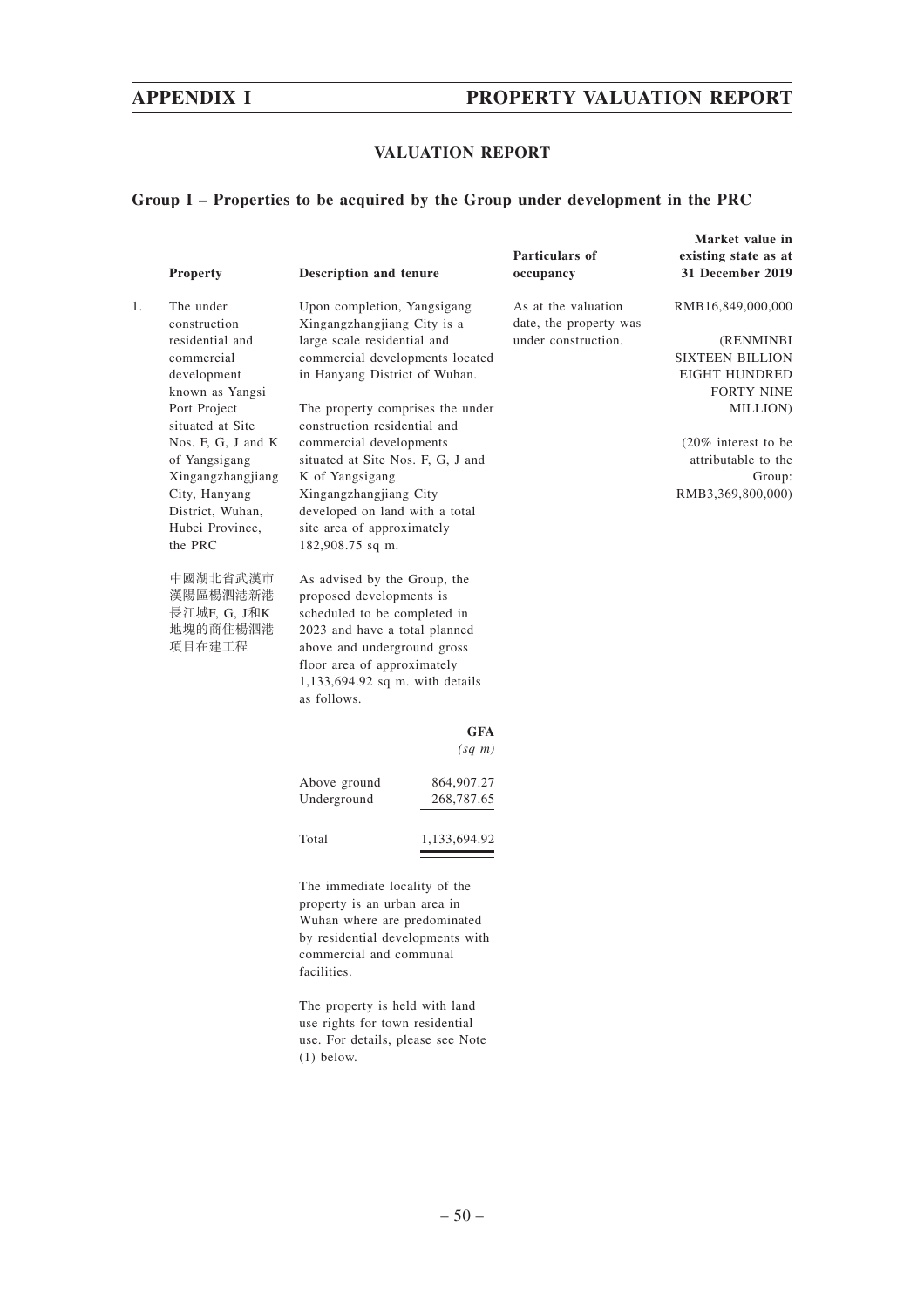*Notes:–*

(1) According to four State-owned Land Use Rights Certificates issued by 武漢市不動產登記局 (Wuhan Real Estate Registration Bureau), the land use rights of the property, comprising a total site area of 182,908.75 sq m, have been vested in 武漢安和盛泰房地產開發有限公司 (Wuhan Anhe Shengtai Real Estate Development Co., Ltd.) for town residential use with terms due to expire on 20 June 2087 for residential use, due to expire on 20 June 2057 for commercial use and due to expire on 20 June 2067 for landscape use with details as follows.

| Certificate No.  | <b>Issue Date</b> | Location                                        | Site Area<br>$(sq \; m)$ |
|------------------|-------------------|-------------------------------------------------|--------------------------|
|                  |                   |                                                 |                          |
| $(2017)$ 0000755 | 24 July 2017      | Site No. F of Yangsigang Xingangzhangjiang City | 55.594.41                |
| $(2017)$ 0000754 | 24 July 2017      | Site No. G of Yangsigang Xingangzhangjiang City | 57,282.74                |
| $(2017)$ 0000753 | 24 July 2017      | Site No. J of Yangsigang Xingangzhangjiang City | 41,201.69                |
| (2017) 0000752   | 24 July 2017      | Site No. K of Yangsigang Xingangzhangjiang City | 28,829.91                |
|                  |                   |                                                 |                          |
|                  |                   | Total                                           | 182,908.75               |

- (2) According to Planning Permit for Construction Use of Land No. (2017) 050 issued by 武漢市國土資源和規劃 局 (Wuhan Land Resource and Planning Bureau) on 14 July 2017, the construction site of the proposed development with a site area of approximately 182,908.75 sq m is in compliance with the requirements of urban planning and has been approved.
- (3) According to Planning Permit for Construction Works No. (2018) 060 issued by 武漢市國土資源和規劃局 (Wuhan Land Resource and Planning Bureau) on 30 March 2018, the construction works of the property on Site No. F with plot ratio gross floor area of approximately 211,298.92 sq m are in compliance with the construction work requirements and have been approved.

According to Planning Permit for Construction Works No. (2018) 215 issued by 武漢市國土資源和規劃局 (Wuhan Land Resource and Planning Bureau) on 21 September 2018, the construction works of the property on Site No. G with plot ratio gross floor area of approximately 217,664.78 sq m are in compliance with the construction work requirements and have been approved.

According to Planning Permit for Construction Works No. (2017) 157 issued by 武漢市國土資源和規劃局 (Wuhan Land Resource and Planning Bureau) on 19 October 2017, the construction works of the property on Site No. J with plot ratio gross floor area of approximately 197,794.60 sq m are in compliance with the construction work requirements and have been approved.

(According to Planning Permit for Construction Works No. (2019) 050 issued by 武漢市國土資源和規劃局 (Wuhan Land Resource and Planning Bureau) on 31 January 2019, the construction works of the property on Site No. K with plot ratio gross floor area of approximately 187,417.07 sq m are in compliance with the construction work requirements and have been approved.

(4) According to Permit for Commencement of Construction Works No. 4201052017061900114BJ4002 issued by 武漢市漢陽區建設局 (Wuhan Hanyang District Construction Bureau) on 3 July 2018, the construction works of the property on Site No. F is in compliance with the requirements for works commencement and have been permitted at a construction scale of 289,701.01 sq m.

According to Permit for Commencement of Construction Works No. 4201052018040300114BJ40012 issued by 武漢市漢陽區建設局 (Wuhan Hanyang District Construction Bureau) on 14 January 2019, the construction works of the property on Site No. G is in compliance with the requirements for works commencement and have been permitted at a construction scale of 306,983.41 sq m.

According to Permit for Commencement of Construction Works No. 4201052017041800214BJ4001 issued by 武漢市漢陽區建設局 (Wuhan Hanyang District Construction Bureau) on 16 March 2018, the construction works of the property on Site No. J is in compliance with the requirements for works commencement and have been permitted at a construction scale of 265,007.41 sq m.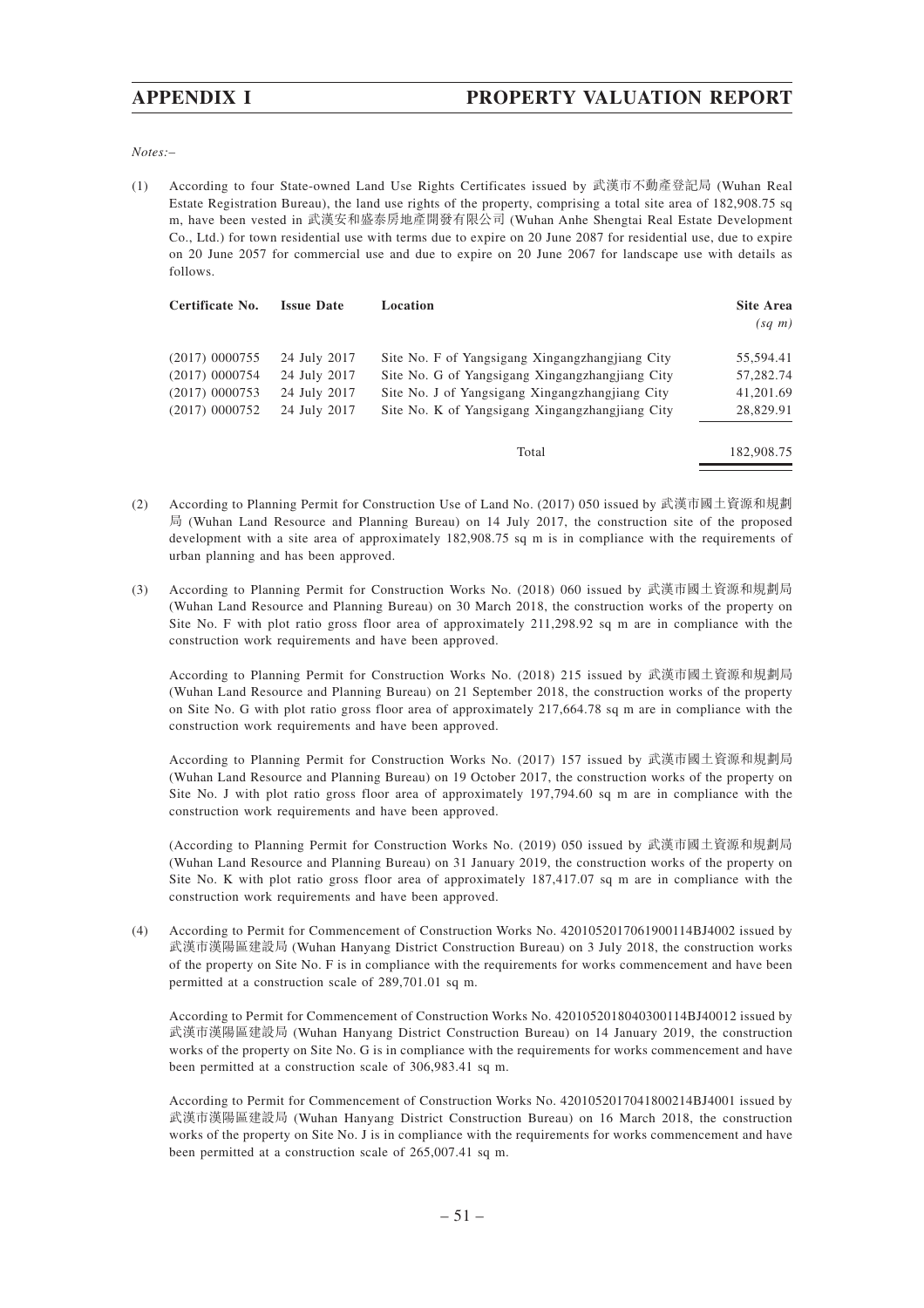- (5) According to Pre-sale Permit No. (2019) 568 issued by 武漢市住房保障和房屋管理局 (Wuhan Residential Protection and Building Administration Bureau) on 15 August 2019, the construction works of the property on Site No. F is in compliance with the requirements for pre-sale at a construction scale of 29,451.85 sq m.
- (6) As advised by the Group, the total expended construction cost for the property as at the valuation date was RMB1,200,241,665 whilst the outstanding construction cost for completion of the property as at the valuation date was RMB4,308,748,336. We have taken into account such amounts in our valuation.
- (7) The market value of the property when completed is estimated approximately at RMB24,554,500,000.
- (8) According to Business Licence No. 91420105MA4KQ7K196 dated 26 October 2018, 武漢安和盛泰房地產開 發有限公司 (Wuhan Anhe Shengtai Real Estate Development Co., Ltd.) has been established as a limited company with a registered capital of RMB500,000,000 since 16 December 2012.
- (9) We have been provided with a legal opinion issued by the Company's PRC legal advisor, which contains, inter alia, the following information:
	- (i) The State-owned Land Use Rights Certificates of the property are valid, legal and enforceable under the PRC laws;
	- (ii) 武漢安和盛泰房地產開發有限公司 (Wuhan Anhe Shengtai Real Estate Development Co., Ltd.) is the sole legal land user of the property and has obtained State-owned Land Use Rights Certificates of the property;
	- (iii) 武漢安和盛泰房地產開發有限公司 (Wuhan Anhe Shengtai Real Estate Development Co., Ltd.) has the rights to freely lease, transfer, mortgage and dispose of the land use rights and building ownership of the property; and
	- (iv) All land premium stated in the Grant Contract of State-owned Land Use Rights has been duly paid and settled.
- (10) The status of title and grant of major approvals and licences in accordance with the information provided by the Group are as follows:–

| State-owned Land Use Rights Certificate       | <b>Yes</b>    |
|-----------------------------------------------|---------------|
| Planning Permit for Construction Use of Land  | <b>Yes</b>    |
| Planning Permit for Construction Works        | <b>Yes</b>    |
| Permit for Commencement of Construction Works | Yes (portion) |
| Pre-sale Permit                               | Yes (portion) |
| Business Licence                              | Yes           |

- (11) In our valuation, we have adopted an average unit price of accommodation value of RMB15,700 per sq.m and RMB7,600 per sq m for the portion of residential development and portion of commercial development of the property respectively.
- (12) In the course of our valuation, we have made references to some relevant land sales transactions which have characteristics comparable to the property. The prices of accommodation value of those land sales transactions are in a range of about RMB4,000 and RMB20,000 per sq.m. The unit prices of accommodation value assumed by us are consistent with the said land sales transactions. Due to adjustments to the unit prices of accommodation value for those land sales transactions, references have been made to reflect factors including but not limited to time, location, size, difference and quality in arriving at the key assumptions.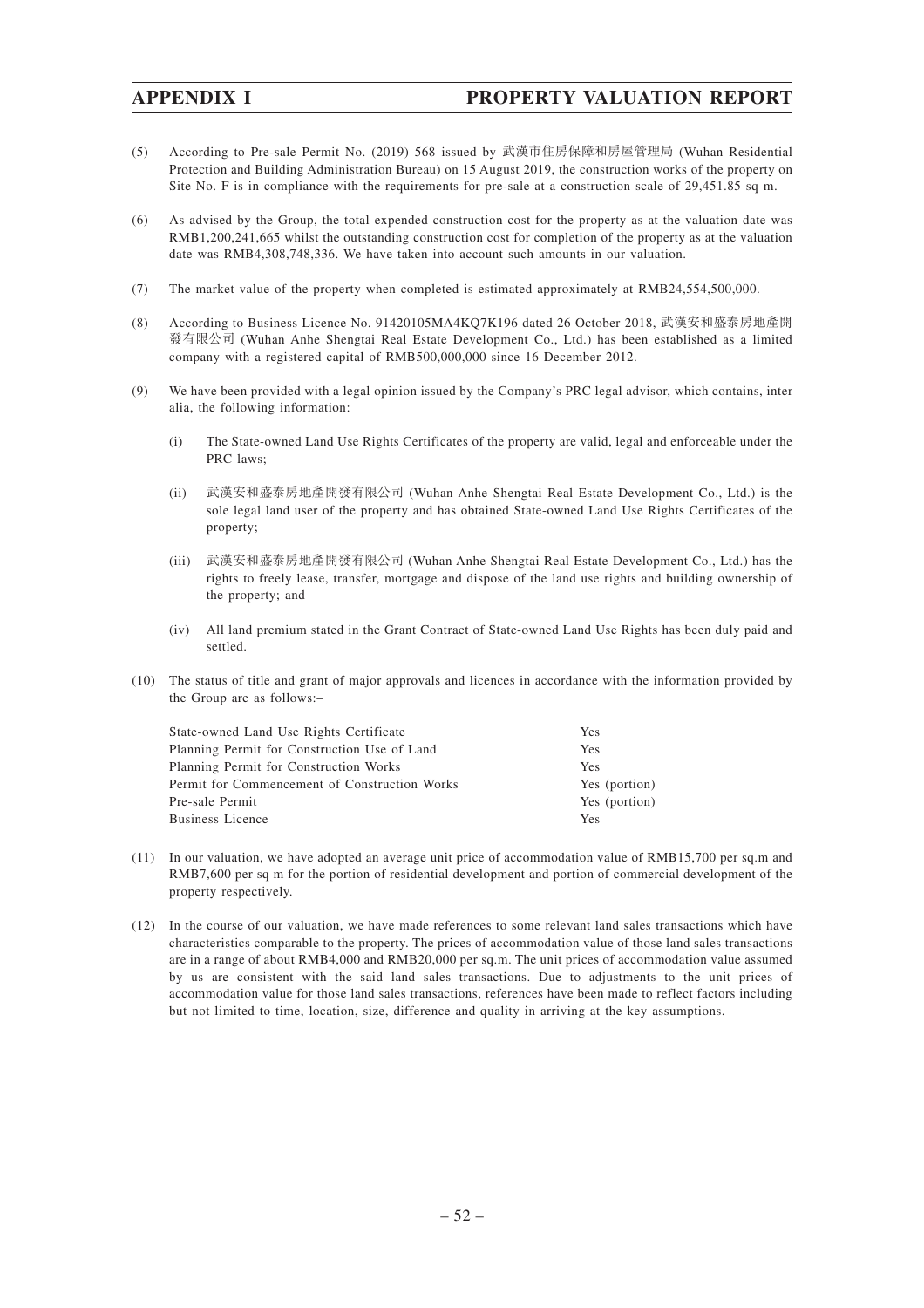## **APPENDIX I PROPERTY VALUATION REPORT**

**Market value in**

## **VALUATION REPORT**

|    | Property                  | <b>Description and tenure</b>                                 |             | <b>Particulars of</b><br>occupancy            | existing state as at<br>31 December 2019 |
|----|---------------------------|---------------------------------------------------------------|-------------|-----------------------------------------------|------------------------------------------|
| 2. | The under<br>construction | Upon completion, the subject<br>development is a medium scale |             | As at the valuation<br>date, the property was | RMB3,654,000,000                         |
|    | residential and           | residential and commercial                                    |             | under construction.                           | (RENMINBI THREE                          |
|    | commercial                | development located in Dongli                                 |             |                                               | <b>BILLION SIX</b>                       |
|    | development               | District of Tianjin.                                          |             |                                               | HUNDRED FIFTY                            |
|    | known as                  |                                                               |             |                                               | <b>FOUR MILLION)</b>                     |
|    | Xiaowang Village          | The property comprises the under                              |             |                                               |                                          |
|    | Project situated on       | construction residential and                                  |             |                                               | $(100\%$ interest to be                  |
|    | the south side of         | commercial developments                                       |             |                                               | attributable to the                      |
|    | Chengxin Road             | developed on land with a total                                |             |                                               | Group:                                   |
|    | and west side of          | site area of approximately                                    |             |                                               | RMB3,654,000,000)                        |
|    | Dieshan Road,             | 59,628.80 sq m.                                               |             |                                               |                                          |
|    | Dongli District,          |                                                               |             |                                               |                                          |
|    | Tianjin, the PRC          | As advised by the Group, the                                  |             |                                               |                                          |
|    |                           | proposed development is                                       |             |                                               |                                          |
|    | 中國天津市東麗區                  | scheduled to be completed in                                  |             |                                               |                                          |
|    | 程新道南側、迭山                  | 2021 and has a total planned                                  |             |                                               |                                          |
|    | 路西側的商住小王                  | above and underground gross                                   |             |                                               |                                          |
|    | 莊項目在建工程                   | floor area of approximately                                   |             |                                               |                                          |
|    |                           | $158,727.39$ sq m. with details as                            |             |                                               |                                          |
|    |                           | follows.                                                      |             |                                               |                                          |
|    |                           |                                                               | <b>GFA</b>  |                                               |                                          |
|    |                           |                                                               | $(sq \; m)$ |                                               |                                          |
|    |                           | Above ground                                                  | 119,256.20  |                                               |                                          |
|    |                           | Underground                                                   | 39,471.19   |                                               |                                          |
|    |                           | Total                                                         | 158,727.39  |                                               |                                          |
|    |                           | The immediate locality of the                                 |             |                                               |                                          |

property is an urban area in Tianjin where are predominated by residential developments with commercial and communal facilities.

The property is held with land use rights for town residential use. For details, please see Note (1) below.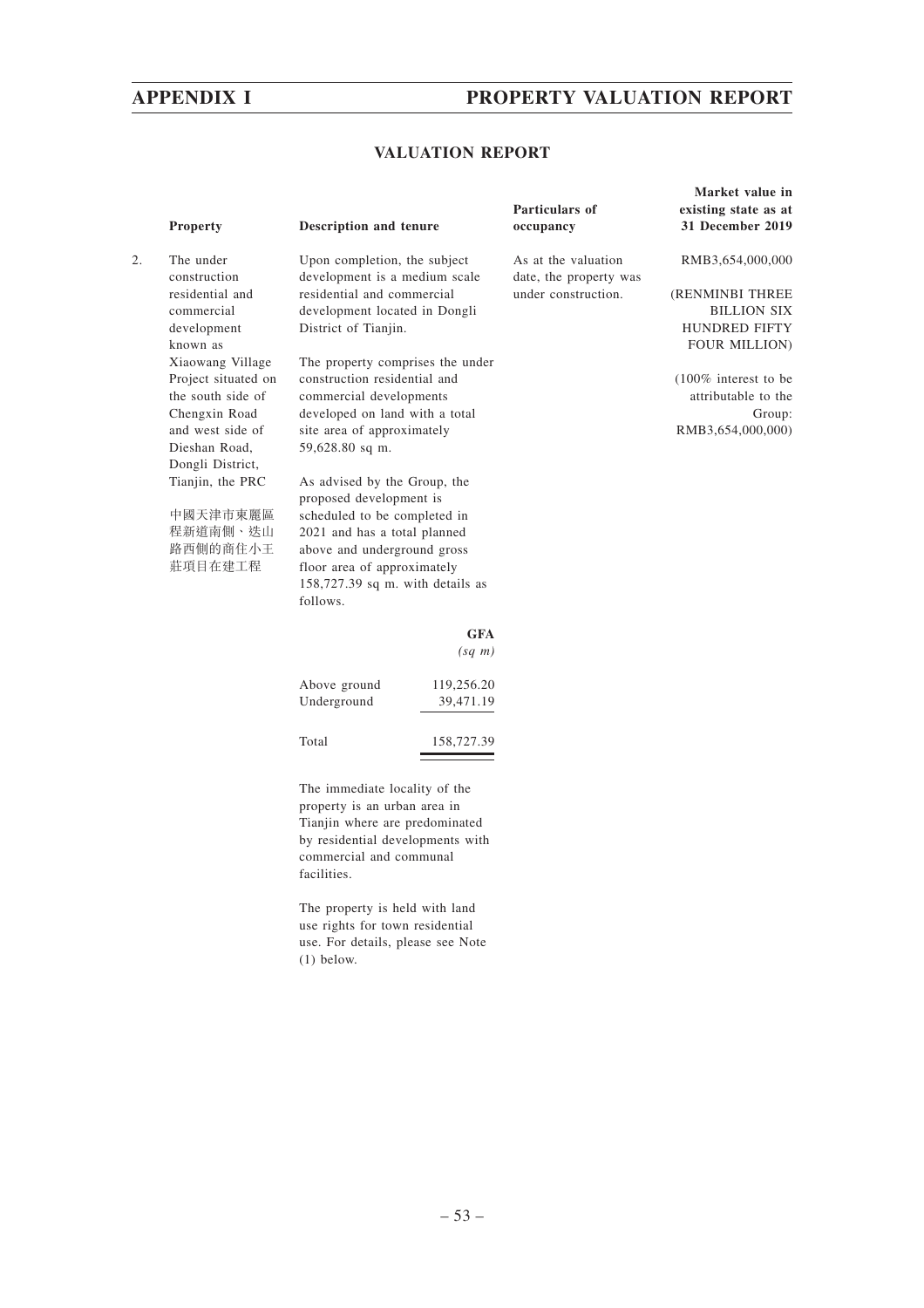*Notes:–*

- (1) According to State-owned Land Use Rights Certificate No. (2018) 1006331 issued by 天津市國土資源和房屋 管理局 (Bureau of Land Resources and Housing Management of Tianjin Municipal) on 27 February 2018, the land use rights of the property, comprising a site area of 59,628.80 sq m, have been vested in 天津東輝置業 有限公司 (Tianjin Donghui Properties Co., Ltd.) for town residential use with a term due to expire on 29 December 2087 for residential use and due to expire on 29 December 2057 for commercial use.
- (2) According to a Grant Contract of State-owned Land Use Rights entered into between 天津市國土資源和房屋 管理局 (Bureau of Land Resources and Housing Management of Tianjin Municipal) and 天津東輝置業有限公 司 (Tianjin Donghui Properties Co., Ltd.) with details as follows:–

| Contract No.  | Date of<br>Contract  | <b>Location</b> in<br>Dongli District                              | <b>Land Use</b><br><b>Term</b> | Land Use                  | <b>Plot</b><br>ratio | $(sq \; m)$ | <b>Site Area</b> Land Premium<br>(RMB) |
|---------------|----------------------|--------------------------------------------------------------------|--------------------------------|---------------------------|----------------------|-------------|----------------------------------------|
| TJ11102017005 | 28 September<br>2017 | South side of<br>Chengxin Road<br>and west side of<br>Dieshan Road | 70 years<br>40 years           | Residential<br>Commercial | 2.0                  | 59.628.8    | 3.150.000.000                          |

- (3) According to Planning Permit for Construction Use of Land No. (2017) 0032 issued by 天津市規劃局東麗區 規劃分局 (Bureau of Urban Planning of Tianjin Municipality Dongli Planning Branch) on 18 December 2017, the construction site of the proposed development with a site area of approximately 59,628.10 sq m is in compliance with the requirements of urban planning and has been approved.
- (4) According to four Planning Permit for Construction Works issued by 天津市規劃局東麗區規劃分局 (Bureau of Urban Planning of Tianjin Municipality Dongli Planning Branch), the construction works of the property with a total plot ratio gross floor area of approximately 119,256.20 sq m are in compliance with the construction work requirements and have been approved with details as follows:

| Permit No.  | <b>Issue Date</b> | <b>GFA</b><br>$(sq \; m)$ |
|-------------|-------------------|---------------------------|
| (2018) 0023 | 13 April 2018     | 17,800.06                 |
| (2018) 0025 | 13 April 2018     | 46,371.96                 |
| (2018) 0024 | 13 April 2018     | 55,084.18                 |
| (2018) 0022 | 12 April 2018     | 39,471.19                 |
|             |                   |                           |
|             |                   | 158,727.39                |

(5) According to three Permit for Commencement of Construction Works issued by 天津市東麗區行政審批局 (Tianjin Municipal Dongli District Administrative Examination and Approval Bureau), the construction works of the property is in compliance with the requirements for works commencement and have been permitted at a total construction scale of 103,643.21 sq m with details as follows:

| Permit No.          | <b>Issue Date</b> | <b>GFA</b>  |
|---------------------|-------------------|-------------|
|                     |                   | $(sq \; m)$ |
| 1201102018042702121 | 27 April 2018     | 17,800.06   |
| 1201102018052101121 | 21 May 2018       | 46,371.96   |
| 1201102019101616121 | 16 October 2019   | 55,084.18   |
| 1201102018042701121 | 27 April 2018     | 39,471.19   |
|                     |                   | 158,727.39  |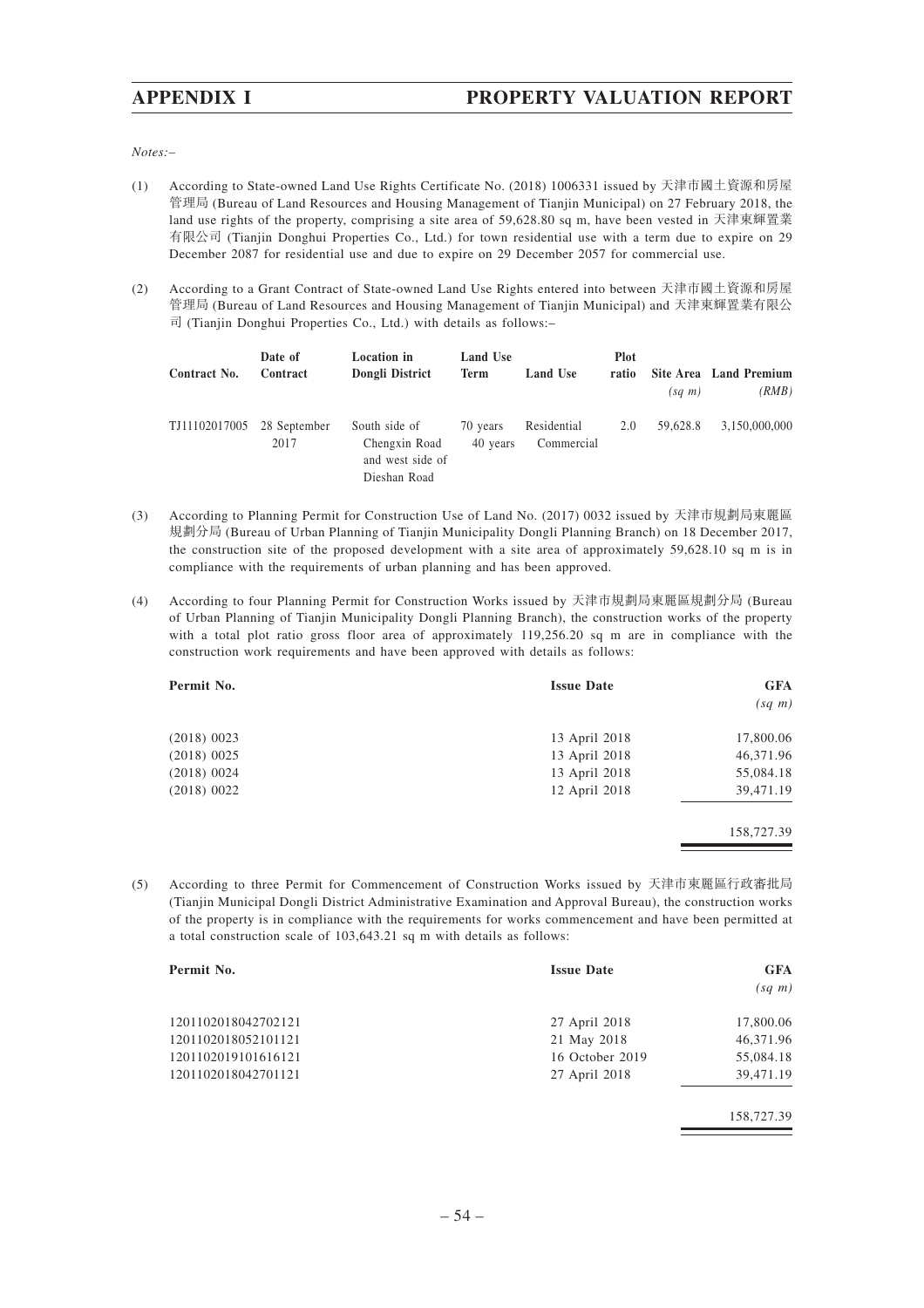- (6) According to Pre-sale Permit No. (2018) 0254 001-003 issued by 天津市國土資源和房屋管理局 (Bureau of Land Resources and Housing Management of Tianjin Municipal) on 18 May 2018, the construction works of portion of the property is in compliance with the requirements for pre-sale at a construction scale of 16,518.58 sq m.
- (7) As advised by the Group, the total expended construction cost for the property as at the valuation date was RMB206,958,116 whilst the outstanding construction cost for completion of the property as at the valuation date was RMB304,301,879. We have taken into account such amounts in our valuation.
- (8) The market value of the property when completed is estimated approximately at RMB4,219,000,000.
- (9) According to Business Licence No. 91120110MA05ULWE06 dated 20 August 2018, 天津東輝置業有限公司 (Tianjin Donghui Properties Co., Ltd.) has been established as a limited company with a registered capital of RMB50,000,000 since 22 August 2017.
- (10) We have been provided with a legal opinion issued by the Company's PRC legal advisor, which contains, inter alia, the following information:
	- (i) The State-owned Land Use Rights Certificate of the property is valid, legal and enforceable under the PRC laws;
	- (ii) 天津東輝置業有限公司 (Tianjin Donghui Properties Co., Ltd.) is the sole legal land user of the property and has obtained State-owned Land Use Rights Certificate of the property;
	- (iii) 天津東輝置業有限公司 (Tianjin Donghui Properties Co., Ltd.) has the rights to freely lease, transfer, mortgage and dispose of the land use rights and building ownership of the property; and
	- (iv) All land premium stated in the Grant Contract of State-owned Land Use Rights has been duly paid and settled.
- (11) The status of title and grant of major approvals and licences in accordance with the information provided by the Group are as follows:-

| State-owned Land Use Rights Certificate       | Yes           |
|-----------------------------------------------|---------------|
| Grant Contract of State-owned Land Use Rights | <b>Yes</b>    |
| Planning Permit for Construction Use of Land  | <b>Yes</b>    |
| Planning Permit for Construction Works        | Yes           |
| Permit for Commencement of Construction Works | Yes (portion) |
| Pre-sale Permit                               | Yes (portion) |
| Business Licence                              | Yes           |

- (12) In our valuation, we have adopted an average unit price of accommodation value of RMB21,400 per sq.m for the property.
- (13) In the course of our valuation, we have made references to some relevant land sales transactions which have characteristics comparable to the property. The prices of accommodation value of those land sales transactions are in a range of about RMB13,000 and RMB19,000 per sq.m. The unit prices of accommodation value assumed by us are consistent with the said land sales transactions. Due to adjustments to the unit prices of accommodation value for those land sales transactions, references have been made to reflect factors including but not limited to time, location, size, difference and quality in arriving at the key assumptions.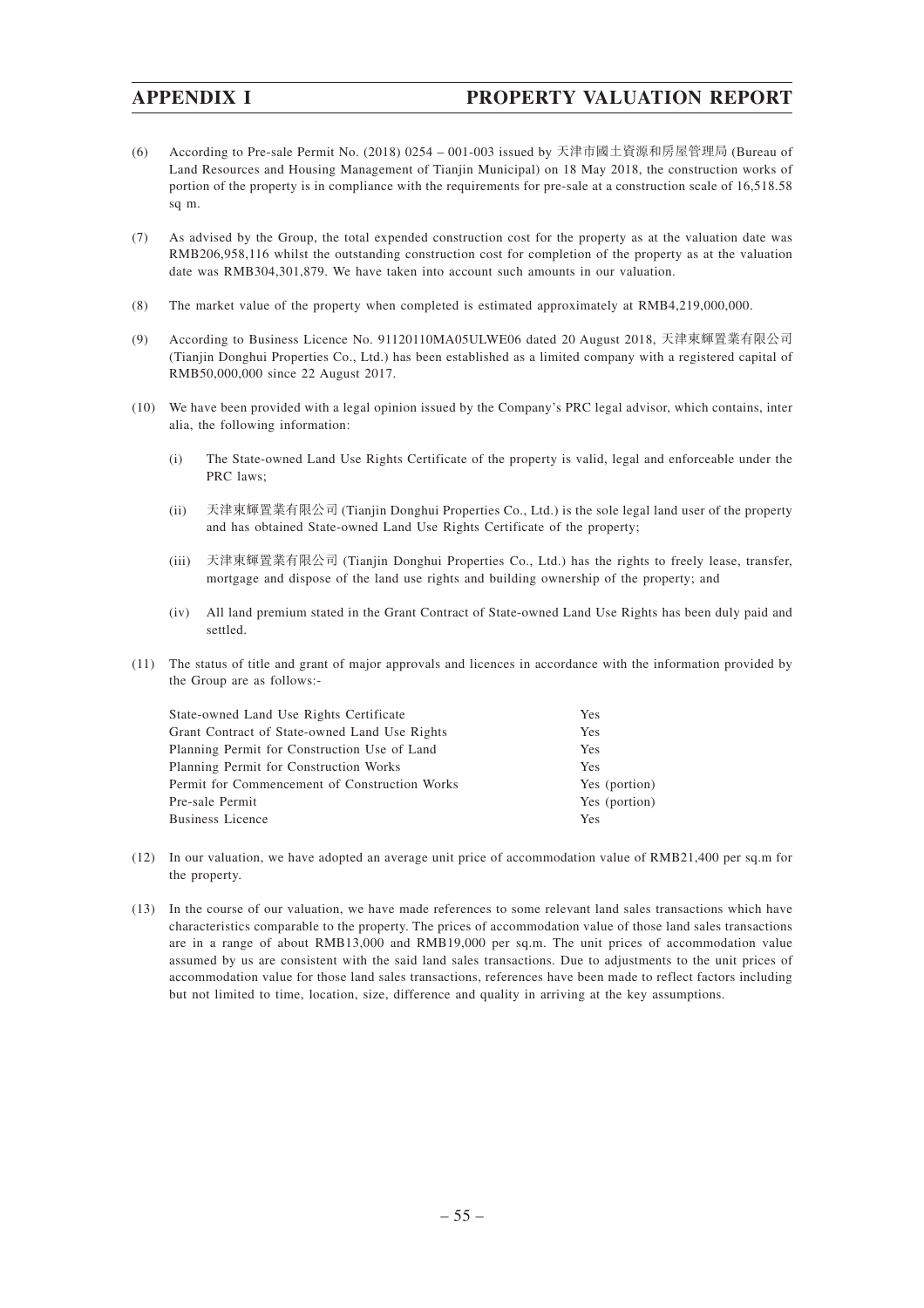## **APPENDIX I PROPERTY VALUATION REPORT**

## **VALUATION REPORT**

### **Group II – Property to be acquired by the Group for future development in the PRC**

|    | <b>Property</b>                                   | <b>Description and tenure</b>                                                                                                                                                 | Particulars of<br>occupancy                   | Market value in<br>existing state as at<br>31 December 2019 |
|----|---------------------------------------------------|-------------------------------------------------------------------------------------------------------------------------------------------------------------------------------|-----------------------------------------------|-------------------------------------------------------------|
| 3. | Five Land Parcels<br>Project in                   | The property comprises five.<br>development sites with a total                                                                                                                | As at the valuation<br>date, the property was | RMB2,890,700,000                                            |
|    | China-Europe<br>International City<br>situated at | site area of approximately<br>278,887.20 sq m.                                                                                                                                | land.                                         | (RENMINBI TWO<br><b>BILLION EIGHT</b><br>HUNDRED NINETY     |
|    | High-tech Zone,<br>Qingdao,<br>Shandong           | As advised by the Group,<br>proposed developments will be<br>developed on the subject sites                                                                                   |                                               | <b>MILLION SEVEN</b><br><b>HUNDRED</b><br>THOUSAND)         |
|    | Province, the PRC<br>中國山東省青島市<br>高新區五塊座落在         | with a total planned gross floor<br>area of approximately 725,060.85<br>sq m.                                                                                                 |                                               | $(100\%$ interest to be<br>attributable to the<br>Group:    |
|    | 中歐國際城的待建<br>土地                                    | As advised by the Group, the<br>proposed developments are<br>scheduled to be completed in<br>2023.                                                                            |                                               | RMB2,890,700,000)                                           |
|    |                                                   | The immediate locality of the<br>property is an urban area in<br>Qingdao where are predominated<br>by residential developments with<br>commercial and communal<br>facilities. |                                               |                                                             |
|    |                                                   | The property is held with land<br>use rights for various land use<br>term and use with details below.                                                                         |                                               |                                                             |

#### *Notes:–*

(1) According to three Grant Contract of State-owned Land Use Rights entered into between 青島市自然資源和 規劃局 (Qingdao Resources and Planning Bureau) and 青島方嘉置業有限公司 (Qingdao Fangjia Real Estate Company Limited) with details as follows:–

| Land Lot                    | Contract No. | Date of<br>Contract | Location in Gaoxin Land Use<br><b>District</b>    | <b>Term</b> | Land Use            | Plot<br>ratio | Site Area<br>$(sq \; m)$ | Land<br>Premium<br>(RMB) |
|-----------------------------|--------------|---------------------|---------------------------------------------------|-------------|---------------------|---------------|--------------------------|--------------------------|
| Land lot<br>D <sub>11</sub> | 01-2019-4074 | 13 November<br>2019 | South of Hedong<br>Road, west of<br>Heyuan Road   | 70 years    | Town<br>residential | 3.0           | 73,705.30                | 840,237,000              |
| Land lot<br><b>B6</b>       | 01-2019-4073 | 13 November<br>2019 | North of Taihong<br>Road, west of<br>Wahguan Road | 70 years    | Town<br>residential | 2.0           | 77,206.90                | 602,210,700              |
| Land lot<br><b>B4</b>       | 01-2019-4075 | 13 November<br>2019 | South of Tairui<br>Road, east of<br>Wahguan Road  | 70 years    | Town<br>residential | 2.5           | 29,329.50                | 285,959,700              |

180,241.70 1,728,407,400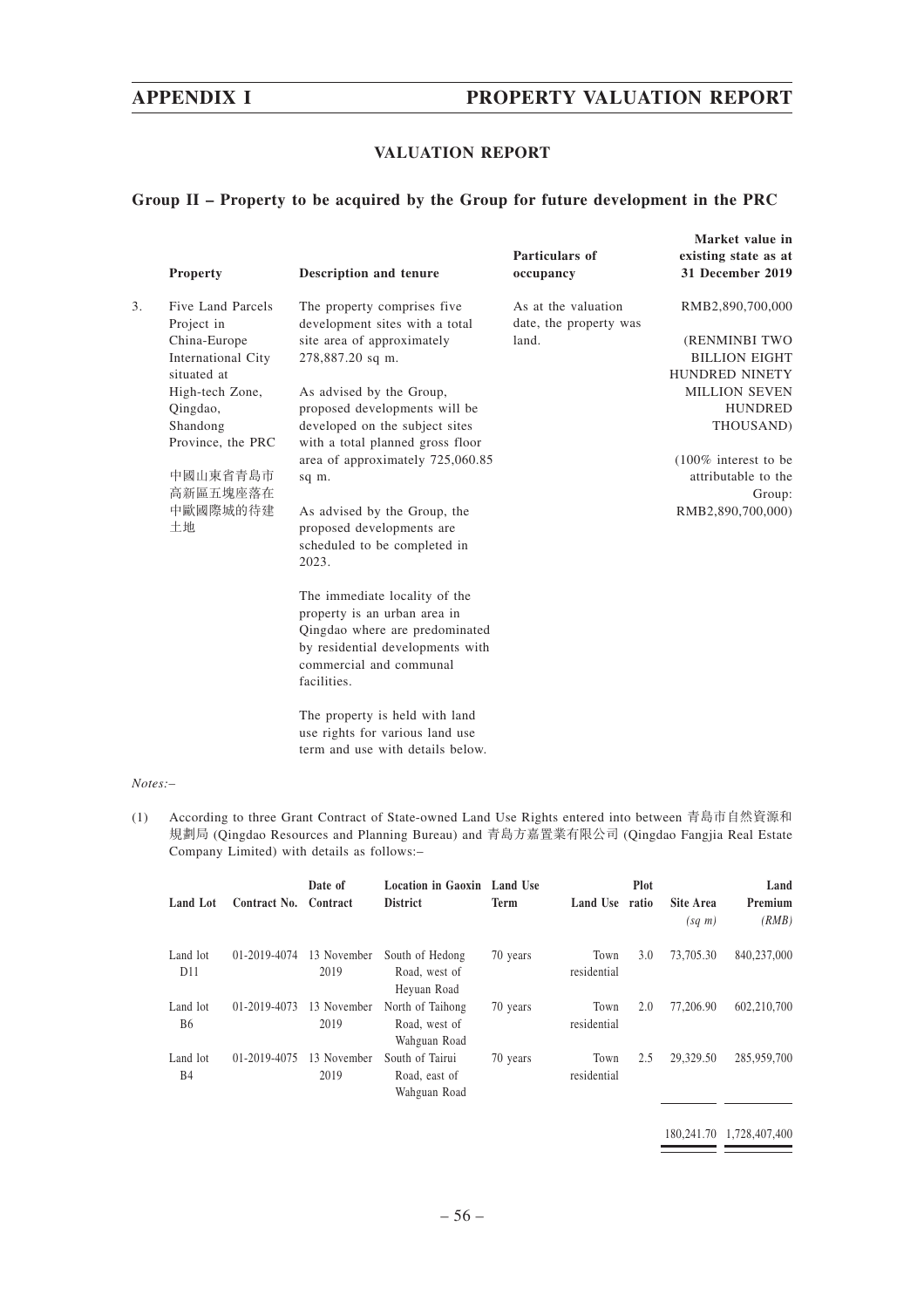According to a Grant Contract of State-owned Land Use Rights entered into between 青島市自然資源和規劃 局 (Qingdao Resources and Planning Bureau) and 青島方靖置業有限公司 (Qingdao Fangjing Real Estate Company Limited) with details as follows:–

| Contract No. | Date of<br>Contract | <b>Location</b> in<br><b>Gaoxin District</b>     | Land Use<br><b>Term</b> | <b>Land Use</b> | <b>Plot</b><br>ratio | $(sq \; m)$ | Site Area Land Premium<br>(RMB) |
|--------------|---------------------|--------------------------------------------------|-------------------------|-----------------|----------------------|-------------|---------------------------------|
| 01-2019-4079 | 9 December<br>2019  | South of Hedong<br>Road, west of<br>Huadong Road | 50 years                | Industrial      | 2.8                  | 54,267.40   | 24,420,330                      |

According to a Grant Contract of State-owned Land Use Rights entered into between 青島市自然資源和規劃 局 (Qingdao Resources and Planning Bureau) and 青島方旭置業有限公司 (Qingdao Fangxu Real Estate Company Limited) with details as follows:–

| Contract No. | Date of<br>Contract | Location in<br><b>Gaoxin District</b>             | Land Use<br>Term | <b>Land Use</b> | <b>Plot</b><br>ratio | $(sq \; m)$ | Site Area Land Premium<br>(RMB) |
|--------------|---------------------|---------------------------------------------------|------------------|-----------------|----------------------|-------------|---------------------------------|
| 01-2019-4078 | 9 December<br>2019  | West of Huadong<br>Road, North of<br>Taihong Road | 50 years         | Industrial      | 2.8                  | 44.378.10   | 19.970.145                      |

(2) According to State-owned Land Use Rights Certificate No. (2020) 0007248 dated 3 March 2020, the land use rights of the property, comprising a site area of 29,329.50 sq m, have been vested in 青島方嘉置業有限公司 (Qingdao Fangjia Real Estate Company Limited) for town residential use with a term due to expire on 24 November 2089.

According to State-owned Land Use Rights Certificate No. (2020) 0007307 dated 10 March 2020, the land use rights of the property, comprising a site area of 77,206.90 sq m, have been vested in 青島方嘉置業有限公司 (Qingdao Fangjia Real Estate Company Limited) for town residential use with a term due to expire on 24 November 2089.

According to State-owned Land Use Rights Certificate No. (2020) 0007319 dated 11 March 2020, the land use rights of the property, comprising a site area of 73,705.30 sq m, have been vested in 青島方嘉置業有限公司 (Qingdao Fangjia Real Estate Company Limited) for town residential use with a term due to expire on 24 November 2089.

As advised by the Group, in order to obtain the State-owned Land Use Rights Certificates for the two remaining parcels of industrial land, the Group require more time to complete the procedures required by the government and it is expected that the two State-owned Land Use Rights Certificates may be obtained in April 2020.

Moreover, as advised by the Group, the Group had paid the land premium for the two remaining parcels of industrial land. The Company's PRC legal advisor has advised that there is no legal impediment to obtain the remaining two State-owned Land Use Rights Certificates.

(3) According to Business Licence No. 91370222MA3QT3JW50 dated 23 October 2019, 青島方嘉置業有限公司 (Qingdao Fangjia Real Estate Company Limited) was established on 23 October 2019 as a limited company with a registered capital of RMB2,000,000,000.

According to Business Licence No. 91370222MA3QT3EH0E dated 23 October 2019, 青島方靖置業有限公司 (Qingdao Fangjing Real Estate Company Limited) was established on 23 October 2019 as a limited company with a registered capital of RMB30,000,000.

According to Business Licence No. 91370222MA3QT3854C dated 23 October 2019, 青島方旭置業有限公司 (Qingdao Fangxu Real Estate Company Limited) was established on 23 October 2019 as a limited company with a registered capital of RMB30,000,000.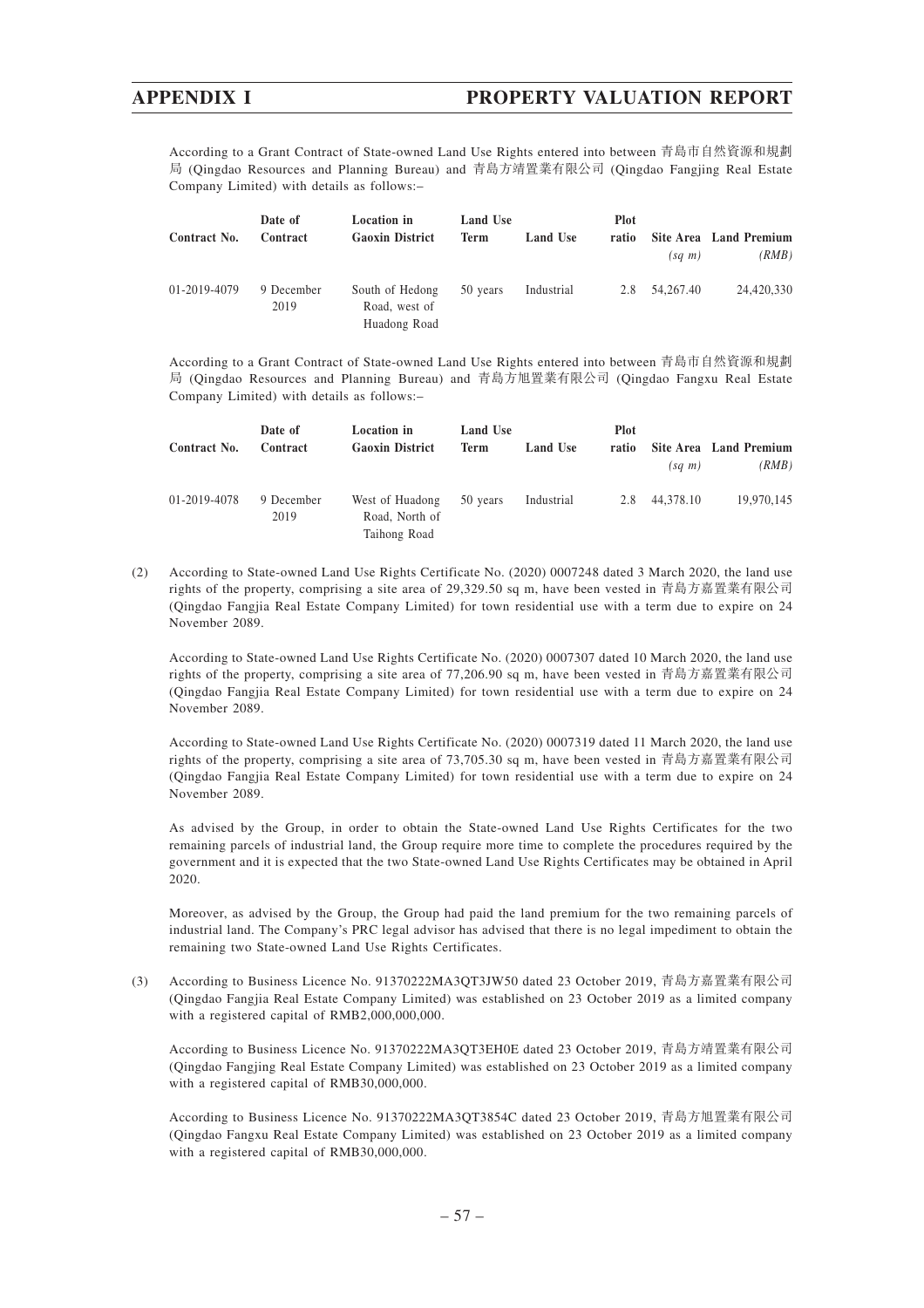- (4) We have been provided with a legal opinion issued by the Company's PRC legal advisor, which contains, inter alia, the following information:
	- (i) The Grant Contracts of State-owned Land Use Rights and State-owned Land Use Rights Certificates of the property are valid, legal and enforceable under the PRC laws;
	- (ii) 青島方嘉置業有限公司 (Qingdao Fangjia Real Estate Company Limited), 青島方靖置業有限公司 (Qingdao Fangjing Real Estate Company Limited) and 青島方旭置業有限公司 (Qingdao Fangxu Real Estate Company Limited) are the sole legal land user of the property and has obtained Grant Contracts of State-owned Land Use Rights of the property;
	- (iii) 青島方嘉置業有限公司 (Qingdao Fangjia Real Estate Company Limited), 青島方靖置業有限公司 (Qingdao Fangjing Real Estate Company Limited) and 青島方旭置業有限公司 (Qingdao Fangxu Real Estate Company Limited) have the rights to freely lease, transfer, mortgage and dispose of the land use rights of the property;
	- (iv) All land premium stated in the Grant Contract of State-owned Land Use Rights has been duly paid and settled; and
	- (v) The above land users have no legal impediment to obtain the remaining two State-owned Land Use Rights Certificates.
- (5) The status of the title and grant of major approvals and licences in accordance with the information provided by the Company are as follows:–

| Grant Contract of State-owned Land Use Rights | Yes           |
|-----------------------------------------------|---------------|
| State-owned Land Use Rights Certificate       | Yes (portion) |
| Business Licence                              | Yes           |

- (6) In our valuation, we have adopted an average unit price of accommodation value of RMB6,200 per sq.m and RMB390 per sq.m. for the portion of residential development and portion of industrial development of the property respectively.
- (7) In the course of our valuation, we have made references to some relevant land sales transactions which have characteristics comparable to the property. The prices of accommodation value of those land sales transactions are in a range of about RMB400 and RMB6,500 per sq.m. The unit prices of accommodation value assumed by us are consistent with the said land sales transactions. Due to adjustments to the unit prices of accommodation value for those land sales transactions, references have been made to reflect factors including but not limited to time, location, size, difference and quality in arriving at the key assumptions.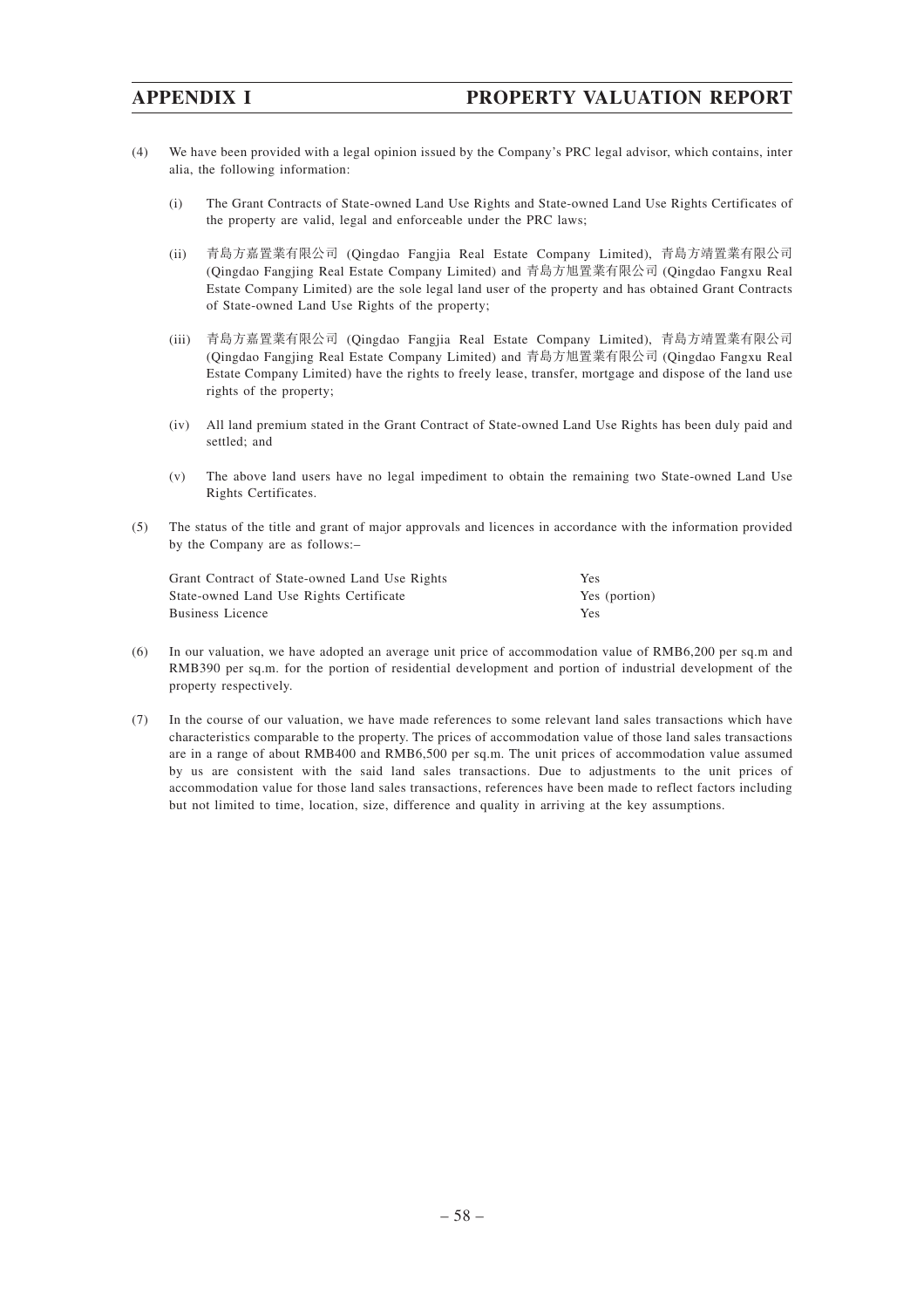### **APPENDIX I PROPERTY VALUATION REPORT**

*The following is the text of a letter received from Cushman & Wakefield Limited, an independent property valuer, in connection with its opinion of its property valuation reports.*



16/F Jardine House 1 Connaught Place Central Hong Kong

31 March 2020

The Directors China Jinmao Holdings Group Limited Room Nos. 4702 to 03, 47/F Office Tower, Convention Plaza 1 Harbour Road Wanchai Hong Kong

Dear Sirs,

We refer to your request for us to express our opinion on the property valuation reports undertaken for this Circular after the outbreak of new Coronavirus in Wuhan since December 2019.

We would like to state that the valuation date of our property valuation reports was 31 December 2019. We aware from the news that there were certain new Coronavirus infection cases in Wuhan. In the course of our valuation, we have based on the market comparables that have reflected various economic situation and including, but not limited to, such Coronavirus factor.

The outbreak of new Coronavirus in mid-January 2020 became more serious and the economic activities slowed down or stood still. It draws the attention and concern whether the general PRC property price will drop drastically in short period of time.

We have checked the property market movement in the cities of Wuhan, Tianjin and Qingdao through the publication of "China 100 City Price Index Report" prepared by China Index Academy and note that there was no material change of residential property price in the above three above-mentioned cities up to February 2020 because those report as at March 2020 has not been published before the Latest Practicable Date. According to the China 100 City Price Index Report as at January 2020, the month-to-month change of average residential price index for Wuhan, Tianjin and Qingdao are +0.54%, -0.10% and +0.21% respectively.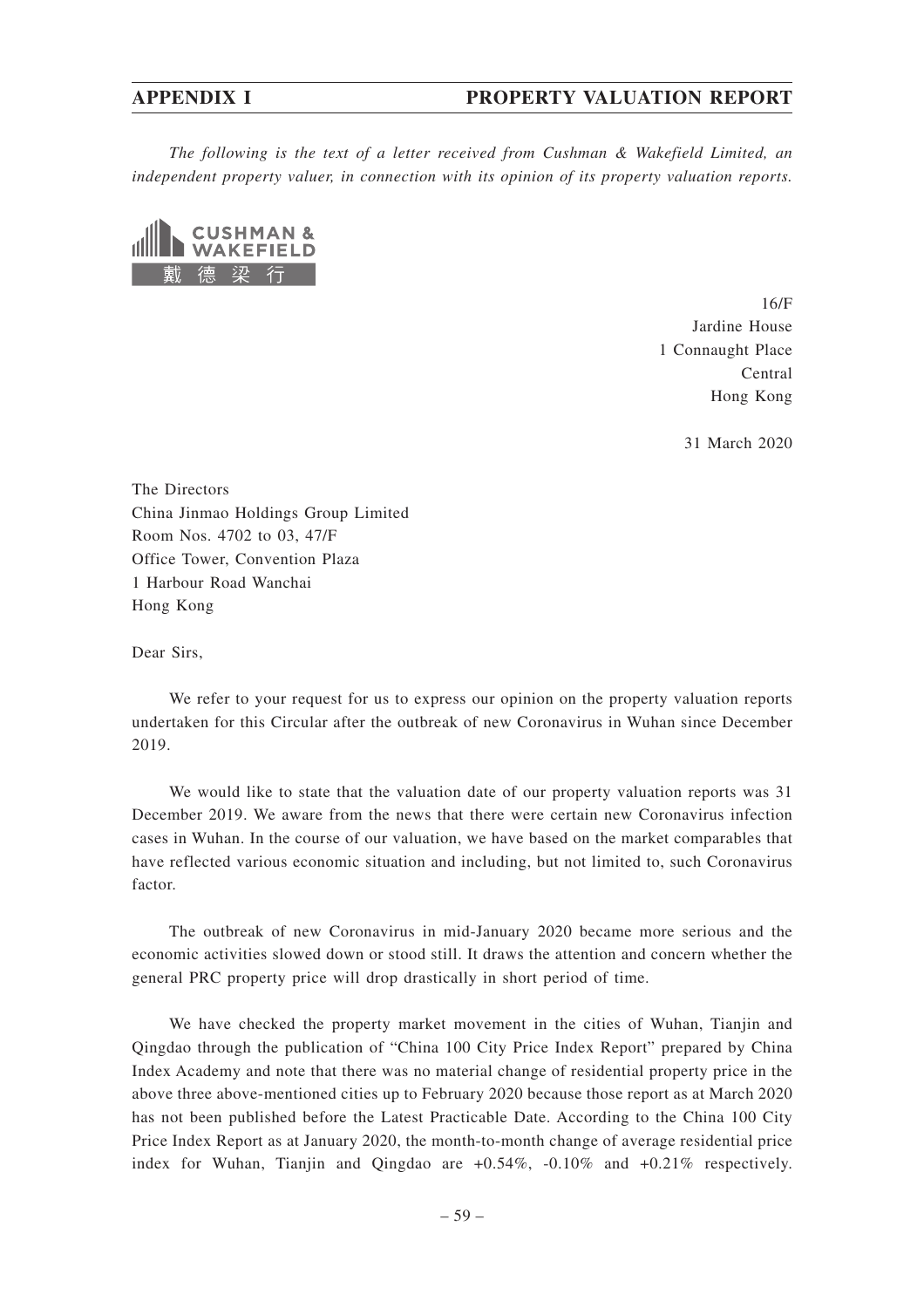According to the China 100 City Price Index Report as at February 2020, the month-to-month change of average residential price index for Wuhan, Tianjin and Qingdao are -0.41%, -0.41% and -0.44% respectively. Therefore, the change of average residential price index for Wuhan, Tianjin and Qingdao from December 2019 to February 2020 are +0.13%, -0.51% and -0.23% respectively and their residential property price are stable.

The PRC Government reacts swiftly to support the economy stability on 1 February. Five departments including the People's Bank of China, the Ministry of Finance, the Banking and Insurance Regulatory Commission, the Securities Regulatory Commission, and the Foreign Exchange Bureau jointly issued the "Notice on Further Strengthening Financial Support to Prevent and Control Pneumonia of New Coronavirus Infection 關於進一步強化金融支持防控 新型冠狀病毒感染肺炎疫情的通知" in order to strengthen credit placement, provide sufficient liquidity to ensure financial support for the real economy during the epidemic prevention and control period.

From 3 February, the People's Bank of China invested RMB1.2 trillion in open market reverse repurchase operations to ensure the smooth operation of the currency market, and its liquidity was RMB900 billion higher than the same period last year. It is expected that in the future, more national-level holistic policies that benefit the economic environment, as well as supportive policies for specific industries, will be introduced one after another.

However, in the wake of outbreak of new Coronavirus, we consider that adverse impact on the economy of the Mainland China, including the residential property markets would be occurred in the short term but may not be long and greatly depending on the movement of the disease.

Looking back at the impact of the SARS epidemic on China's economy in 2003, GDP growth plummeted by two percentage points to 9.1% in the second quarter of the outbreak. Among them, consumption was most affected. The growth rate of total retail sales of consumer goods had continued to decline from March, reaching an annual low of 4.3% in May. However, after the epidemic, China's economy had quickly returned to normal since June, GDP and consumption growth had rebounded to normal level, and the growth rate of total retail sales of consumer goods had reached a high point at the end of the year.

In the short term, there is inevitably certain impact of Wuhan's pneumonia epidemic on the economy, the epidemic will have impact on consumption, and the slowdown in the growth of total retail sales of consumer goods will have an impact on the overall economy.

In the long run, referring to the previous experience of SARS, the economy will return to normal levels with short-term effects. The government has responded faster and intensified to tackle the new pneumonia, and the epidemic is expected to be brought under control soon. The impact on the economy is expected to be mainly concentrated in the first half of 2020.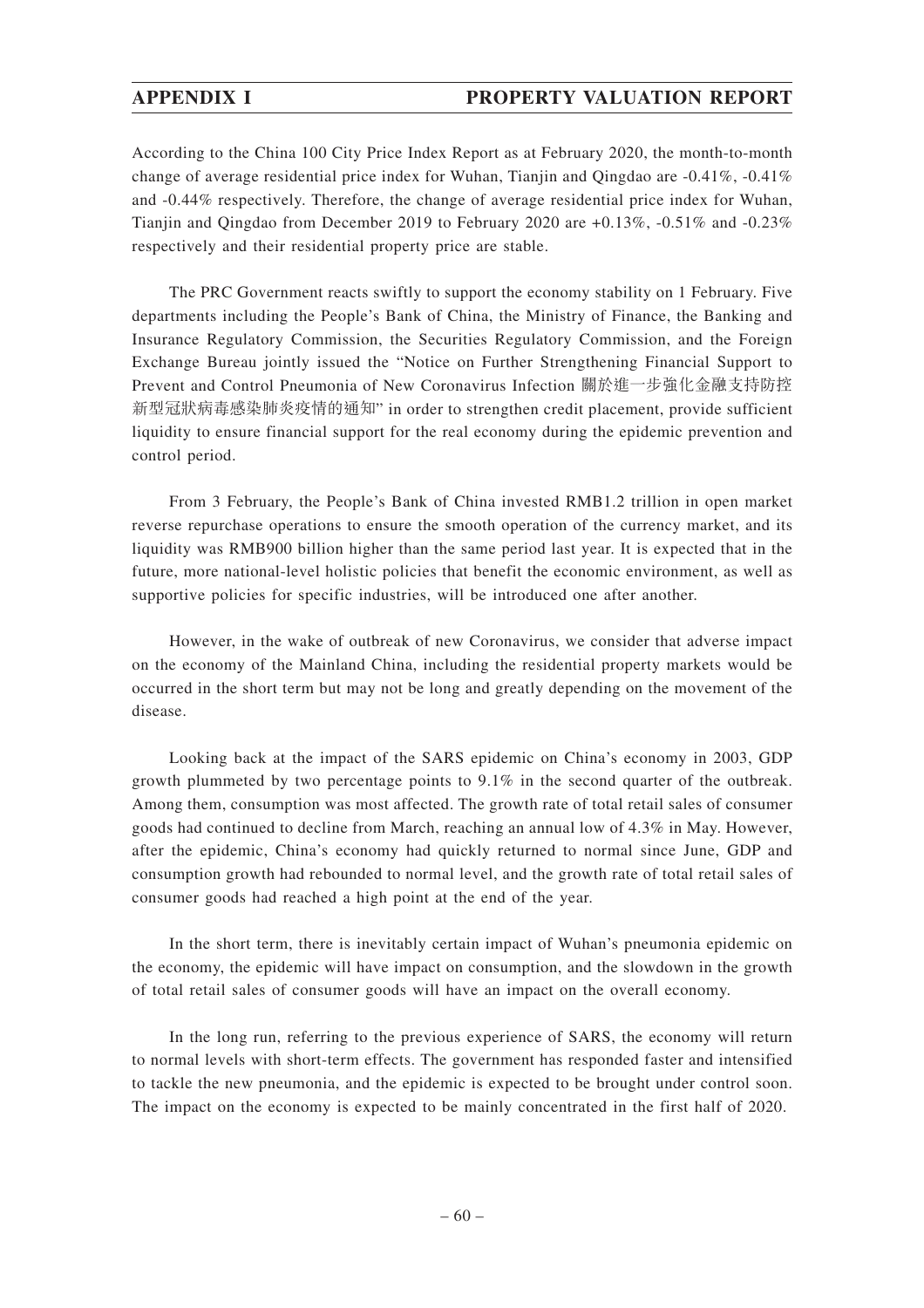## **APPENDIX I PROPERTY VALUATION REPORT**

In fact, we cannot accurately predict the future progress of the pneumonia epidemic and any adverse impact to the relevant residential property markets in the subject three cities. However, based on the previous experience of SARS, we consider that the property value as at the Latest Practicable Date would not be materially different from the respective valuations of the Property Projects as at 31 December 2019 and the difference would be within 5%.

> Yours faithfully, for and on behalf of **Cushman & Wakefield Limited Philip C Y Tsang** *Registered Professional Surveyor (General Practice) Registered China Real Estate Appraiser MSc, MRICS, MHKIS Director Valuation & Advisory Services*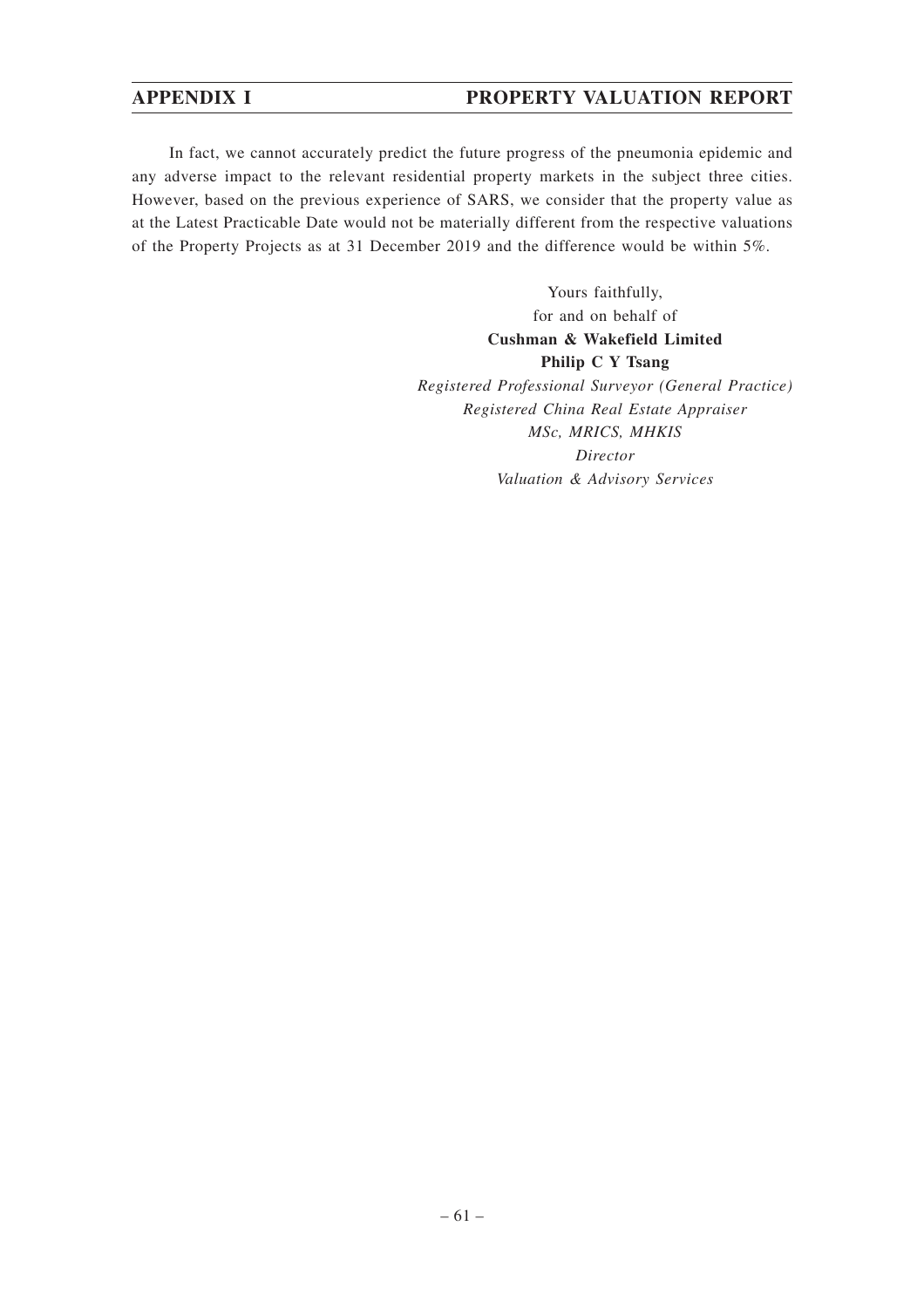#### **1. RESPONSIBILITY OF THE DIRECTORS**

This circular, for which the Directors collectively and individually accept full responsibility, includes particulars given in compliance with the Listing Rules for the purpose of giving information with regard to the Company. The Directors having made all reasonable enquiries, confirm that to the best of their knowledge and belief the information contained in this circular is accurate and complete in all material respects and not misleading or deceptive, and there are no other matters the omission of which would make any statement herein or this circular misleading.

#### **2. DISCLOSURE OF INTERESTS**

#### **(a) Directors' interests**

Save as disclosed below, as at the Latest Practicable Date, none of the Directors and chief executives of the Company or their respective associates had any interest or short position in the Shares, underlying shares and debentures of the Company or any of its associated corporations (within the meaning of Part XV of the SFO) which (i) were required to be notified to the Company and the Stock Exchange pursuant to Divisions 7 and 8 of Part XV of the SFO (including interests or short positions which they are taken or deemed to have under such provisions of the SFO), or (ii) were required, pursuant to section 352 of the SFO, to be entered in the register referred to therein, or (iii) were required to be notified to the Company and the Stock Exchange pursuant to the Model Code for Securities Transactions by Directors of Listed Issuers as set out in Appendix 10 to the Listing Rules:

| Name of<br><b>Director</b> | Capacity                   | No. of Shares<br><b>Held</b> | No. of<br>underlying<br>shares held<br>(Note 1) | Percentage of<br>issued share<br>capital of the<br>Company<br>(Note 2) |
|----------------------------|----------------------------|------------------------------|-------------------------------------------------|------------------------------------------------------------------------|
| Mr. LI Congrui             | <b>Beneficial</b><br>owner | 1,000,000<br>(Long Position) | 4,500,000<br>(Long Position)                    | 0.047%                                                                 |
| Mr. JIANG Nan              | <b>Beneficial</b><br>owner | 1,000,000<br>(Long Position) | 4,500,000<br>(Long Position)                    | $0.047\%$                                                              |
| Mr. SONG Liuyi             | <b>Beneficial</b><br>owner | 1,000,000<br>(Long Position) | 4,500,000<br>(Long Position)                    | $0.047\%$                                                              |

#### *Interests in the Shares or underlying shares of the Company*

*Note 1:* This refers to underlying shares covered by share options granted, such options being unlisted physically settled equity derivatives.

*Note 2*: This represents the percentage of the aggregate long positions in Shares and underlying shares to the total issued share capital of the Company as at the Latest Practicable Date.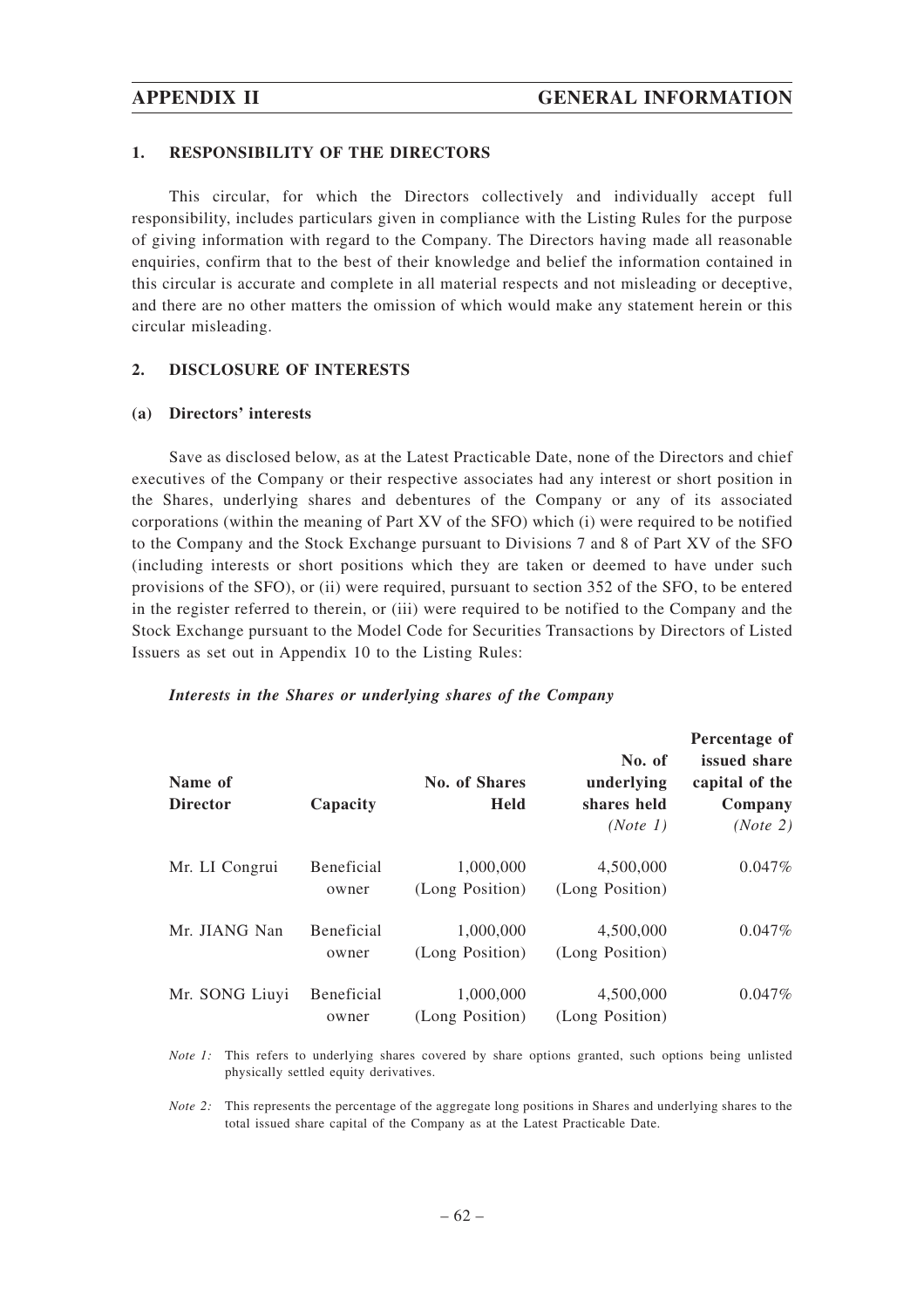*Interests in the shares or underlying shares of the associated corporations of the Company*

| Name of Director | Capacity                   | Name of associated<br>corporation<br>(Note 1)                                     | No. of<br>share stapled<br>units held | Percentage of<br>issued share<br>stapled units<br>(Note 2) |
|------------------|----------------------------|-----------------------------------------------------------------------------------|---------------------------------------|------------------------------------------------------------|
| Mr. LI Congrui   | <b>Beneficial</b><br>owner | Jinmao Hotel and<br>Jinmao (China) Hotel<br>Investments and<br>Management Limited | 350,000<br>(Long Position)            | 0.018%                                                     |
| Mr. JIANG Nan    | <b>Beneficial</b><br>owner | Jinmao Hotel and<br>Jinmao (China) Hotel<br>Investments and<br>Management Limited | 484,500<br>(Long Position)            | 0.024%                                                     |

- *Note 1:* As at the Latest Practicable Date, the Company held approximately 66.77% equity interest in the share stapled units issued by Jinmao Hotel and Jinmao (China) Hotel Investments and Management Limited. As such, Jinmao Hotel and Jinmao (China) Hotel Investments and Management Limited are associated corporations of the Company within the meaning of Part XV of the SFO.
- *Note 2:* This represents the percentage of the long positions in share stapled units to the total issued share stapled units of Jinmao Hotel and Jinmao (China) Hotel Investments and Management Limited as at the Latest Practicable Date.

### **(b) Substantial shareholders' interests**

Save as disclosed below, as at the Latest Practicable Date, so far as is known to the Directors, there was no other person (other than the Directors and chief executives of the Company) who had any interest or short position in the Shares or underlying shares of the Company which (i) were required to be notified to the Company pursuant to Divisions 2 and 3 of Part XV of the SFO, or (ii) were required, pursuant to section 336 of the SFO, to be recorded in the register of the Company referred to therein, or (iii) had already been notified to the Company and the Stock Exchange:

| Name of substantial<br>shareholder                                         | Long/short<br>position | Capacity/nature of<br>interests | No. of<br><b>Shares Held</b> | Percentage of<br>issued share<br>capital of the<br>Company |
|----------------------------------------------------------------------------|------------------------|---------------------------------|------------------------------|------------------------------------------------------------|
| Sinochem Hong Kong<br>(Group) Company<br>Limited ("Sinochem<br>Hong Kong") |                        | Long position Beneficial owner  | 4, 126, 738, 025             | 35.05%                                                     |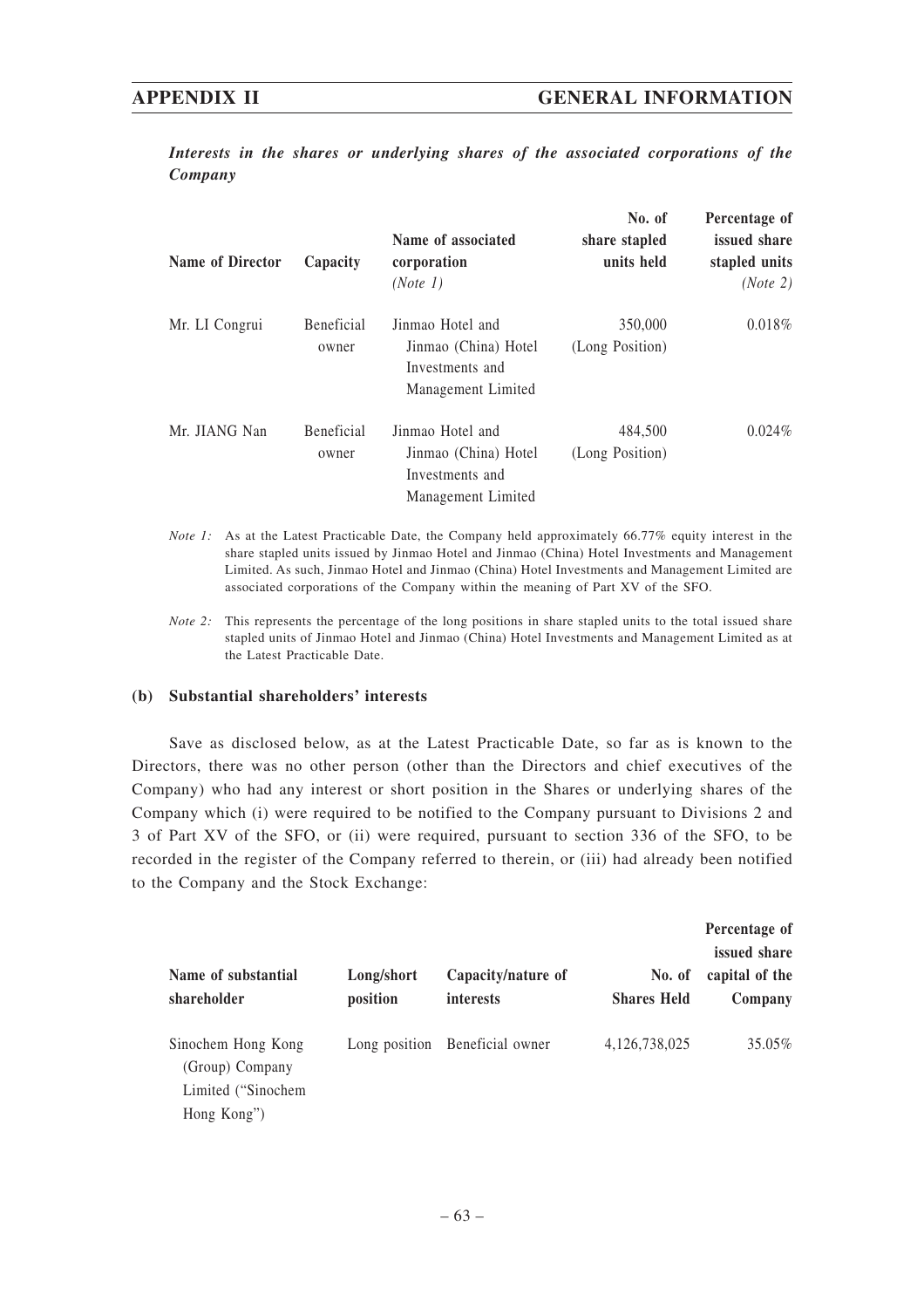| Name of substantial<br>shareholder                                   | Long/short<br>position | Capacity/nature of<br>interests                              | No. of<br><b>Shares Held</b> | Percentage of<br>issued share<br>capital of the<br>Company |
|----------------------------------------------------------------------|------------------------|--------------------------------------------------------------|------------------------------|------------------------------------------------------------|
| Sinochem Corporation                                                 |                        | Long position Interest of controlled<br>corporation (Note 1) | 4,126,738,025                | 35.05%                                                     |
| Sinochem Group                                                       |                        | Long position Interest of controlled<br>corporation (Note 1) | 4,126,738,025                | 35.05%                                                     |
| Ping An Life Insurance<br>Company of China, Ltd.<br>("Ping An Life") |                        | Long position Beneficial owner                               | 1,787,077,435                | 15.18%                                                     |
| Ping An                                                              |                        | Long position Interest of controlled<br>corporation (Note 2) | 1,787,077,435                | 15.18%                                                     |
| New China Life Insurance<br>Co., Ltd.                                |                        | Long position Beneficial owner                               | 1,079,321,860                | 9.17%                                                      |
| <b>UBS</b> Group AG                                                  |                        | Long position Interest of controlled<br>corporation (Note 3) | 711,508,410                  | 6.05%                                                      |
|                                                                      |                        | Security interest in<br>shares held                          | 7,633,379                    | 0.06%                                                      |

- *Note 1:* Sinochem Group holds 98% equity interest in Sinochem Corporation, which in turn holds the entire equity interest in Sinochem Hong Kong. For the purpose of the SFO, Sinochem Group and Sinochem Corporation are both deemed to be interested in the Shares beneficially owned by Sinochem Hong Kong.
- *Note 2:* Ping An holds 99.51% equity interest in Ping An Life. For the purpose of the SFO, Ping An is deemed to be interested in the Shares beneficially owned by Ping An Life.
- *Note 3:* UBS Group AG is deemed to have interests in the shares of the Company held by UBS AG, UBS Switzerland AG, UBS Asset Management (Americas) Inc., UBS Asset Management (Australia) Ltd, UBS Asset Management (Canada) Inc., UBS Asset Management (Deutschland) GmbH, UBS Asset Management (Hong Kong) Ltd, UBS Asset Management (Japan) Ltd, UBS Asset Management Life Ltd, UBS Asset Management (Singapore) Ltd, UBS Asset Management Switzerland AG, UBS Asset Management Trust Company, UBS Asset Management (UK) Limited, UBS Fund Management (Luxembourg) S.A. and UBS Fund Management (Switzerland) AG, and such companies are subsidiaries of UBS Group AG.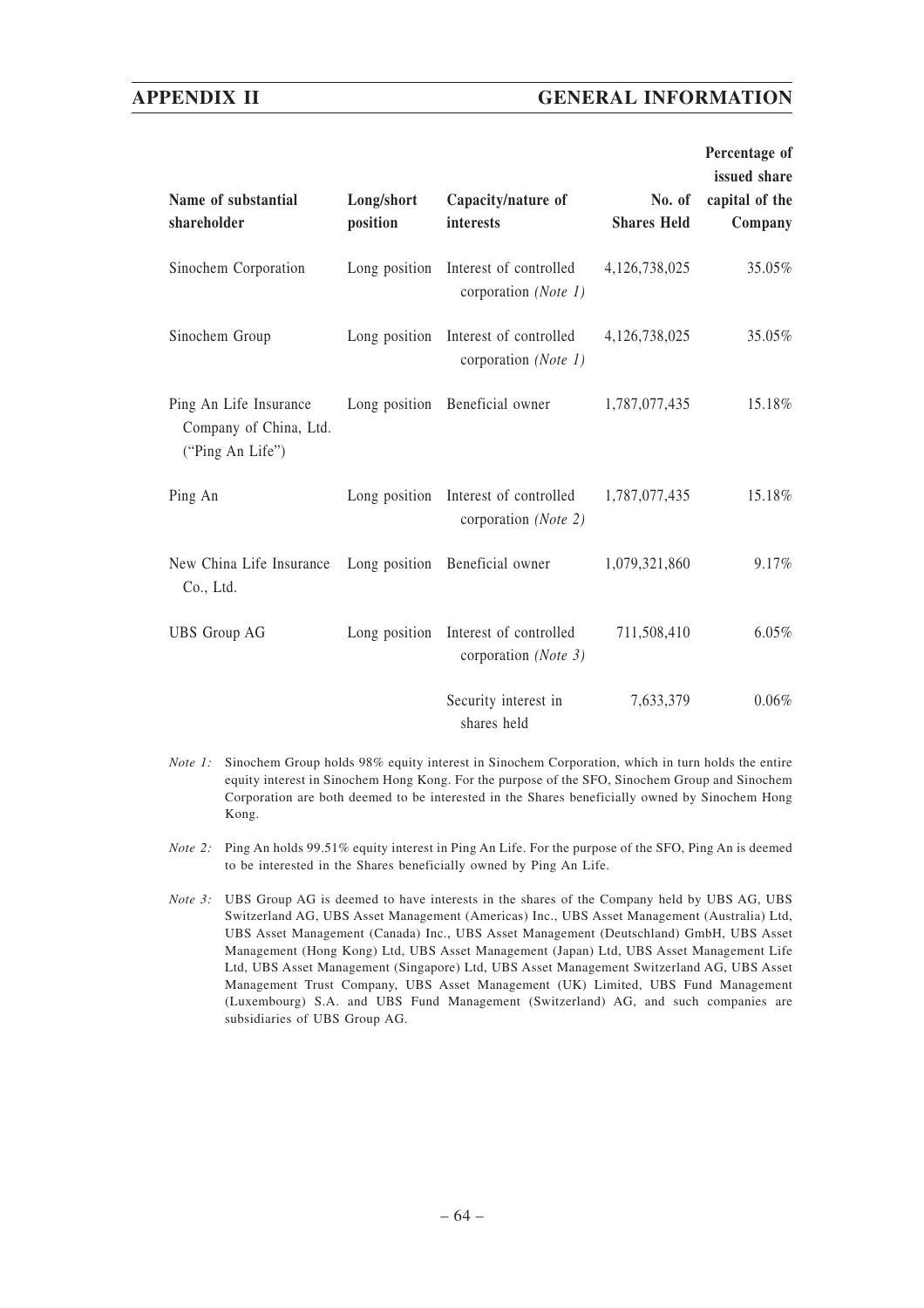#### **3. DIRECTORS' EMPLOYMENT WITH SUBSTANTIAL SHAREHOLDER**

As at the Latest Practicable Date, the following Directors are also employees of a company which has an interest or short position in the Shares and underlying shares of the Company which would fall to be disclosed to the Company under the provisions of Divisions 2 and 3 of Part XV of the SFO:

| Name of<br><b>Director</b> | Name of substantial<br>shareholder of the Company            | <b>Position in the substantial</b><br>shareholder of the Company                                               |
|----------------------------|--------------------------------------------------------------|----------------------------------------------------------------------------------------------------------------|
| Mr. NING<br>Gaoning        | Sinochem Group<br>Sinochem Corporation<br>Sinochem Hong Kong | Chairman of the board of directors<br>Chairman of the board of directors<br>Chairman of the board of directors |
| Mr. YANG Lin               | Sinochem Group<br>Sinochem Corporation                       | Chief accountant<br>Chief financial officer                                                                    |

#### **4. MATERIAL ADVERSE CHANGES**

As at the Latest Practicable Date, the Directors are not aware of any material adverse changes in the financial or trading position of the Group since 31 December 2019, being the date to which the latest published audited financial statements of the Group were made up.

#### **5. DIRECTORS' SERVICE CONTRACTS**

As at the Latest Practicable Date, none of the Directors had any existing or proposed service contract with the Company or any of its subsidiaries which is not terminable within one year without payment of compensation (other than statutory compensation).

#### **6. COMPETING INTERESTS**

As at the Latest Practicable Date, the Directors were not aware that any of them or any of their close associates had interests in any business which competes or is likely to compete, either directly or indirectly, with the business of the Group which would fall to be disclosed under the Listing Rules.

## **7. OTHER ARRANGEMENTS INVOLVING DIRECTORS**

As at the Latest Practicable Date:

(a) none of the Directors was materially interested, directly or indirectly, in any contract or arrangement entered into by any member of the Group subsisting at the Latest Practicable Date and which was significant in relation to the business of the Group; and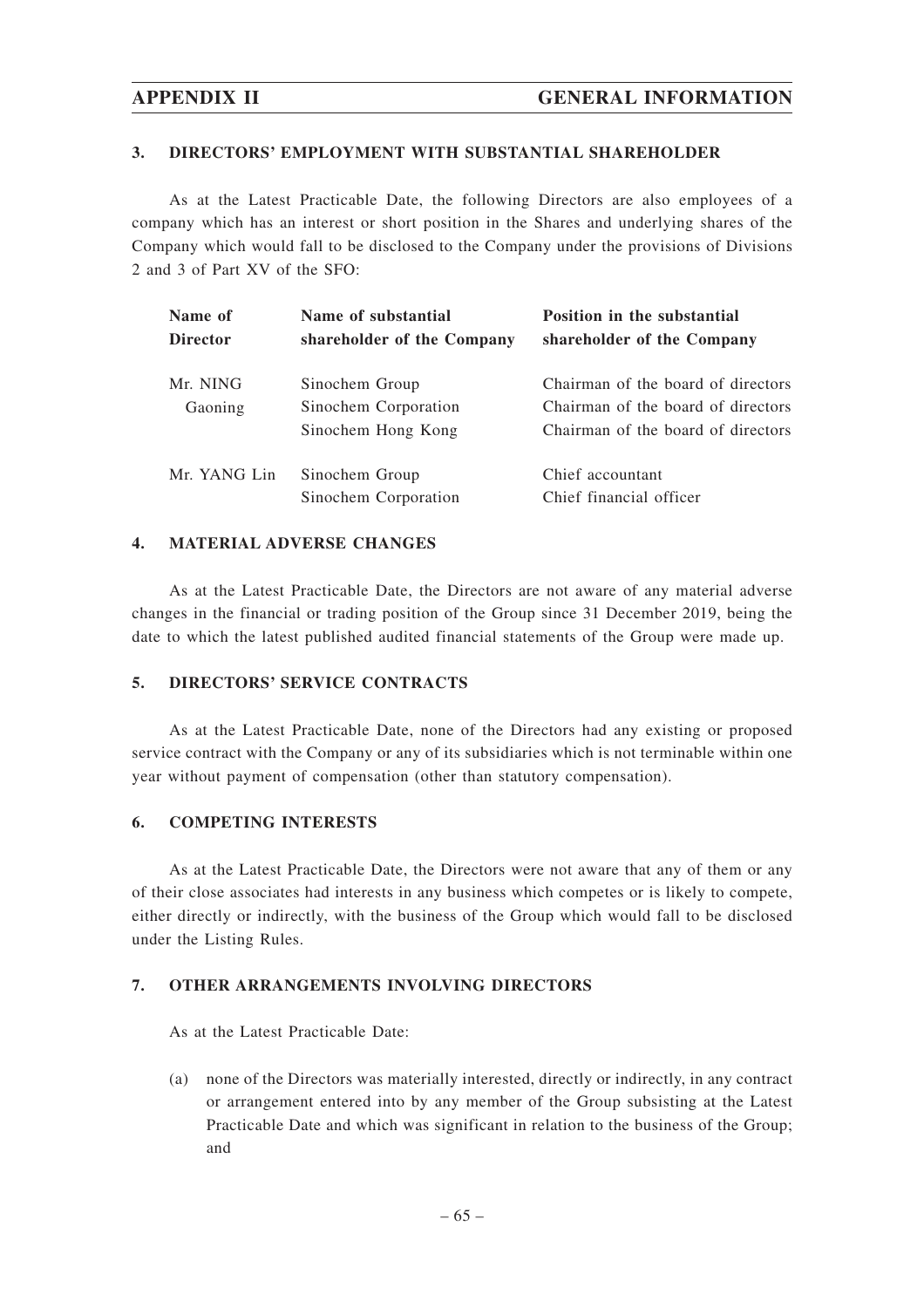(b) none of the Directors had any direct or indirect interest in any assets which had been since 31 December 2019 (the date to which the latest published audited accounts of the Group were made up), (i) acquired or disposed of by; (ii) leased to; (iii) were proposed to be acquired or disposed of by; or (iv) were proposed to be leased to any member of the Group.

## **8. EXPERTS AND CONSENTS**

The following are the qualifications of the experts who have given opinions or advice, which are contained or referred to in this circular:

| <b>Name</b>         | <b>Oualification</b>                                                                                                                                              |
|---------------------|-------------------------------------------------------------------------------------------------------------------------------------------------------------------|
| Somerley            | a corporation licensed to carry out Type 1 (dealing in<br>securities) and Type 6 (advising on corporate finance)<br>regulated activities as defined under the SFO |
| Cushman & Wakefield | independent property valuer                                                                                                                                       |

As at the Latest Practicable date, each of the above experts:

- (a) has given and has not withdrawn its written consent to the issue of this circular with the inclusion of its letter dated 31 March 2020 and references to its name, in the form and context in which it appears;
- (b) did not have any shareholding in any member of the Group or the right (whether legally enforceable or not) to subscribe for or to nominate persons to subscribe for securities in any member of the Group; and
- (c) did not have any direct or indirect interest in any assets which had been since 31 December 2019 (the date to which the latest published audited accounts of the Group were made up), acquired, disposed of by, or leased to any member of the Group or were proposed to be acquired or disposed of by, or leased to any member of the Group.

## **9. MISCELLANEOUS**

This circular is prepared in both English and Chinese. In the event of inconsistency, the English text shall prevail.

## **10. DOCUMENTS AVAILABLE FOR INSPECTION**

A copy of the Equity Transfer Agreement is available for inspection during normal business hours on any weekday (excluding Saturdays, Sundays and public holidays) at the registered office of the Company at Rooms 4702-03, 47th Floor, Office Tower, Convention Plaza, No. 1 Harbour Road, Wanchai, Hong Kong up to and including the date of the EGM.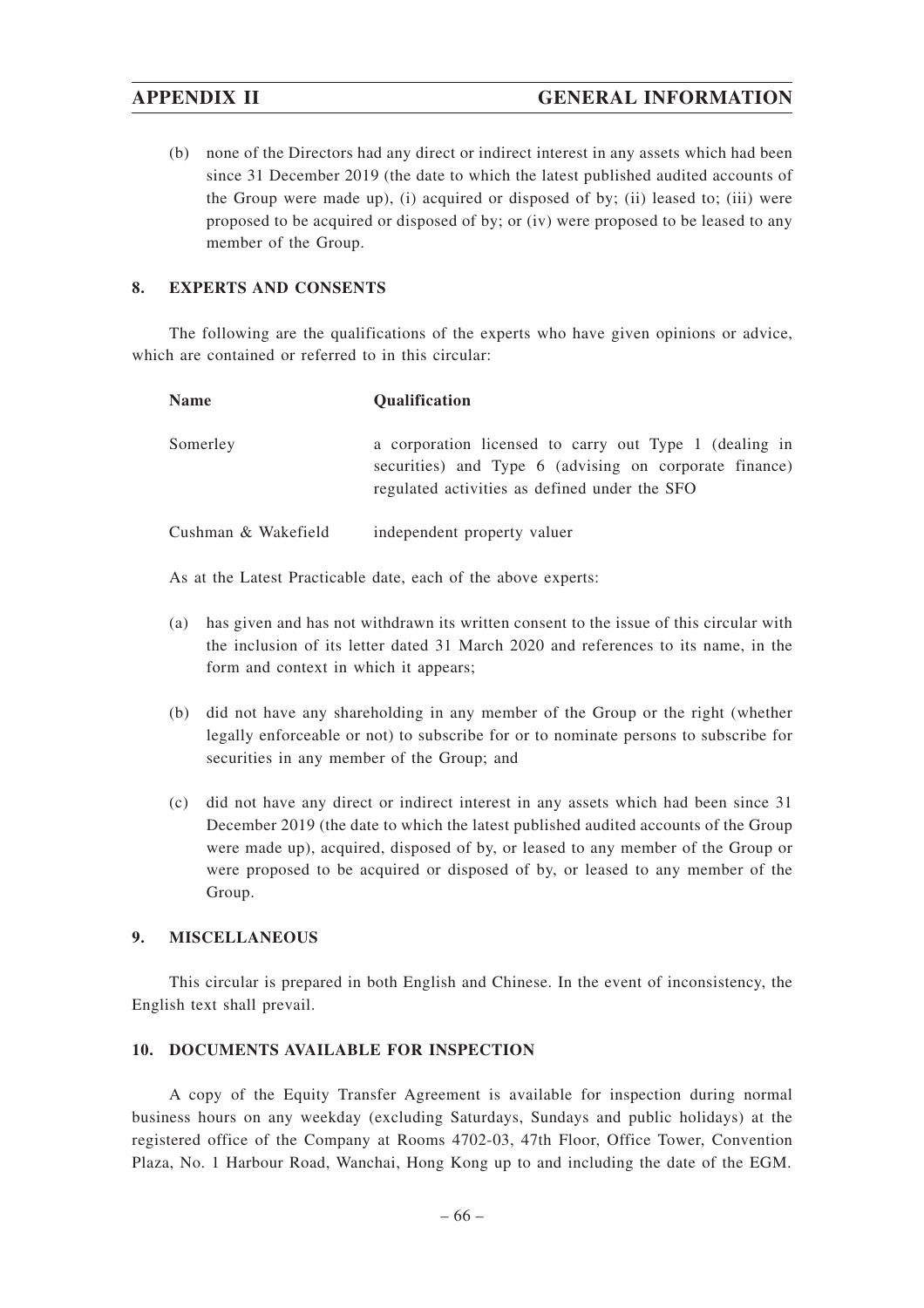

# **China Jinmao Holdings Group Limited 中國金茂控股集團有限公司**

*(Incorporated in Hong Kong with limited liability)* **(Stock Code: 00817)**

### **NOTICE OF EXTRAORDINARY GENERAL MEETING**

**NOTICE IS HEREBY GIVEN** that an extraordinary general meeting (the "**EGM**") of China Jinmao Holdings Group Limited (the "**Company**") will be held at Lounge, Mezzanine Floor, Grand Hyatt Hong Kong, 1 Harbour Road, Wanchai, Hong Kong on Friday, 24 April 2020 at 2:00 p.m. or any adjournment thereof to consider and, if thought fit, pass the following resolution as an ordinary resolution (with or without modifications):

## **ORDINARY RESOLUTION**

## **1.** "**THAT**:

- (a) the Equity Transfer Agreement (as defined and described in the circular to the shareholders of the Company dated 31 March 2020, a copy of which has been produced to the EGM marked "A" and initialled by the Chairman of the EGM for the purpose of identification) and the execution thereof and implementation of the transactions thereunder be and are hereby approved, ratified and confirmed;
- (b) any director of the Company be and is hereby authorized to sign, execute, perfect and deliver all such documents and do all such deeds, acts, matters and things as he may in his absolute discretion consider necessary or desirable for the purpose of or in connection with the implementation of the Equity Transfer Agreement and other matters contemplated thereunder or ancillary thereto, to waive compliance from and/or agree to any amendment or supplement to the Equity Transfer Agreement which in his opinion is not of a material nature and to effect or implement any other matters referred to in this resolution."

By order of the Board **China Jinmao Holdings Group Limited NING Gaoning** *Chairman*

Hong Kong, 31 March 2020